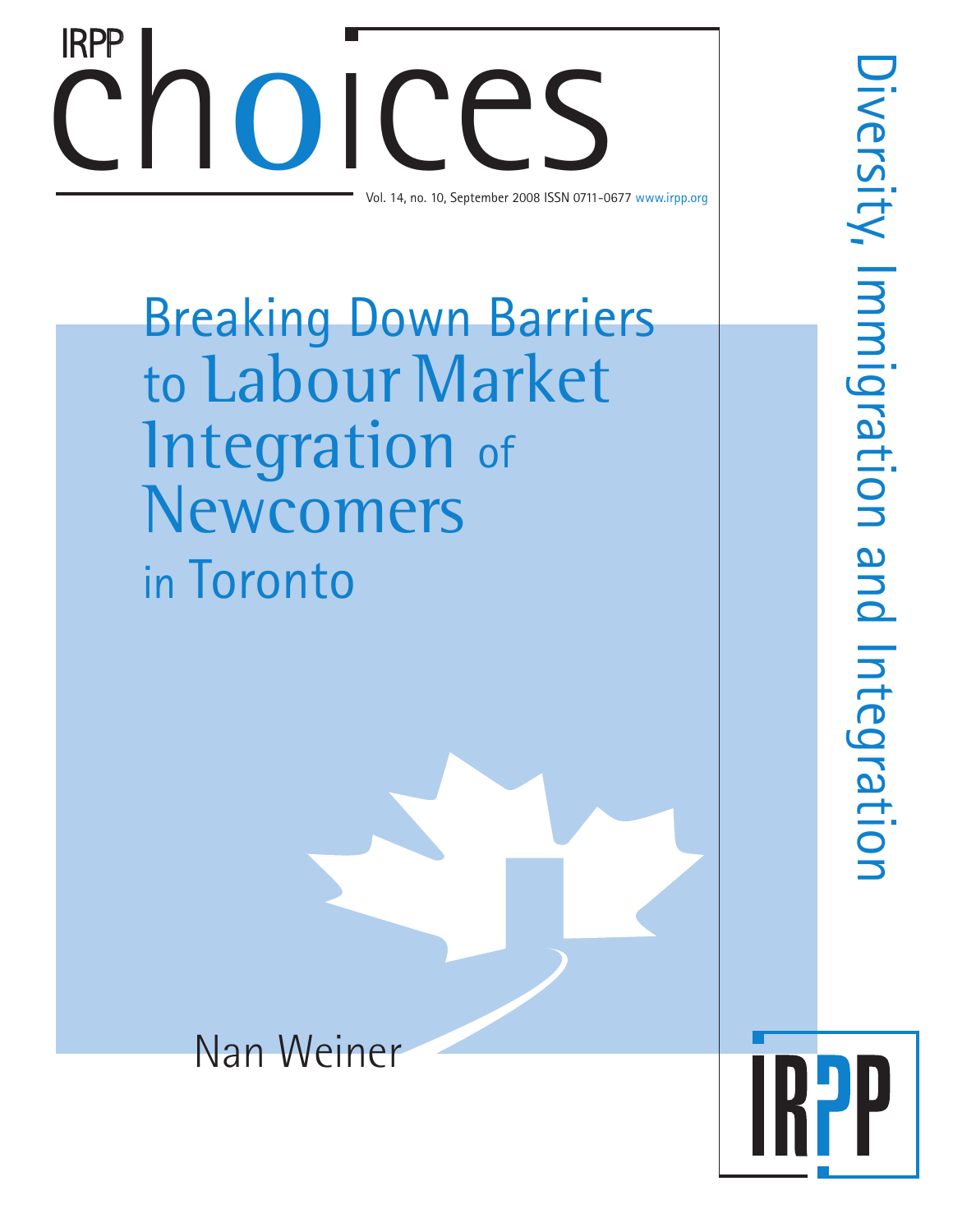

F ounded in 1972, the Institute for Research on Public Policy is an independent, national, nonprofit organization.

IRPP seeks to improve public policy in Canada by generating research, providing insight and sparking debate that will contribute to the public policy decision-making process and strengthen the quality of the public policy decisions made by Canadian governments, citizens, institutions and organizations.

IRPP's independence is assured by an endowment fund established in the early 1970s.

F ondé en 1972, l'Institut de recherche en politiques publiques (IRPP) est un organisme canadien, indépendant et sans but lucratif.

L'IRPP cherche à améliorer les politiques publiques canadiennes en encourageant la recherche, en mettant de l'avant de nouvelles perspectives et en suscitant des débats qui contribueront au processus décisionnel en matière de politiques publiques et qui rehausseront la qualité des décisions que prennent les gouvernements, les citoyens, les institutions et les organismes canadiens.

L'indépendance de l'IRPP est assurée par un fonds de dotation établi au début des années 1970.

**Nan Weiner** has been in Canada working on workplace equity — employment equity, diversity, pay equity, human rights and harassmentprevention — since 1983. She has over 40 years of experience in human resources in public sector organizations, teaching at the university level and consulting. She has worked on a number of consulting assignments for the federal public service, including the evaluation of the Federal Contractors Program and the Special Measures Initiative Program, as well as a number of assignments related to the Universal Classification System, and she has been an expert witness in three cases before the Canadian Human Rights Tribunal. She has written three books: *Employment Equity: Making It Work* (1993), *Making Cultural Diversity Work* (1997), and *Pay Equity: Issues, Options and Experiences* (1990, with Morley Gunderson). Professor Weiner has a Ph.D. in industrial relations (human resources) from the University of Minnesota.

This publication was produced under the direction of Geneviève Bouchard, Research Director, IRPP. The manuscript was copy-edited by Michel Forand, proofreading was by Francesca Worrall, production was by Chantal Létourneau, art direction was by Schumacher Design, and printing was by AGL Graphiques.

Copyright belongs to IRPP. To order or request permission to reprint, contact:

### IRPP

1470 Peel Street, Suite 200 Montreal, Quebec H3A 1T1 Telephone: 514-985-2461 Fax: 514-985-2559 E-mail: irpp@irpp.org

All *IRPP Choices* and *IRPP Policy Matters* are available for download at www.irpp.org

To cite this document:

Weiner, Nan. 2008. "Breaking Down Barriers to Labour Market Integration of Newcomers in Toronto." *IRPP Choices* 14 (10).

The opinions expressed in this paper are those of the author and do not necessarily reflect the views of IRPP or its Board of Directors.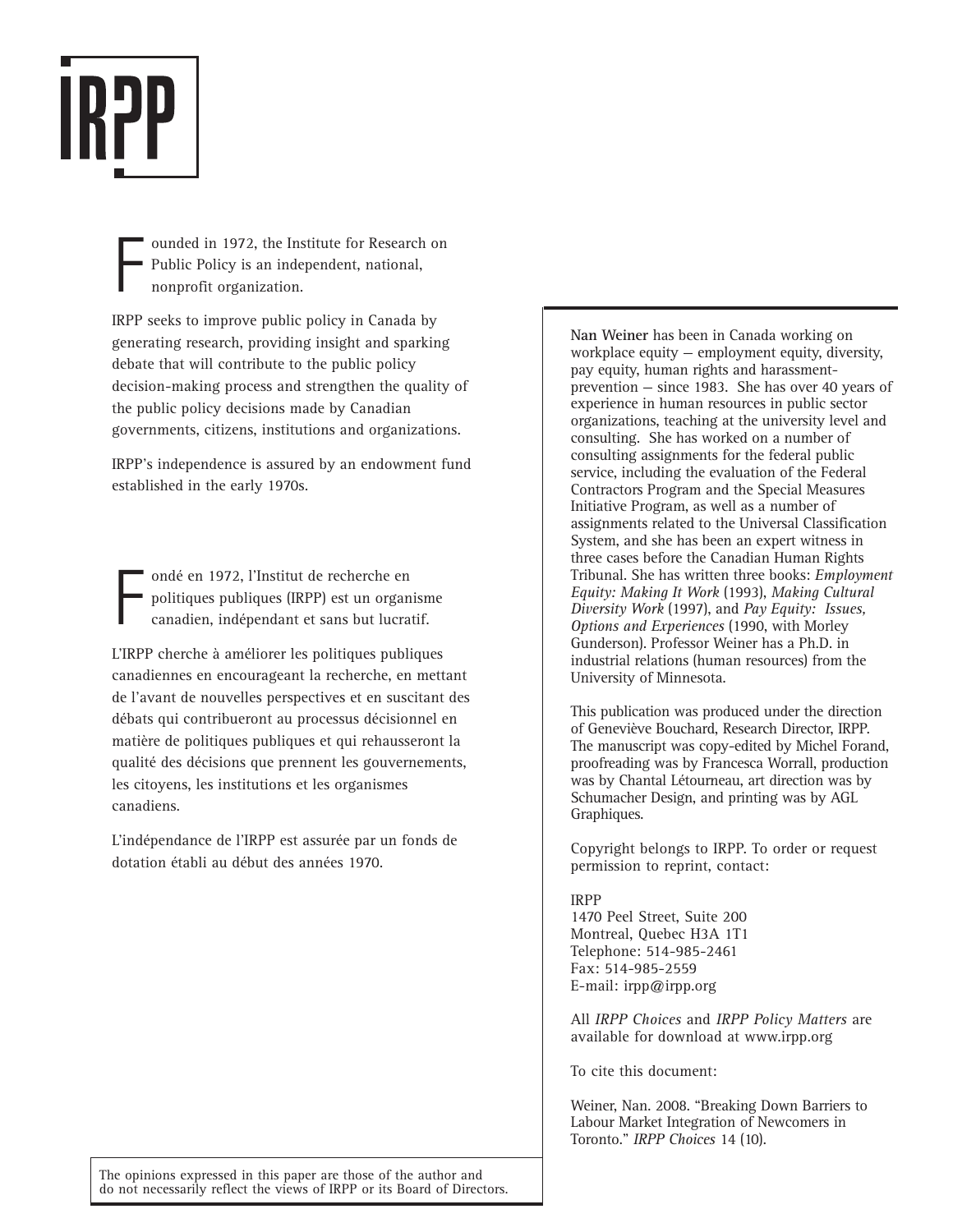# Diversity, Immigration and Integration / Diversité, immigration et intégration

Research Director / Directrice de recherche Geneviève Bouchard

his series consists of individual IRPP Choid<br>and IRPP Policy Matters studies on Canadi<br>immigration policy and its challenges fron<br>comparative perspective. Issues discussed in this his series consists of individual *IRPP Choices* and *IRPP Policy Matters* studies on Canadian immigration policy and its challenges from a research program include the relationship between sovereignty, security and border control; economic integration; and the reconciliation of economic and humanitarian objectives.

ette série comprend des études *Choix IRPP* et<br> *Enjeux publics IRPP* qui portent sur la poli-<br>
tique canadienne d'immigration et ses nou-<br>
veaux défis dans une perspective comparée Les *Enjeux publics IRPP* qui portent sur la politique canadienne d'immigration et ses nouveaux défis dans une perspective comparée. Les questions abordées dans ce programme de recherche touchent aux rapports entre souveraineté et la sécurité et le contrôle des frontières, l'intégration économique et la conciliation des objectifs économiques et humanitaires.

# **Contents**

2 Acronyms

3 Introduction

- 6 Labour Market Barriers Faced by Newcomers
- 10 Programs and Services to Address Labour Market Barriers
- 28 General Assessment
- 32 Conclusion
- 34 Appendix: Resources for Recent Immigrants and for Employers in Toronto
- 35 Notes
- 37 References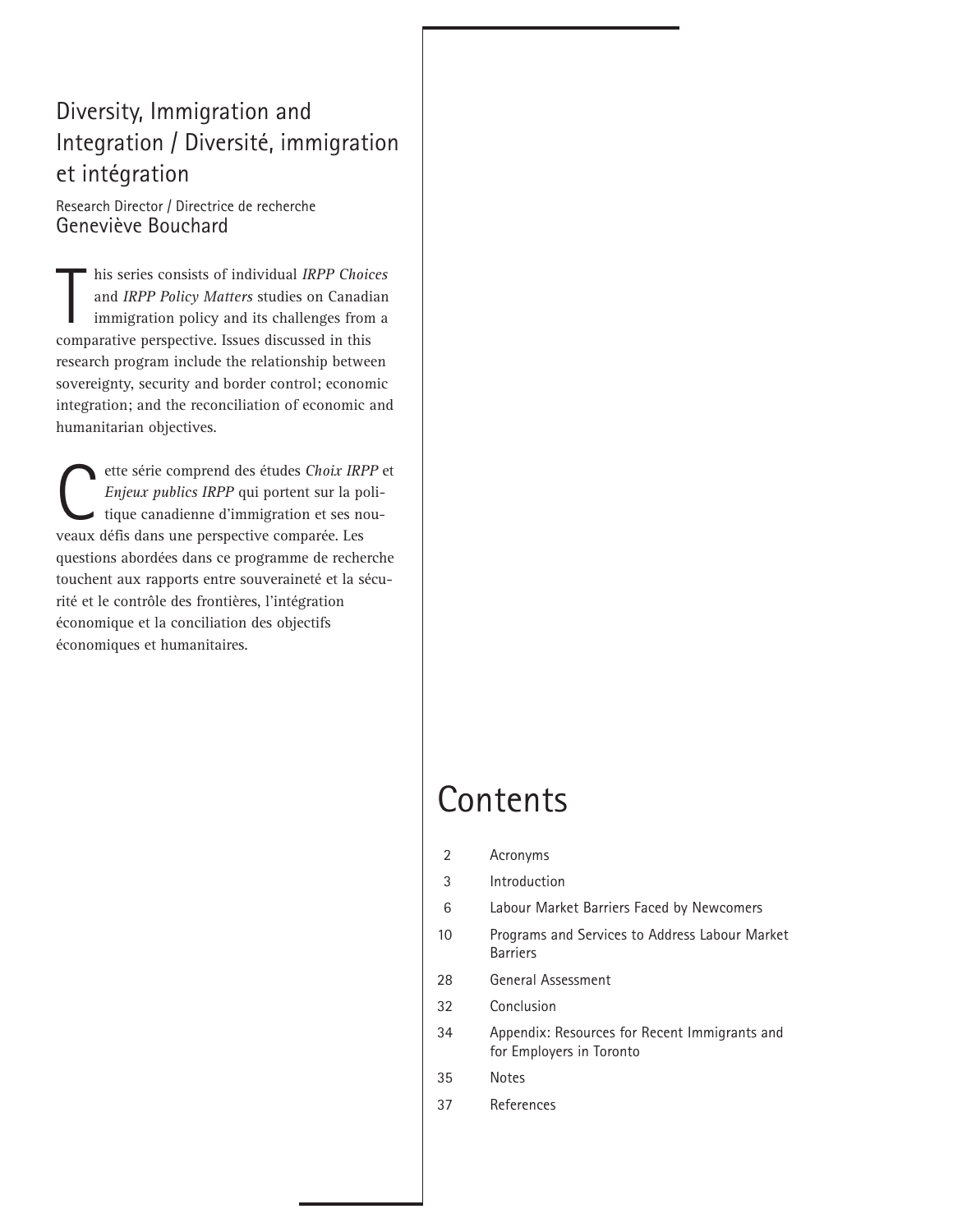# Acronyms

ACCES Accessible Community Counseling and Employment Services ACIEHP Access Centre for Internationally Educated Health Professionals BE Bridging education CASIP Consortium of Agencies Serving Internationally Trained Persons CCPE Canadian Council of Professional Engineers CEGEP Collège d'enseignement général et professionnel CICIC Canadian Information Centre for International Credentials CIITE Colleges Integrating Immigrants to Employment CLB Canadian Language Benchmarks CMA Census metropolitan area COIA Canada-Ontario Immigration Agreement CONNECT College of Ontario Network for Education and Training COSTI Centro Organizzativo Scuole Tecniche Italiane ELT Enhanced Language Training ESL English as a second language *FARPA Fair Access to Regulated Professions Act* FC2I From Consideration to Integration FCR Foreign Credential Recognition [Program] FCRO Foreign Credentials Referral Office GEO Global Experience Ontario GTA Greater Toronto Area HRSDC Human Resources and Social Development Canada

IBEW International Brotherhood of Electrical Workers IMG International Medical Graduates ISAP Immigrant Settlement and Adaptation Program JVS Jewish Vocational Service LASI Local Agencies Serving Immigrants LINC Language Instructions for Newcomers to Canada NeCTAR Newcomers Connecting to Trades Apprenticeship Resources NOC National Occupational Classification NSP Newcomer Settlement Program OCASI Ontario Counil of Agencies Serving Immigrants OISE/UT Ontario Institute for Studies in Education/ University of Toronto ORA Ontario Regulators for Access PEO Professional Engineers Ontario PNP Provincial Nominee Program PROMPT Policy Roundtable Mobilizing Professions and Trades SME Small and medium-sized enterprise STIC Sector-Specific Terminology Information and Counselling TRIEC Toronto Region Immigrant Employment Council WES World Education Services WLA Workplace Language Assessment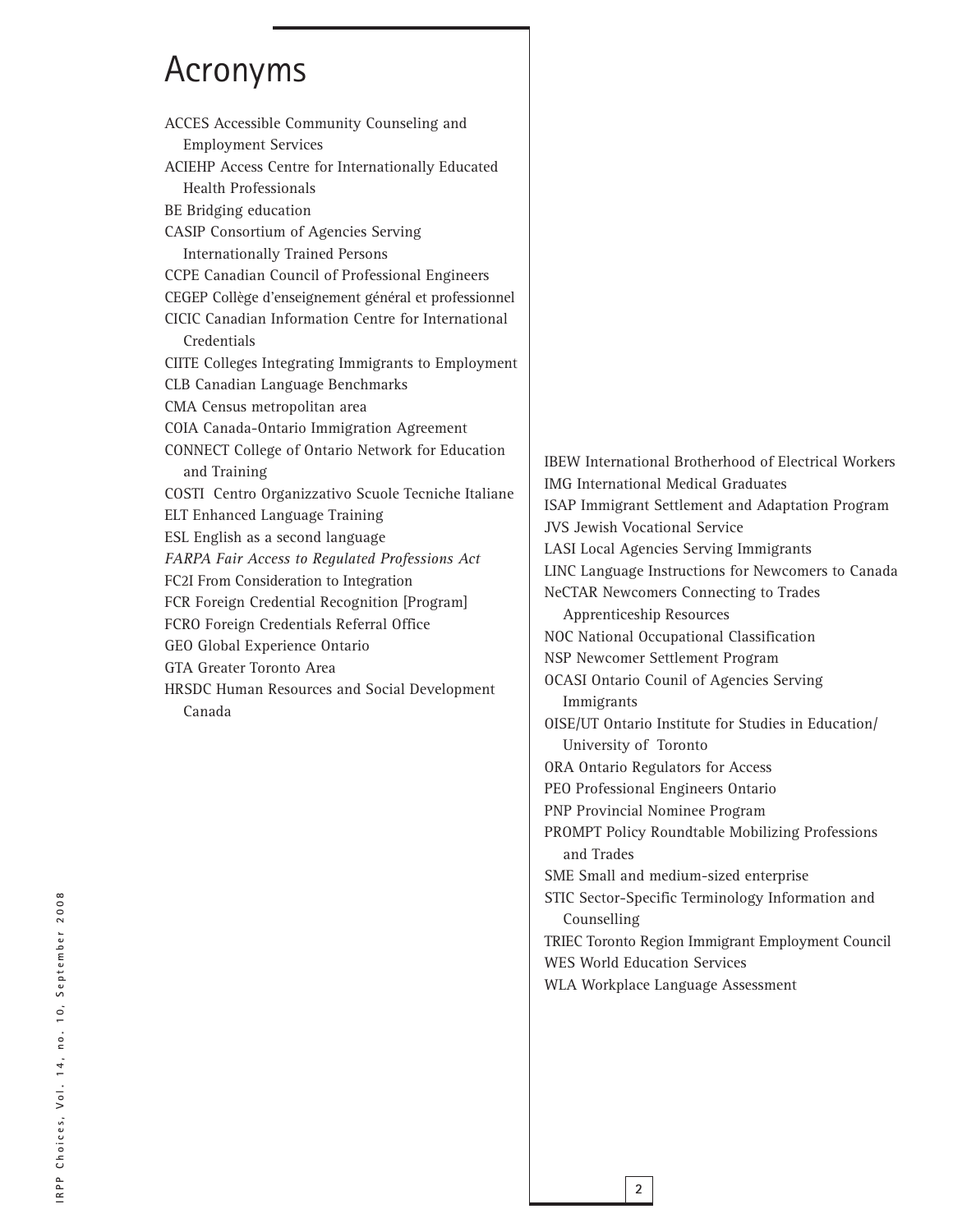# Breaking Down Barriers to Labour Market Integration of Newcomers, in Toronto, by Nan Weingreaking Down Barriers **Breaking Down Barriers to Labour Market Integration of Newcomers in Toronto, by Nan Weiner**

# Breaking Down Barriers to Labour Market Integration of Newcomers in Toronto

Nan Weiner

# Introduction

mmigrants have been settling in Canada for centurie<br>The pace of their integration into Canadian society<br>has depended on many factors, but one constant has<br>been their ability to earn a living. This can be most chalmmigrants have been settling in Canada for centuries. The pace of their integration into Canadian society has depended on many factors, but one constant has lenging for immigrants who arrive as adults and are ready and willing to enter the labour force immediately. Their experience differs from those of other adult immigrants who do not join the labour force and immigrants who arrive as children and are educated and socialized within the Canadian school system before entering the labour force. The focus of this paper will be on those recent immigrants who seek to join the labour force immediately upon arrival. Successful integration includes the ability to find work that uses one's education, training and experience and provides compensation commensurate with one's human capital. Economic integration therefore requires that an "immigrant's economic performance converges toward that of their native born counterparts" (Hum and Simpson 2004, 47).

Immigrants' integration into the Canadian labour force is critical to both individual immigrants' well-being and the general economy. Without immigrants there will eventually be no growth in the size of Canada's labour force (and population) and as a result little or no economic growth without substantial increases in productivity. From 1991 to 2001 labour force growth due to immigration was 70 percent for Canada, 97 percent for Ontario and 132 percent for Toronto (Lochhead 2003, 2). In the near future, all of Canada's net labour force growth will be due to immigration (Lochhead and Mackenzie 2005, 104). In fact, some in the private sector argue that the level of immigration will have to be increased to between 300,000 and 400,000 newcomers each year, from the current level of 250,000, to help the Canadian economy grow (Nixon 2005).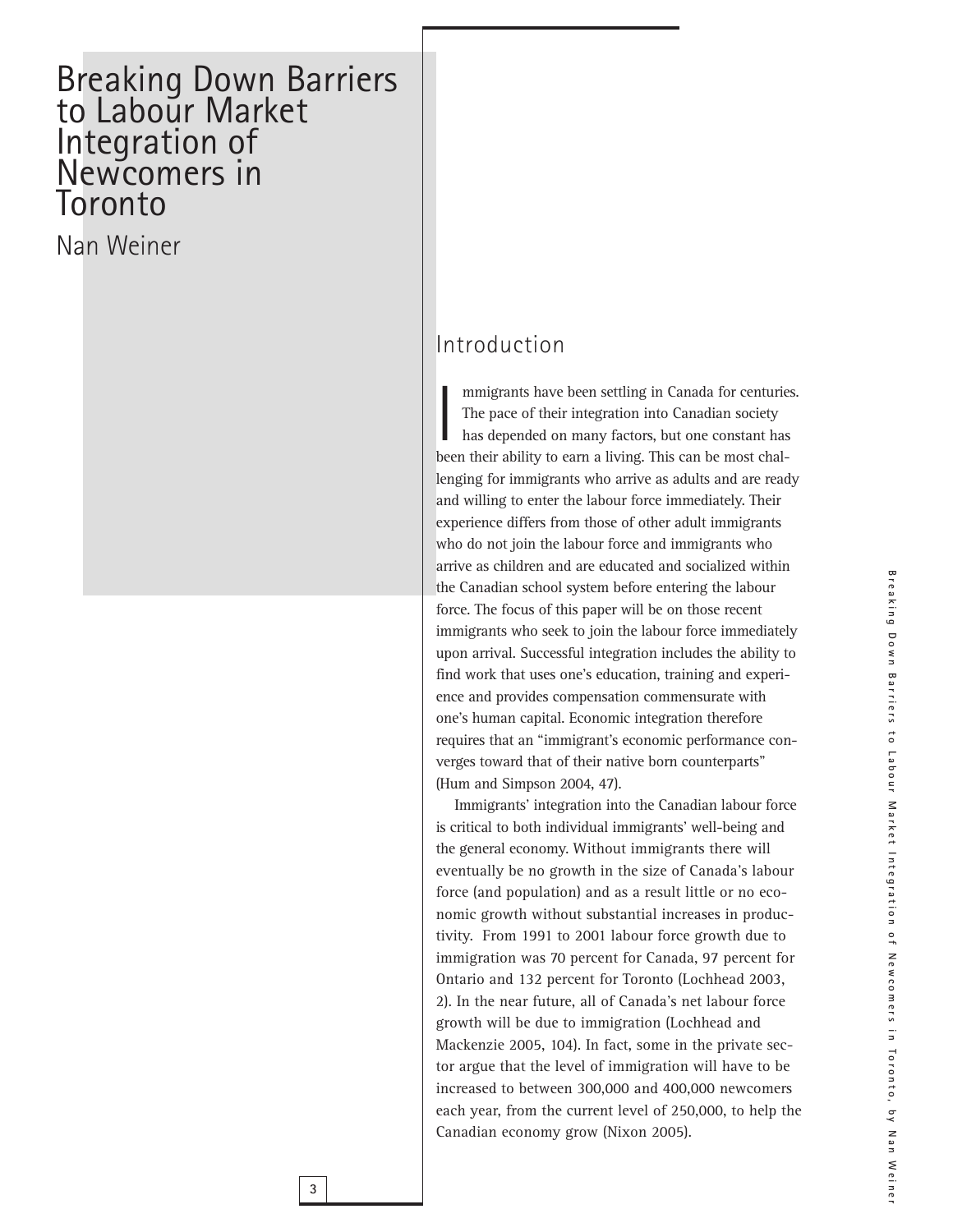The focus of this paper is on the programs and supports aimed specifically at helping newcomers to integrate into the Toronto labour market. Such programs may be directed at newcomers, employers or other organizations. Programs are typically sponsored by the federal or provincial governments, but other stakeholders are also involved — for example, credential assessment organizations, regulatory bodies, employers, educational organizations and community agencies, to name but a few. That the problem of integrating newcomers is being recognized is attested to by the many initiatives that were introduced while this paper was being written. They include new programs, new partnerships, the re-organization of responsibilities and new legislation. As the process is ongoing, a limitation of this paper is that when it was finalized (in winter 2007), some programs/services had not yet been fully implemented. A second limitation is that with so many new initiatives, it is difficult to critique their effectiveness at this early stage of their implementation. The purpose of the paper is to provide an overview of the public and private programs and services aimed at helping newcomers overcome the barriers they face and integrate into the Toronto labour force. Toronto refers to the Greater Toronto Area (GTA) and not just to the City of Toronto. It is important to bear this in mind, since the greatest growth in immigration has occurred in the municipalities surrounding the city, such as Markham, Mississauga and Brampton (Statistics Canada 2008, 56).

Immigration since the 1950s has largely been an urban experience.<sup>1</sup> According to the 2006 census, nearly two-thirds (62.9 percent) of immigrants live in the three largest cities, compared to only 27.1 percent of the Canadian born (Statistics Canada 2008, 48). In 2006, 69 percent of recent immigrants (those who arrived between 2001 and 2006) settled in Toronto, Montreal and Vancouver, compared to 40 percent of those who arrived between 1965 and 1971 (Murdie 2008, 3). The Toronto area is unique in that it surpasses all other North American cities with its foreignborn population (Statistics Canada 2008, 49). Comparing data from the 1971 and 2006 censuses, Murdie (2008, 2-3) found that the proportion of recent immigrants<sup>2</sup> settling in Toronto increased from 24 percent to 40 percent (though it was higher in 2001, at 43.1 percent); for Montreal the increase was from 10 to 15 percent, while for Vancouver it was from 6 to 14 percent. Moreover, data from the 2006 census for census metropolitan areas (CMAs) show that 45.7 percent

of the population of the Toronto CMA are immigrants, compared to 39.6 percent for Vancouver and 20.6 percent for Montreal (Statistics Canada 2008), while within the City of Toronto itself, 49 percent of the population is made up of immigrants (City of Toronto n.d.[1]). Two factors explain why Toronto has such a high proportion of immigrants. First, as noted, the greatest proportion of immigrants comes to Toronto; and second, a greater proportion of them remains in Toronto 11 to 15 years after arriving than is true of other cities (Hou 2005, 9). Over half of Toronto's newcomers (56.6 percent) are in their prime working years (aged 25-54) (Statistics Canada 2008, 51). However, it is interesting to note that the proportion of primeworking-age immigrants in Toronto is lower than in Montreal (64.6 percent) and Vancouver (57.2 percent) (Statistics Canada 2008).

Of the three classes of immigrants who come to Canada — the economic (59 percent), family reunification (29 percent) and refugee classes (11 percent) (Lochhead and Mackenzie 2005, 103) — those in the economic class are found in similar proportions in the three gateway cities: 70 percent in Toronto, 68 percent in Vancouver and 73 percent in Montreal (Statistics Canada 2003). This immigrant class includes skilled workers, investors, entrepreneurs and the self-employed, along with their dependents. The majority of recent immigrants differ from previous immigrants in some respects; two key characteristics are race and educational level. Nearly three-quarters (73 percent) of immigrants who came to Canada in the 1990s were members of visible minority groups,<sup>3</sup> compared to 52 percent in the 1970s (Lochhead 2005, 36); in Toronto, almost 78 percent of recent immigrants are visible minorities (Grant and Sweetman 2004, 8).<sup>4</sup> This reflects a change in the source countries of immigrants; currently, more than two-thirds (68.5 percent) of newcomers in Toronto are from five source countries: China, India, the Philippines, Pakistan and Sri Lanka (Statistics Canada 2008, 51). In terms of the level of education of immigrants, Toronto also leads the rest of the country. At 73 percent, the proportion of working-age immigrants with university degrees is higher than in any other major metropolitan areas except Ottawa-Gatineau, where the proportion is 74 percent; Montreal and Vancouver both have 67 percent (Statistics Canada 2006a, 38). The educational level of recent immigrants throughout the country is higher than that of the Canadianborn population. At least 90 percent of skilled applicants have a university degree (as do 68 percent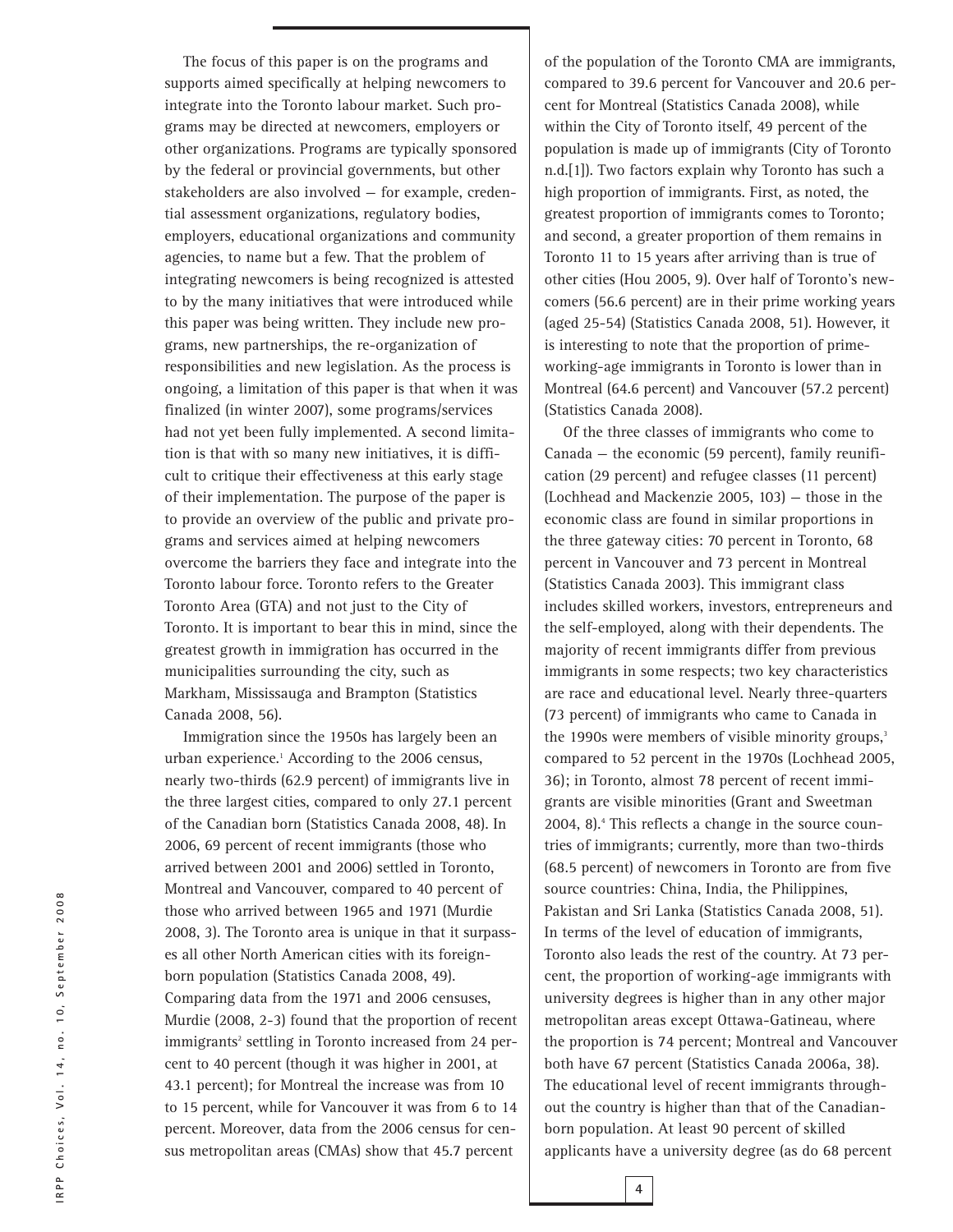of their female dependents), while only 43 percent of the Canadian-born population are as highly educated (Lochhead and Mackenzie 2005, 104). The proportion of recent immigrants who have higher levels of education is greater than that of previous cohorts because of changes in Canadian immigration policy in the 1970s.

The effectiveness of the integration of Toronto's demographically diverse immigrants has been mixed. On the one hand, there is work in Toronto, as noted in a survey of over 2,000 businesses conducted on behalf of the Public Policy Forum (Environics Research Group 2004, 1). This is supported by a comparison of Toronto's employment rate with that of other major cities. The employment rate (the proportion of immigrants who were employed at specific points in time) tends to be higher in Toronto than in other cities, with the exception of Calgary (Statistics Canada 2006b, 40). In Toronto, immigrants typically find employment within six months of their arrival (72 percent in Toronto, compared to 70 percent nationally). On the other hand, fewer than half (41 percent) find work in their intended occupation, a proportion that is lower than that of all other municipalities except Vancouver (38 percent). This may explain in part why Toronto has the lowest proportion of prime-age immigrants (65 percent) who said that their experience in Canada had met or exceeded their expectations (the highest proportion was in Calgary, at 79 percent, while the proportions in Montreal were 68 percent and in Vancouver, 69 percent, the same as the national average) (Statistics Canada 2006b, 40).

In addition, Toronto had the highest proportion of prime-age newcomers who encountered problems in finding work (76 percent, compared to 71 percent

nationally) (Statistics Canada 2006b, 40). Clearly, recent immigrants are not integrating as well into the labour force as are non-immigrants nor as past immigrants who arrived before 1961 (table 1). On all the measures, immigrants who arrived in Toronto before 1961 are more similar to non-immigrants than immigrants who have arrived more recently.

The poor integration of newcomers has costs at both the individual and the economy-wide levels. The fact that, as seen in table 1, almost 30 percent of recent immigrants live in poverty represents a huge waste of human capital. Moreover, it has been estimated that the Canadian economy loses \$3.4 billion to \$5 billion a year because the human capital of immigrants is not recognized (Bloom and Grant 2001). In addition, using education as a key factor in admitting immigrants and then not utilizing that education can only have a negative effect on Canada's reputation in the growing global competition for immigrants.

Integration into the labour market, in its widest sense, can encompass everything from seeking work to getting hired, being fairly paid and being promoted. However, integration really begins with pre-job search issues. Problems typically faced by newcomers include language barriers, nonrecognition of qualifications, and lack of understanding of norms of the Canadian workplace. Responsibility for integration lies with governments, professional/occupational regulatory bodies, employers, unions, educational institutions, community agencies for immigrants and the individual newcomers themselves. In the past decade, and especially in recent years, there has been a growing recognition among these stakeholders of the problems faced by today's newcomers. The programs and services currently available to Toronto's newcomers to address the barriers they face is the focus of this paper. Sources used include

| Toronto, 2001 (percent)                            |                |                        |                          |  |
|----------------------------------------------------|----------------|------------------------|--------------------------|--|
| Labour market indicators                           |                | Immigrants who arrived |                          |  |
|                                                    | Non-immigrants | Before 1961            | Between 1991<br>and 2000 |  |
| Labour force participation rate<br>Employment rate | 93.4<br>90.3   | 92.8<br>88.6           | 89.1<br>82.4             |  |
| Unemployment rate                                  | 3.4            | 4.6                    | 7.5                      |  |
| Average full-time, full-year employment income     | \$61,513       | \$61,657               | $$41,678^2$              |  |
| Proportion below low income cut-off                | 7.4            | 7.2                    | 29.5                     |  |

**Indicators of Labour Market Integration of Prime Working Age Male Immigrants and Non-immigrants,**

Source: Based on Grant and Sweetman (2004, 12).

**Table 1**

<sup>1</sup> Similar patterns are found for women (see Grant and Sweetman 2004, table 6, 13).

**5**

<sup>2</sup> While the most recent immigrants are doing less well than pre-1961 immigrants, Warman and Worswick (2004, 82) note that there has not been a pattern of steady decline. Rather, in Toronto and some smaller cities there has been a pronounced "bounce-back" effect. That is, the 1996-2000 cohort performed better in terms of earnings shortly after arriving than the 1991-95 cohort. Toronto was the only one of the three gateway cities where this happened.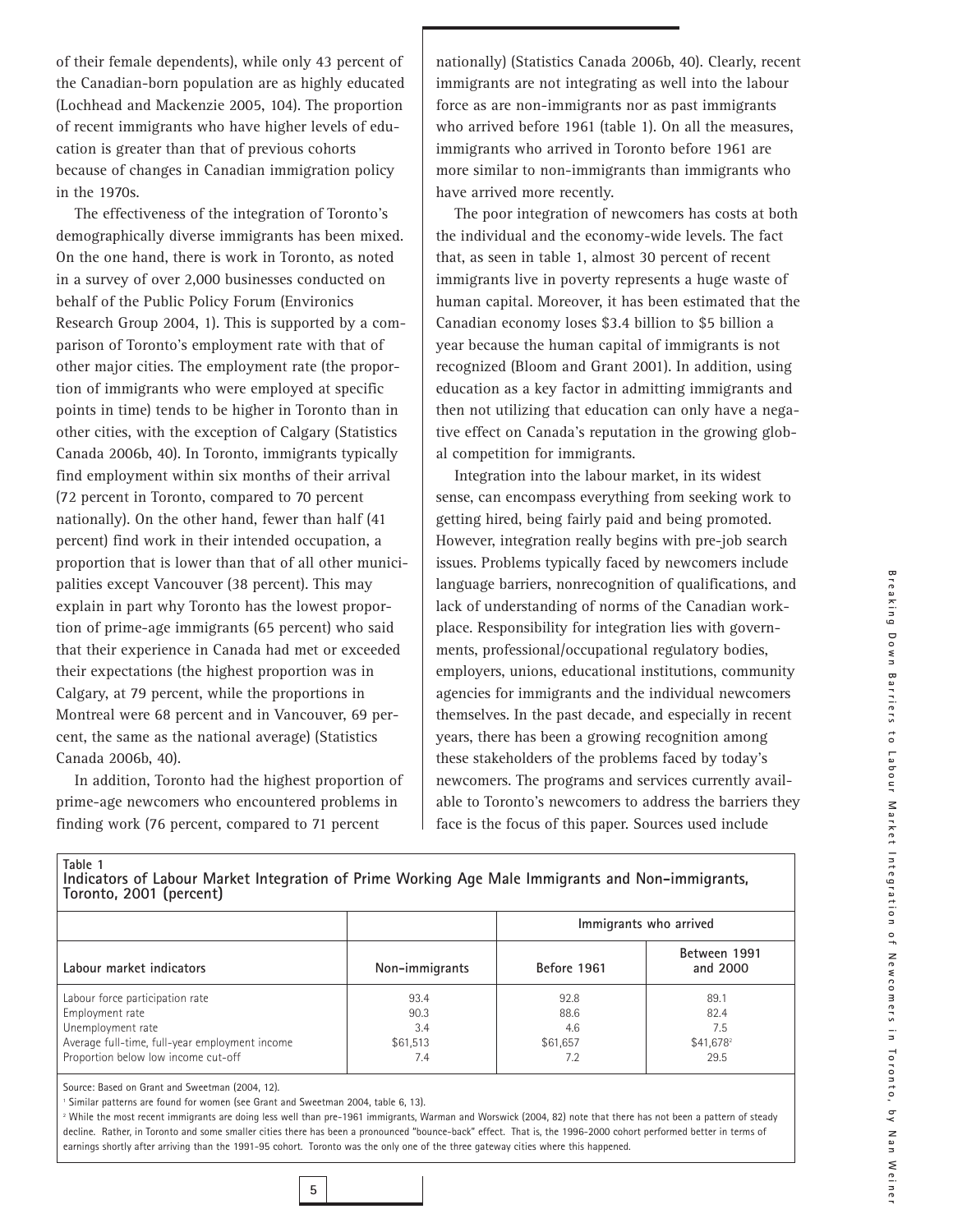academic and professional publications, the Web sites of governments and of programs and services for immigrants, conference lectures and interviews with stakeholders. Based on these sources, the next section discusses the main barriers faced by newcomers. This is followed by an examination of programs and services designed to redress the barriers affecting immigrants and employers in Toronto. The final section provides a general assessment of the current situation and outlines some policy suggestions to improve labour market integration. The paper focuses only on employment issues and not on the problems related to entrepreneurship.<sup>5</sup>

# Labour Market Barriers Faced by Newcomers

hough recent immigrants have higher education-<br>al levels than immigrants in the past and than<br>the Canadian-born, they are not doing as well on<br>the measures of economic integration shown in table 1 hough recent immigrants have higher educational levels than immigrants in the past and than the Canadian-born, they are not doing as well on — that is, they are experiencing lower earnings and labour force participation rates, and higher rates of unemployment and under-employment (Alboim, Finnie and Meng 2005; Schellenberg and Hou 2005; Reitz 2001; Reitz 2005; Reitz 2006; Grant and Sweetman 2004; Simpson and Hum 2004). Specifically, a quarter of recent immigrants in Canada with a university degree who were employed between 1991 and 2001 had a job requiring no more than a high school education; moreover, the under-employed immigrants were paid salaries substantially below those of nativeborn Canadians in the same occupations (Reitz 2006, 23). International education and work experience are discounted relative to Canadian education and experience, by 30 percent and 66 percent, respectively (Alboim, Finnie and Meng 2005, 14). In addition, Picot, Hou and Coulombe (2007) note that the proportion of immigrants earning a low income is more than twice that of the native-born — 32.9 percent compared to 14.3 percent. For full-time, full-year male workers, Aydemir and Skuterud (2005) find that a part of the decline in entry-level earnings is attributable to the fact that often the foreign experience of newcomers is not valued in Canada. Another part of the decline is associated with the changes in immigrants' countries of origin resulting in problems like language barriers. Undoubtedly a part of the decline is also due to the broader deterioration in entry earnings also experienced by Canadian-born labour market entrants. These findings are reinforced by the fact that immigrants educated in Canada, compared to newcomers, have quite high economic returns to their credentials; immigrants who arrive at a young age have economic outcomes similar to or better than those of the Canadian-born (Grant and Sweetman 2004, 17).

Though the returns to their credentials are lower, it is likely that recent immigrants have higher expectations than their predecessors. Given their higher level of education, recent newcomers are less likely to be focused on the idea that the purpose of immigration is to benefit their children. Thus, knowledge workers come with human capital they do not want to waste, but human capital is being wasted nonetheless. A smaller proportion of recent immigrants with a bachelor's degree get jobs requiring that educational level than previous groups of immigrants (Reitz 2006, 33). Specifically, in 1996 only 35 percent of recently arrived immigrant men (arriving in last five years) with a bachelor's degree found work in knowledge occupations compared to 59 percent of native-born men; the figures for women are 28 percent and 57 percent, respectively (Reitz 2006, 33).

There is consensus about the main barriers to immigrants' labour market integration (Public Policy Forum 2006, 45; Wayland 2006; Toronto Training Board 2006; Alboim, Finnie and Meng 2005; Birjandian 2005, 24; Nixon 2005, 18; Lochhead and Mackenzie 2005, 104; Environics Research Group 2004; TRIEC 2004, 3; Goldberg 2002; Centre for Research and Education in Human Services 2001, 7). These barriers are lack of recognition of foreign credentials and experience; shortcomings in language and communication skills, particularly those specific to the workplace (e.g., occupational jargon); employers' requirement for Canadian experience; and discrimination.

A number of sources have collected information about the perceived barriers faced by immigrants. The results of four studies are provided in table 2. The first two studies (Statistics Canada 2005 and 2006b) interviewed immigrants; the TRIEC (2004) study collected information from a sample of newcomers and people born in Canada; while the Lochhead (2003) study surveyed public- and private-sector managers on their hiring plans. Table 2 indicates the proportion of respondents in each sample who indicated that a particular barrier was problematic. While newcomers rate the requirement for Canadian experience as the greatest barrier, Canadian-born individuals and employers are more likely to cite language issues. The credential-recognition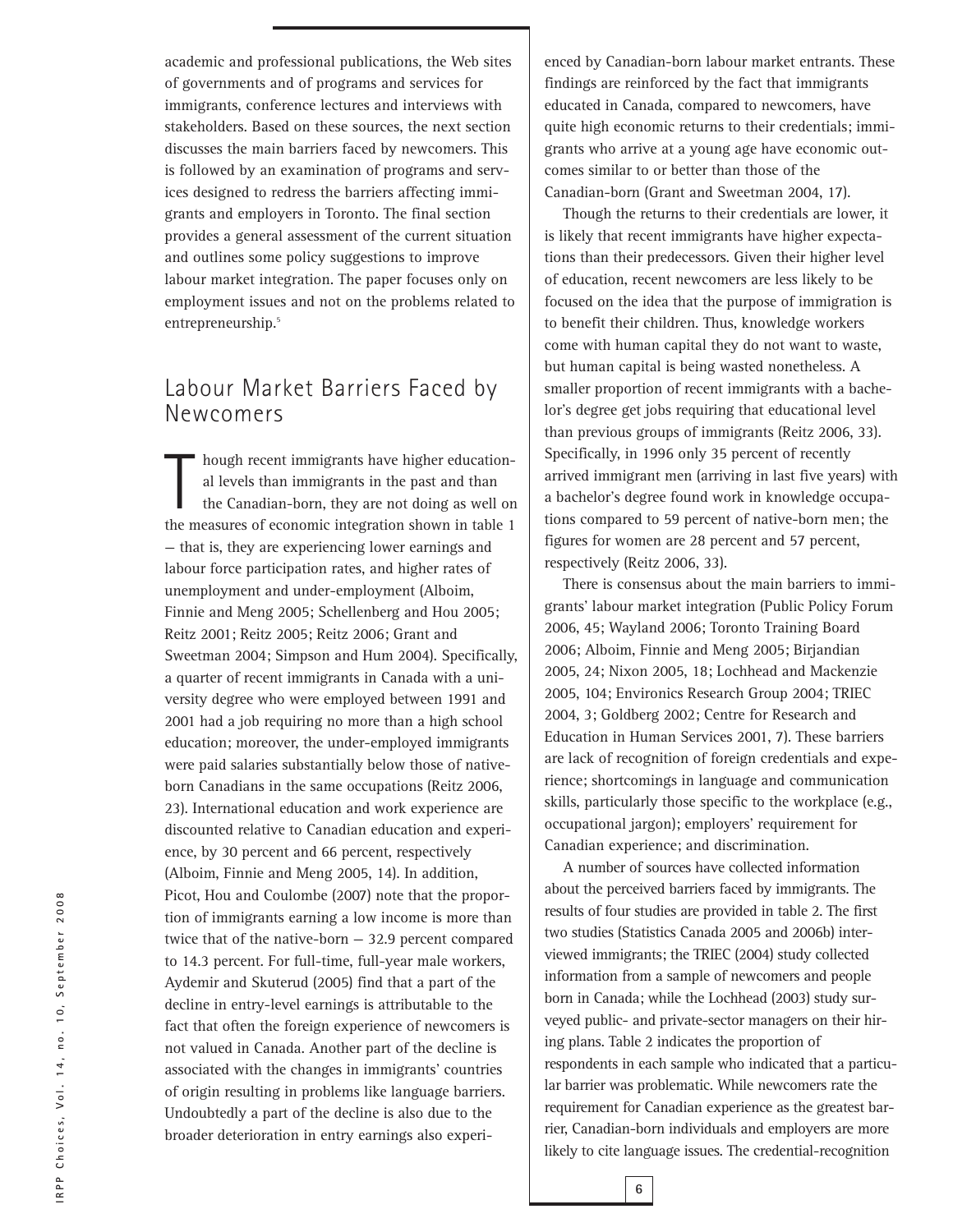#### **Table 2**

**Results of Surveys of Barriers Perceived by Male and Female Immigrants, Non-immigrants and Employers as Preventing Entry into the Workforce, Toronto and Canada, 2003-06 (percent)**

|                                         |         | Prime working-<br>age immigrants           | Skilled workers (immigrants)<br>who identified at least<br>one problem during their<br>job search | Newcomers <sup>1</sup> | AII GTA<br>residents         | Employers who<br>expect to hire  |
|-----------------------------------------|---------|--------------------------------------------|---------------------------------------------------------------------------------------------------|------------------------|------------------------------|----------------------------------|
| <b>Barrier</b>                          | Toronto | Canada                                     | Canada                                                                                            |                        | Toronto                      |                                  |
|                                         |         |                                            | Proportion who see this as a barrier                                                              |                        |                              |                                  |
| Credential recognition<br>or assessment | 23      | 21                                         | 23                                                                                                | 26                     | 30                           | 52                               |
| Language                                | 13      | 15                                         | 9                                                                                                 | 31                     | 46                           | 65                               |
| Canadian experience<br>required         | 29      | 26                                         | 26                                                                                                | 34                     | 13                           | 46                               |
| Cultural difficulties                   | n/a     | n/a                                        | n/a                                                                                               | 19                     | 8                            | 33                               |
| Racism                                  | n/a     | n/a                                        | n/a                                                                                               | 13                     | 14                           | n/a                              |
| Survey                                  |         | Statistics Canada (2006b, 38) <sup>2</sup> | Statistics Canada (2005, 11) <sup>3</sup>                                                         |                        | TRIEC (2004, 3) <sup>4</sup> | Lochhead (2003, 18) <sup>5</sup> |

<sup>1</sup> In Canada for two to five years.

<sup>2</sup> Sample: 5,994 respondents aged 24-44 years. Data from second wave of Longitudinal Survey of Immigrants to Canada. Data was collected through interviews.

<sup>3</sup> Sample: 46,500 prime working-age immigrants who looked for employment 6 to 24 months after landing. Data from second wave of Longitudinal Survey of

Immigrants to Canada collected via interviews.

<sup>4</sup> Sample: randomly selected sample of 1,000 residing in GTA who were asked what they thought were the two or three most difficult challenges that skilled immigrants face in finding employment.

<sup>5</sup> Sample: private and public sector managers (409 private sector and 291 public sector managers).

problem was noted as the second most prominent barrier by most of the respondent groups. Each of the four barriers is discussed in turn below.

#### **Assessment and recognition of foreign credentials and experience**

Credentialing and assessment issues are not new, but they have become more critical in recent times because of the growing number of knowledge workers among recent immigrants. Credentialing is the act of certifying that someone has the skills and has passed all the requirements to be in a regulated profession (e.g., engineers, lawyers, nurses, physicians, etc.). "Assessment" is a more general evaluation of a person's level of knowledge (or language level or educational equivalencies). Assessment may be used in the credentialing process or to ascertain a person's level of experience for non-regulated occupations, for instance. To help understand credentialing and assessment, it is useful to separate jobs into three categories based on the level of regulation. The vast majority of jobs — about 80 to 85 percent — are in non-regulated occupations (e.g., much of manufacturing, retail, and tourism) (HRSDC n.d.[1]); the second category consists of trades (e.g., carpenters and hairstylists) that require community college or

apprenticeship training and certification; regulated professions make up the third category. In Ontario there are 141 trades, of which 20 require mandatory certification, and there are 34 regulated professions. While much of the credential recognition problem focuses on regulated professions that tend to require higher levels of education, in the GTA more jobs require college and apprenticeship training than university education (Toronto Training Board 2006 2).<sup>6</sup> In addition, immigrants in nonregulated occupations earn relatively less, compared to native-born Canadians, than do those in the professions. That is, immigrants in non-regulated occupations earn 25 percent to 34 percent less than native-born Canadians in these occupations, while immigrants in knowledge professions earn 12 percent to 15 percent less than their Canadian-born counterparts (Reitz 2006, 33). Thus the credential recognition and assessment barrier needs to be redressed in all three categories of jobs. For simplicity's sake, the term "credential recognition" is used in the broad sense in this study, referring to both credential recognition, as defined here, and assessment.

In regulated trades and professions Canadian standards must be met through credentialing, which is a provincial responsibility administered through regulatory or professional organizations. At the same time,

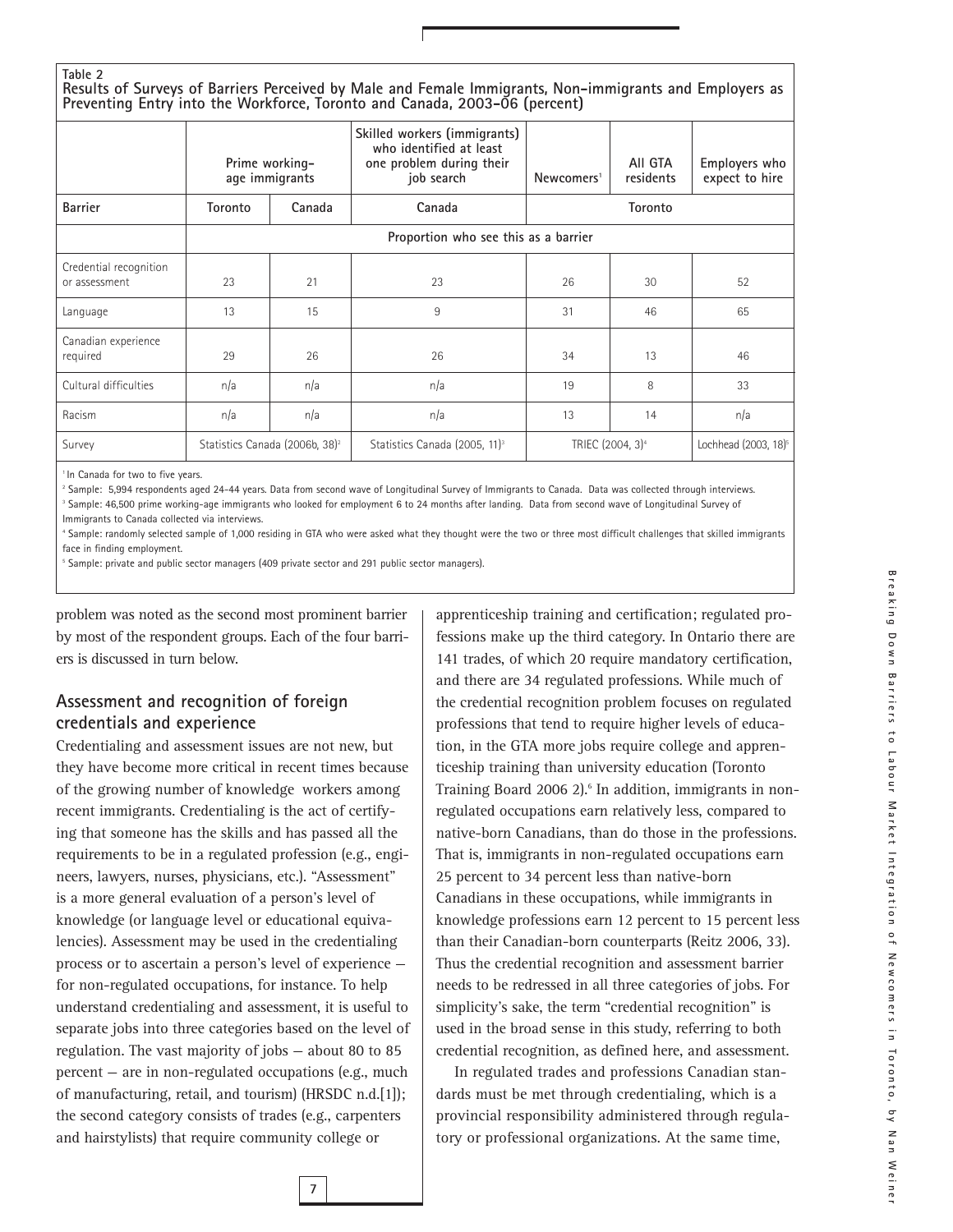however, the decision as to which immigrants may be admitted into the country is made by the federal government on behalf of all the provinces except Quebec, which makes its own selection decisions. Thus skilled immigrants are unlikely to realize that the positive assessment of their credentials made at the federal level for immigration purposes is not matched by a similar assessment for work purposes at the provincial level. This problem is compounded by the fact that immigrants may not have all the documents needed to support their credentials (Alboim, Finnie and Meng 2005, 17-18).

Immigrant groups have identified the following issues related to credentialing in regulated professions (Cullingworth and Bambrah 2004, 39): nonrecognition of credentials and experience; licensing fees and examinations; requirements for training and upgrading; lack of opportunities and financial support for upgrading; limited public accountability requirements for regulatory bodies; lack of a central coordinating agency or clearly accessible information to assist in the process of accessing professions and trades; gaps in employment support services; lack of policy coordination among levels of governments and their various departments; the requirement for Canadian experience to gain credentials.

From the perspective of employers, three problems are related to credential recognition. First, employers may be reluctant to hire newcomers, either because they cannot assess their credentials and are unaware of the existence of provincial credential assessment agencies, or because they choose not to use the agencies' services (Sangster 2001). Second, employers may find that there are too many organizations assessing credentials, each with a somewhat different purpose, which can decrease their value to employers (Alboim 2003, 3); for instance, colleges and universities might do an assessment for educational purposes. Third, employers may find that licensing processes are too restrictive (particularly in the cases of the health and engineering fields) and that too much weight is being placed on paper credentials rather than on experience (Sangster 2001), thus failing to meet their needs. These same three problems can be a source of frustration for newcomers as well.

Regulatory bodies and newcomers do not have the same perspective: regulatory bodies want to ensure everyone they license is competent, while immigrants want everyone competent to be licensed (Alboim, Finnie and Meng 2005, 15; Cullingworth and Bambrah 2004, 39). In addition, from the regulatory

bodies' perspective, ensuring a proper assessment of qualifications from such a diverse set of sources is a huge challenge. From the point of view of newcomers, issues related specifically to apprenticeship and the trades include the fact that there are two approaches to obtaining a trade certificate: the *Apprenticeship and Certification Act* is competency based and provides employers with some flexibility in terms of how quickly they move an apprentice through the process, while the industry-based approach requires that every apprentice work a certain number of hours, regardless of how much experience the individual actually has. Newcomers are typically older than most apprentices, a fact that can have two negative consequences from the newcomers' point of view: (1) employers may be reluctant to hire older workers, and (2) apprenticeship training is typically designed for the young (Lior and Wortsman 2006, 14).

#### **Language skills**

As noted, the source countries of immigrants to Canada have changed. This has had important consequences regarding language. In Toronto, all of the immigrants who arrived prior to 1961 spoke one of the two official languages, with about 93 percent speaking that language (or both) at home. Of those arriving in the 1990s, the vast majority (approximately 95 percent) spoke one of the official languages, but almost two-thirds (64 percent) do not speak English or French at home (Grant and Sweetman 2004, 8). Yet, the current workplace requires greater literacy and language skills and, as noted, a greater number of recent immigrants are knowledge workers in sectors where greater language skills are required, as contrasted with earlier immigrants, who were more likely to work in farming, mining, forestry and other semi-skilled types of work.

Given the high level of human capital among immigrants, language proficiency issues have become more complex. While skilled applicants for immigration are encouraged to take a test from an approved testing service, work-related language proficiency cannot be tested this way, given the multitude of different working environments. In addition, typically language proficiency tests do not measure the types of speaking and listening skills that can be critical for education and work-related situations (Radford 2006). Indeed, communication skills, more than simply language skills, are critical for knowledge workers. While the ability of immigrants to speak other languages can be a benefit for an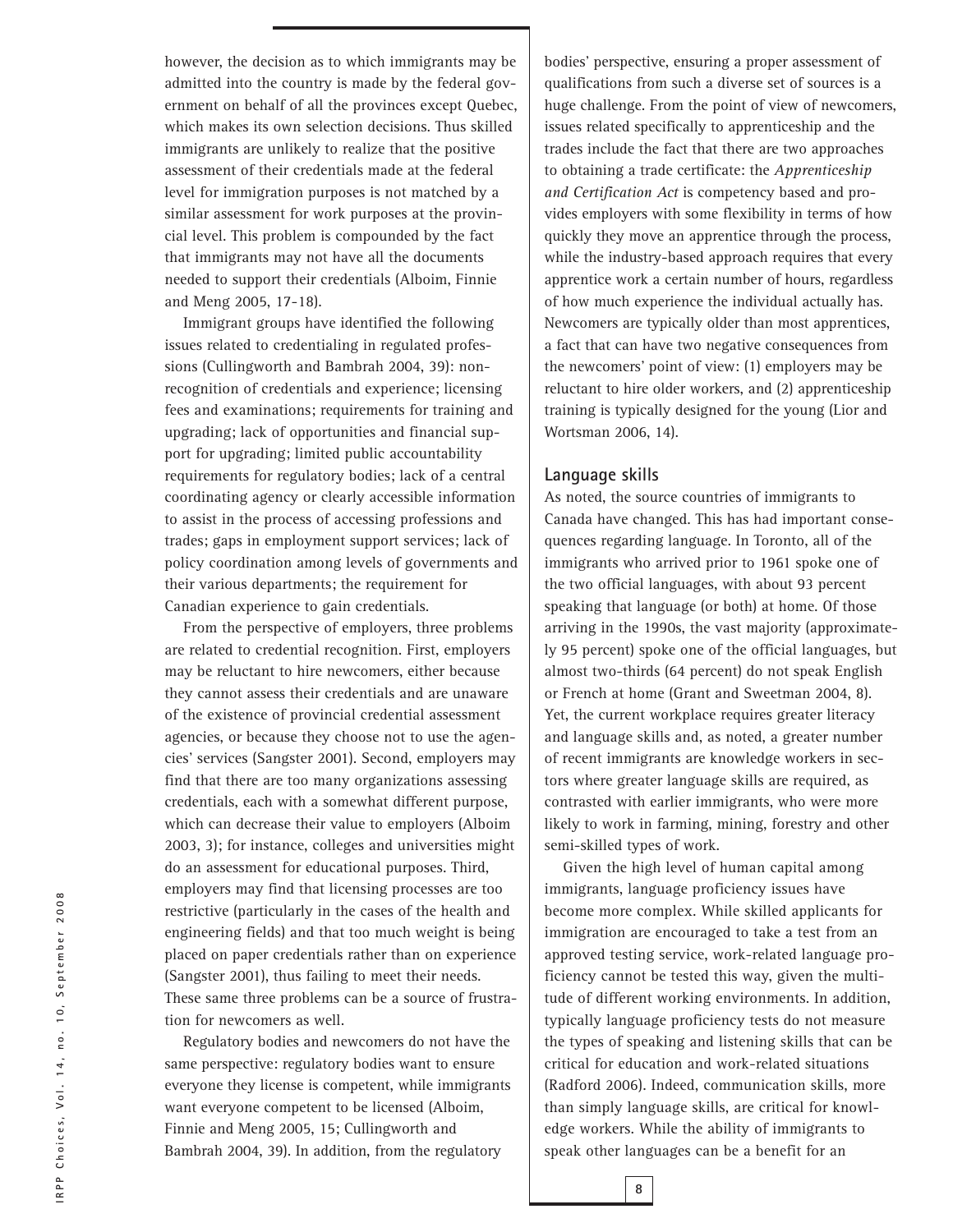employer, it cannot compensate for an inability to communicate verbally and in writing with colleagues within the workplace.

Language barriers are more of a problem for women than men. In their study of Southeast Asian female refugees, Beiser and Hou (2000) found that women were far less likely than men to speak English upon arrival and that this linguistic disadvantage remained a decade later. The study also found that while women tended to benefit more from opportunities such as English as a second language (ESL) classes, they had fewer opportunities to attend such classes. English-language ability was correlated with being active in the labour market and the relationship was stronger for women than for men.

#### **Employers' requirement for Canadian experience**

Employers' requirement for Canadian experience can be deconstructed into four different elements: knowledge about the Canadian labour market, institutions and ways of doing business; actual knowledge or experience needed to work in Canadian jobs; acculturation to Canada and the Canadian workplace; and a means of discriminating against newcomers. One or more of these elements may be the operating motive when newcomers are told by employers they need Canadian experience. Discrimination is discussed below, while actual technical experience falls under credential recognition. This leaves non-technical workplace knowledge and acculturation to be discussed here. Canadian norms with respect to the following may not be well understood by immigrants: how to obtain employment; the culture of Canadian workplaces; formal and informal rules may differ from those the immigrants are accustomed to and are often difficult for Canadian employers to explain to newcomers; specific codes of behaviour within particular professions; and how to obtain information about the labour market situation in Canada (for example, accreditation).

Knowledge about the Canadian labour market includes job search knowledge, but for immigrants the requirements are broader. Even before arriving in Canada, prospective immigrants need information about the Canadian labour market and a realistic picture of the demand for their skills and what it will take for them to get credentialed (if necessary); they also need a means to self-assess their education and experience for job search purposes. As noted, many newcomers arrive with the expectation that since they have been accepted as immigrants, employers will recognize their education and work experience. Often, when employers use the "Canadian experience required" barrier, it is because they assume newcomers have an insufficient understanding of the culture and norms of the Canadian workplace. From the employer's perspective, uncertainty is undesirable and hiring any new employee contains many unknowns. Employers may therefore feel more comfortable if they can assume that their new employee is familiar with the culture of Canadian workplaces. That familiarity is often assessed through the job selection process in the most cursory manner: if the prospective employee has attended school in Canada, worked in Canada (even in a short-term position) or been involved in volunteering, it is assumed that he or she has learned at least the basic Canadian norms.

Many employers would be hard-pressed to describe exactly what an understanding of Canadian culture entails, but they assume (correctly, in varying degrees) that immigrants typically do not fully possess it. In addition, employers do not see it as their responsibility to teach immigrants Canadian norms, though they may want to reap the benefits of immigration. A critical area of misunderstanding is that of communication, where there are many cultural differences. For example, those familiar with North American norms know that "Hello, how are you?" is not a question, even though it sounds like a question. Newcomers may find Canadian co-workers rude because they ask this question but do not wait to hear the answer. Something as small as this can set a pattern that leads to stereotyping and conflict. In addition, differing cultural values can affect the ways in which men and women interact in the workplace (Environics Research Group 2004).

What needs to be sorted out when employers require Canadian experience, is what it is they really need. Is it knowledge of specific legislation and codes of conduct and ethics, or is it more an issue of socialization into the Canadian workplace? Understanding the problem is key to identifying the solutions. Specific facts can be taught and tested, but socialization into the "Canadian way" requires identification of that elusive thing, "Canadian culture." There is a need for cultural awareness training (Canadian Labour and Business Centre 2005, 7) for all stakeholders (immigrants, non-immigrants, supervisors/managers) in order to increase real understanding and inclusiveness within workplaces. At a minimum, such training should include basic Canadian workplace norms (e.g., what it means to be on time), cross-cultural communication and cultural literacy (Weiner 1993).

Socialization, as used here, refers to the process of learning the norms, values and appropriate behaviours

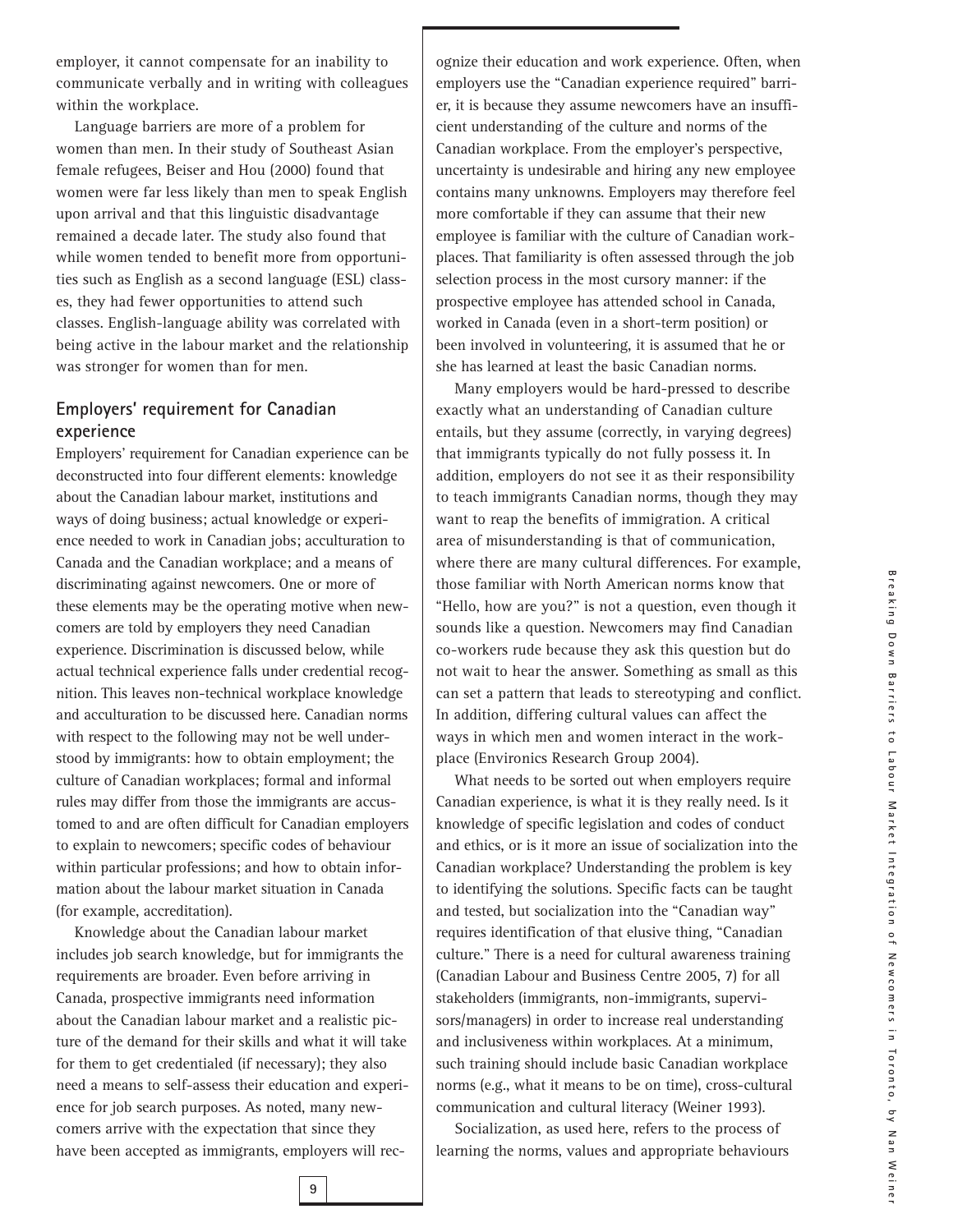of workplace culture. Success in most workplaces requires both technical knowledge and what has been referred to as "informal behaviours." Education and work experience provide technical knowledge (e.g., accounting principles for an accountant) while socialization educates employees about the informal behaviours. Thus socialization helps newcomers to integrate into Canadian workplaces.

#### *Discrimination*

All newcomers may face discrimination (Wayland 2006) due to prejudice against immigrants. Those who are members of a visible minority may face additional discrimination in the form of racism. Given that since the 1950s immigrants have increasingly been people of colour, in the eyes of many, "immigrant" and "visible minority" have become almost synonymous, blurring the line between antiimmigrant discrimination and racism. In fact, 70.6 percent of Toronto's immigrant population is now made up of visible minorities — less than Vancouver's 77.2 percent, but higher than Montreal's 62.1 percent (Grant and Sweetman 2004, 8). Discrimination is a critical issue in integrating newcomers into workplaces, but a full discussion of this topic is beyond the scope of this paper, since there are no government programs specifically designed to redress discrimination against immigrants. Rather, immigrants are covered by general anti-discrimination laws and programs, mentioned later in this section.

A 2006 decision by the Canadian Human Rights Tribunal is directly related to immigrant issues. In *Sangha vs. Mackenzie Valley Land and Water Board*, the tribunal decided that an immigrant (visible minority) candidate who was not hired because he was "overqualified" for the job had been discriminated against. Based on expert testimony, the tribunal noted that "the experience of applying for a job for which one is overqualified…is disproportionately an immigrant experience" (par. 200), and ordered the employer to cease using any policy or practice that automatically disqualified an overqualified visible minority immigrant candidate (par. 213). Spending some time in a job for which they are overqualified is seen as an acceptable way for newcomers to eventually move into positions commensurate with their skills (Public Policy Forum 2006, 33; Baklid 2004). Immigrants were consistently twice as likely to be under-employed (overqualified) as Canadian-born employees (Li, Gervais and Duval 2006).

When considering discrimination against immigrants, it is important to remember that women face additional barriers in some situations because of their gender. Such discrimination may begin during the immigration process, when men are typically listed as heads of households (i.e., principal applicants), even though the household may be headed jointly or by the woman. Women's role as "dependents" often does not accurately describe their attachment to the labour market but it does detract from their getting the services they may need, such as language training (Klimt 2003). One study found, for example, that wives tended to work longer hours to support their families because immigrant families are unable to borrow money in the first years after arriving in Canada, even when their husbands are working full-time (Worswick 1999). Female immigrants may also face additional barriers if they work in occupations that are non-traditional for women in Canada but are typical for women in their country of origin.

Programs directed at the first three barriers are discussed in the next section. Because laws against discrimination are not aimed only at newcomers, they are simply noted here. These laws (and programs) include the Charter of Rights and Freedoms in the Constitution, human rights legislation (federal and Ontario), the *Employment Equity Act,* the federal Contractors Program, and Ontario's pay equity legislation. They are intended to address both direct and systemic discrimination. In addition, the Government of Canada has a fiveyear, \$56 million Action Plan Against Racism to fight discrimination and stereotyping; this is a general program that includes employment but is targeted at broader societal issues as well (Canadian Heritage 2005). Finally, the City of Toronto (2003) has a "Plan of Action for the Elimination of Racism and Discrimination."

# Programs and Services to Address Labour Market Barriers

his section discusses programs and serviavailable to newcomers in Toronto to ad the first three barriers – credential recognoverkplace language proficiency and Canadian his section discusses programs and services available to newcomers in Toronto to address the first three barriers — credential recognition, employers' requirement for experience. Before discussing programs and services directed at the three barriers, two other issues must be addressed: partnerships between the various stakeholders, and the role of the City of Toronto in immigration issues.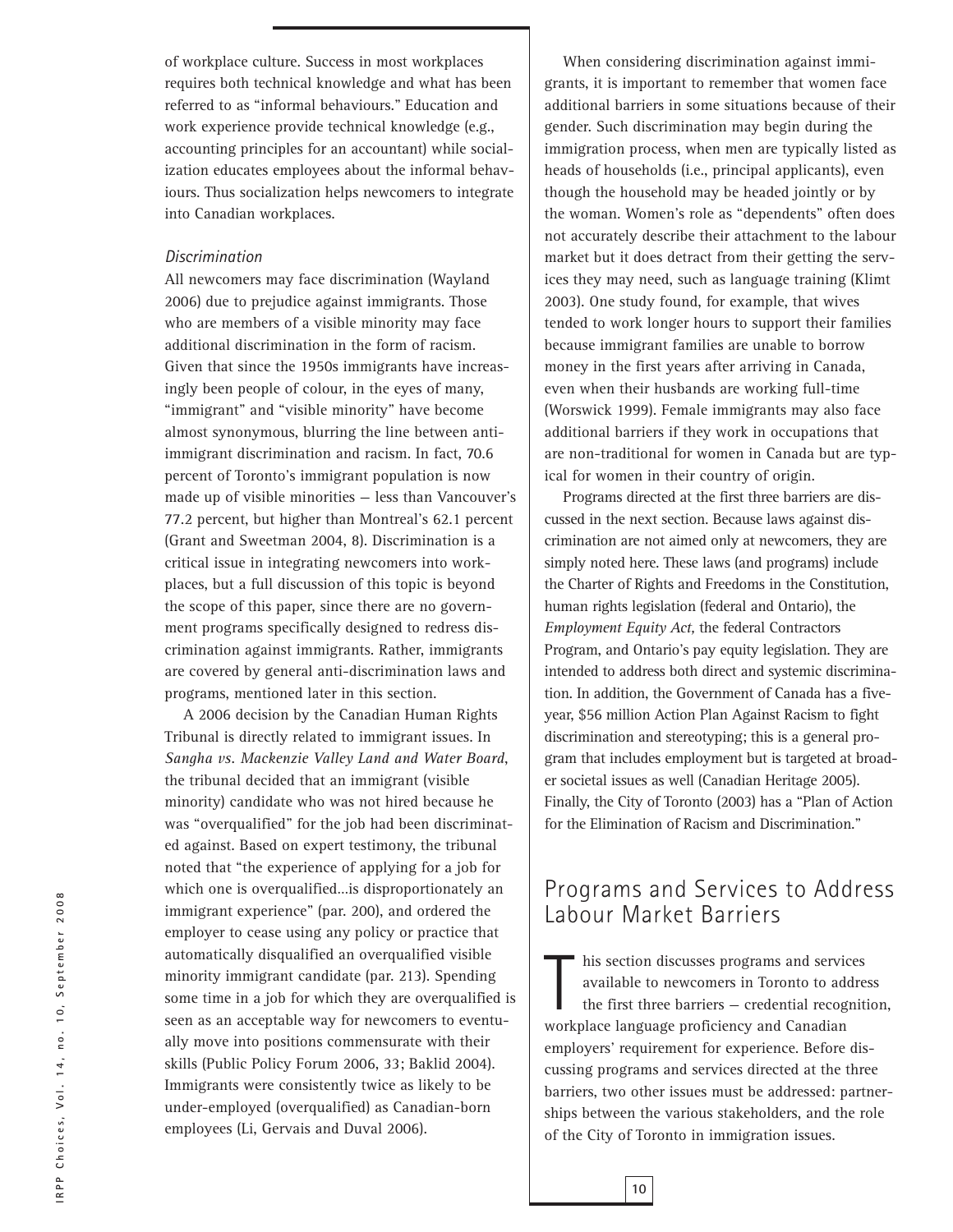#### **Partnerships**

Clearly, many stakeholders are needed to ensure the efficient and effective integration of newcomers. Potential stakeholders include all three levels of government, professional regulatory bodies, colleges and universities, employers (through their associations and individually), unions, community-based immigrant organizations and newcomers themselves. It is critical that there be partnerships among the three levels of government. An important development in this regard is the Canada-Ontario Immigration Agreement (COIA) (Citizenship and Immigration Canada 2005c), which was signed in November 2005. This agreement recognizes the importance of the Ontario government in immigration matters for those who settle in the province. In addition, a role for the City of Toronto was established through the Canada-Ontario-Toronto Memorandum of Understanding on Immigration and Settlement (Citizenship and Immigration Canada 2006). The agreement and the memorandum of understanding set out mechanisms allowing the three levels of government to discuss immigration and settlement issues in an effort to meet their various objectives. Programs are to be designed for local situations. The agreement allocates \$920 million in new immigration funding over five years — about 30 percent for labour market integration throughout the province, and the rest for non-employment settlement matters such as housing and language training. This will increase federal funding from about \$800 per immigrant to \$3,400.<sup>7</sup> Programs covered by the agreement that are relevant to the workplace are discussed later on in this paper.

Intergovernmental collaboration is also facilitated by the Federal-Provincial-Territorial Working Group on Access to Professions and Trades, which includes representatives of the governments as well as representatives of the provincial assessment services, either as members or as observers. The mandate of the working group is to share information and best practices, co-ordinate joint federal-provincial-territorial action on access to profession and trade initiatives, encourage the removal of access barriers, and support initiatives that facilitate the integration of immigrants into the labour market. Within Ontario a working group has been established to bring together provincial ministries working with regulatory bodies and Citizenship and Immigration Canada to better coordinate all the programs and services.

There are also partnerships bringing together government and immigrant groups, community organizations, regulatory bodies and unions. Five examples of various kinds of partnership are described here.

- Capacity Canada is a national policy roundtable of internationally educated professionals helping to build the capacities of provincial networks, associations and organizations of immigrant professionals (Centre for Research and Education in Human Services 2006).
- The Newcomer Labour Market Partnership is made up of 28 Canadian community organizations providing employment preparation programs for immigrants and refugees; 11 of the 28 agencies are located in Toronto.
- Ontario Regulators for Access, an association of 12 of the 38 self-regulating bodies in Ontario, is working on improving access for internationally trained professionals while maintaining standards.
- Teach in Ontario a partnership between a regulatory body (the Ontario College of Teachers), a union (the Ontario Teachers Federation) and three community agencies (Local Agencies Serving Immigrants [LASI] World Skills in the Ottawa area, Skills for Change and Windsor Women Working with Immigrant Women) provides four types of services in Toronto, Ottawa and Windsor: information and counselling, assistance with documentation, a six-week employment preparation course and language upgrading courses.
- The Toronto Region Immigrant Employment Council (TRIEC) brings together employers, labour, regulatory bodies, post-secondary institutions, assessment services, community agencies and all three levels of government. TRIEC is a unique organization designed to find and implement local solutions to integrate immigrants into the Greater Toronto labour force. The organization focuses primarily on employers.

The very process of establishing partnerships can be helpful. Getting different stakeholders together has been found to reduce misconceptions and to be a good way to convey complex information (Internationally Trained Workers Project 2004, 15). However, much more needs to be done in forming partnerships among all the various stakeholders (Alboim 2003, 8). Many of the programs/services discussed throughout this paper involve partnerships.

#### **The role of the City of Toronto**

While Toronto receives more immigrants than any other city, the city has not, until recently, been involved in

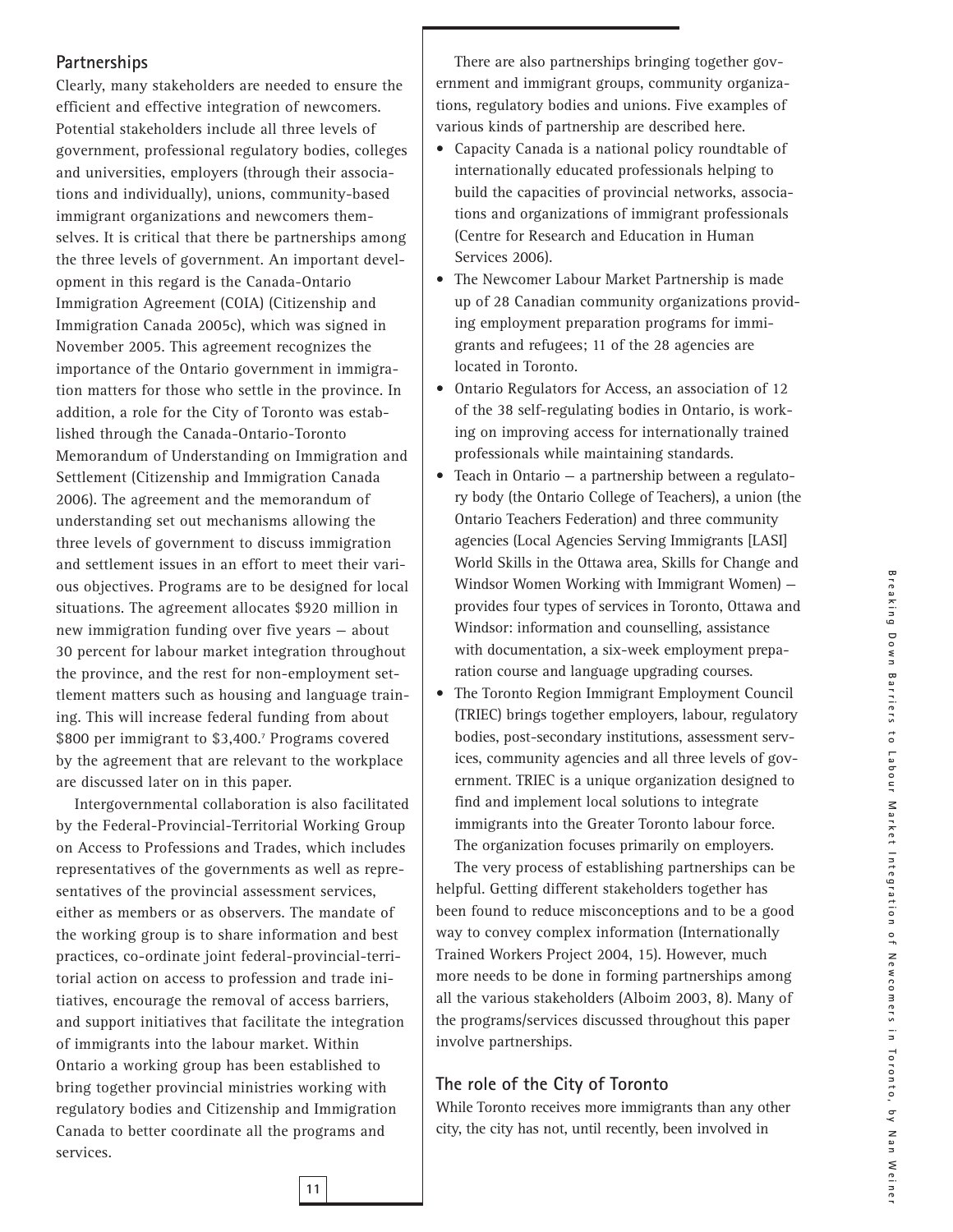intergovernmental discussions on the issue of immigration; these discussions have now been formalized by COIA. However, the municipal government has had an important impact on integration. While the city does not provide direct settlement services to immigrants, it does provide municipal services (such as libraries, public health clinics, etc.) that incorporate the needs of immigrants into their service delivery. The city has recently introduced a Web site for immigrants that provides links to government and community agency Web sites (City of Toronto n.d.[2]).

In a very important way, the city sets the tone and climate for the integration of newcomers. Graham and Phillips (2006) assessed Toronto's effectiveness with respect to diversity, which includes more than immigration (e.g., Aboriginal peoples, gays and lesbians). They found that Toronto's slogan, "Diversity our Strength," is backed up by a real commitment on the part of the municipal government and the voluntary and private sectors to integrate the city's immigrants. Graham and Phillips see Toronto as being "proactively multicultural" in terms of making multiculturalism work rather than just being a demographic statistic (17-18). Specifically, Toronto has provided "political leadership, mobilizing community resources and establishing multiculturalism-friendly governance structures — while dealing in a very focused way with troubling issues" (18).

Toronto is the only municipality in Canada to have a formal immigrant and settlement policy framework, established in 2001 (18-19). The framework states that the city will "work with all other orders of government, all sectors that make up the economic, social and cultural web of the city and immigrants to ensure that it continues to (a) attract newcomers; and (b) provide supports to enable them to develop a sense of identity and belonging and fully participate in the social, economic, cultural and political life of the City" (City of Toronto 2001). In 2005 the city released a progress report indicating that the implementation of the framework had been successful. The role of the City of Toronto has been strengthened by the *Stronger City of Toronto for a Stronger Ontario Act* (also known as the *City of Toronto Act*), which provides the city with greater powers, including the power to enter into agreements with the federal government, and recognizes that the province and the city share policy interests in many areas (the Act, passed in mid-2006, came into force in January 2007).

#### **Credentialing and assessment**

Before discussing formal credentialing for regulated professions and trades, it is useful to recall that most jobs are in non-regulated occupations. Also, there are indications that immigrants face the greatest credential recognition difficulties in the non-regulated sector (Public Policy Forum 2006, 34). Regulated and non-regulated jobs are covered by the Provincial Nominee Program (PNP) and the Temporary Foreign Worker Program. Under COIA, Ontario has established a pilot PNP and a Temporary Foreign Worker Program, which enable the province to select immigrants on the basis of their ability to contribute to the Ontario economy. Ontario is the last province to get a PNP (Ontario Ministry of Citizenship and Immigration n.d.[1]). This program allows potential immigrants and immigrants studying in Canada to be fast-tracked through the immigration process if they have been pre-screened by an Ontario employer who wants to hire them for a permanent full-time job. In the first year of the program, 500 individuals (and their families) are expected to be nominated. Only half of those nominees can get jobs in the GTA, while the other half have been reserved for employers outside the GTA. The program covers 20 occupations, including professionals (pharmacists, registered nurses, university professors) and skilled tradespeople in manufacturing (machinists and industrial electricians) and construction (carpenters and bricklayers). The March 2007 federal budget provided \$50.5 million over two years for all of Canada for the Temporary Foreign Workers Program. New measures will include expanding the online application system, maintaining lists of occupations where there are known shortages of workers and processing work permits more quickly.

With respect to formal credentialing, in Ontario there are approximately 34 regulatory bodies responsible for 38 professions. In 2003, 91 percent of immigrants who self-identified as professionals were covered by 10 regulatory bodies encompassing engineers, engineering technicians and technologists, accountants, teachers, pharmacists, nurses, medical laboratory technologists, physicians and surgeons, architects and veterinarians (Ontario Ministry of Citizenship and Immigration 2005).

Ontario legislation requiring a fair, transparent and expedient assessment of immigrants' credentials became effective on March 1, 2007. The *Fair Access to Regulated Professions Act* (*FARPA*) has three components. The first is to promote a fair and transparent process by informing applicants of standards, the tim-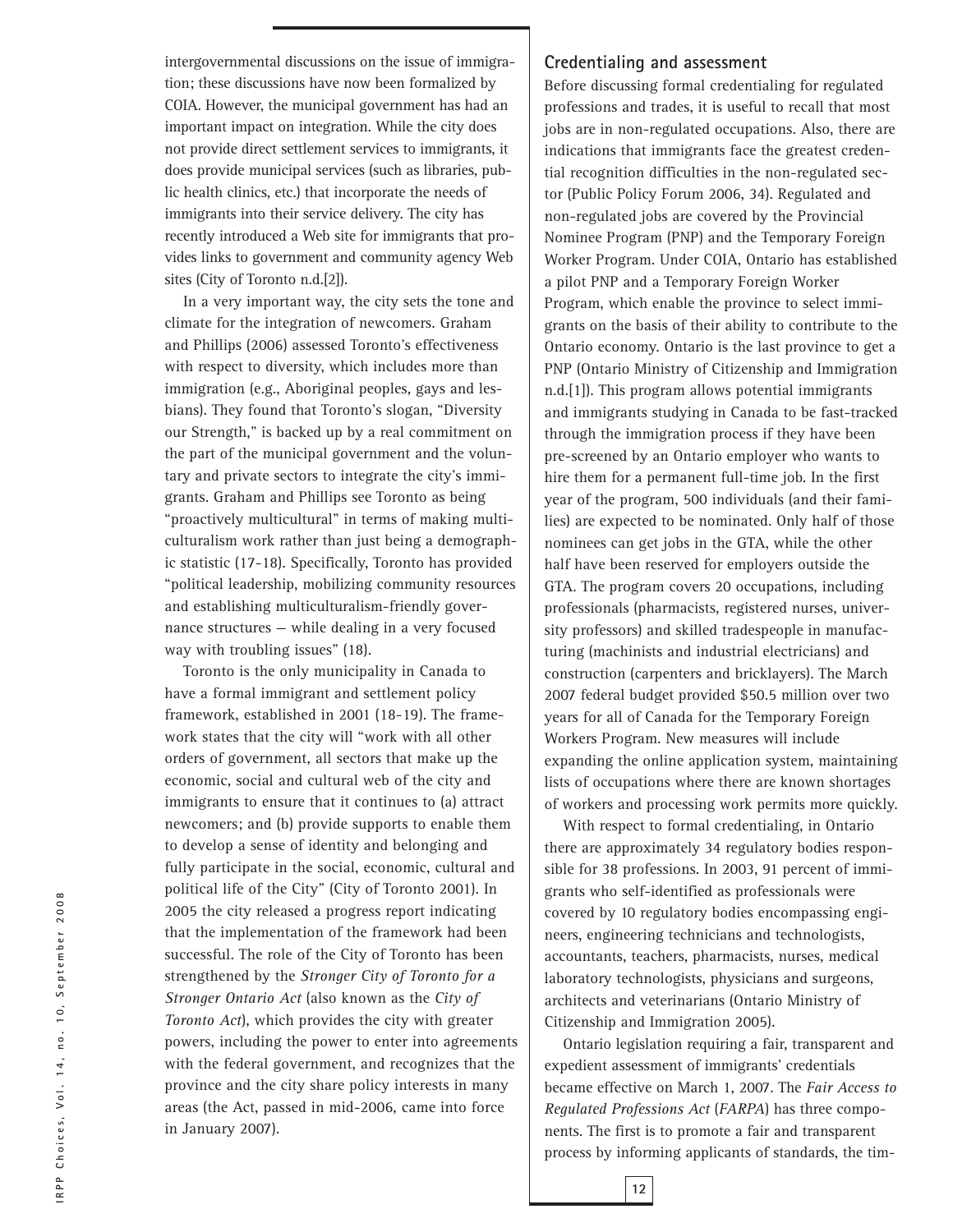ing for review and fees. Applicants are to be provided with a written reason if they are not accepted, and there is to be an appeal process. $\delta$  In addition, it is recognized that some internationally trained professionals cannot obtain their documents from their country of origin for reasons beyond their control, and procedures will be established to use alternative sources of information<sup>9</sup> and to ensure that those making the decisions are trained and knowledgeable. The second component is the appointment of a fairness commissioner to assess and oversee auditing and compliance with the legislation to ensure that regulatory bodies treat all applicants fairly. Regulatory bodies will submit annual reports to the commissioner, who will ensure that their admission practices are fair. In addition, the commissioner can audit practices of regulatory bodies every three years, or as needed. Finally, an access centre for internationally trained individuals will be established. The centre is to be a one-stop access point that will provide a range of services to internationally trained individuals, employers and newcomer service agencies. Services would also be available via email, online and by phone.

While *FARPA* is the most direct effort to change credential assessment, there are many other federal and provincial efforts aimed at solving the credential recognition problem. Before discussing these, it is useful to review this complex barrier. Some of the problems associated with it include lack of understanding of the separation of federal and provincial responsibilities related to immigration and the regulation of professions; not knowing how to obtain necessary licenses or have credentials recognized; the fact that regulatory bodies may be too restrictive, given the needs of employers; the fact that employers are unaware of credentialing services; and inconsistencies within and across provinces.

The remainder of this section focuses on the programs and services put in place to deal with the credential recognition barrier by the federal and Ontario governments.

#### *Federal efforts10*

Neither the federal nor the Ontario government is directly involved in assessment and credentialing, as this is done by professional/regulatory bodies. The federal government's role is to facilitate by (1) providing information to help newcomers have their foreign credentials recognized; (2) encouraging others to identify solutions; (3) supporting assessments; and (4) facilitating entry into specific occupations. Table 3

presents a summary of federal programs and services dealing with barriers (credential recognition and language) to newcomers' labour market integration.

Recently, Ottawa established the Foreign Credentials Referral Office (FCRO), which provides information on the Canadian labour market and credential assessment via the internet, by telephone and in person; these services, which in the Toronto area are offered at Service Canada centres, began in May 2007.<sup>11</sup> FCRO was allocated \$32 million for five years. Over 400,000 people have visited its Web site since it was established, and 20,000 more have called or visited the office in person.12 The Work in Canada tool enables newcomers (and all others) to obtain information on their occupation (via four-digit National Occupational Classification codes). While it is expected that the tool will become more useful over time, it will always be somewhat limited because it is based on occupations rather than job information $13$  – something that is not made clear on the Web site. The information provided deals with the following subjects: main duties; job and skill requirements; wages; outlook and prospects (typically focused on the provincial rather than the local level, but providing useful, easy-to-understand information about the growth of occupations); job opportunities (limited to actual job openings listed in Canada's National Job Bank); training information; associations and unions; and language assistance.

To facilitate immigration from the three most important source countries — India, China and the Philippines — Citizenship and Immigration Canada has opened offices in these countries, where staff help prospective immigrants to avail themselves of the necessary information and processes related to credential recognition and immigration in general (FCRO 2007b).

While the FCRO is designed to provide clear information about how newcomers can get their credentials assessed, the Foreign Credential Recognition (FCR) Program is intended to improve foreign credential recognition processes (FCRO 2007a). The FCR Program was envisioned as early as 2003-0414 to foster the development of consistent, national approaches to credentialing. The program was designed to support the "development of tools and processes to assess and recognize of foreign credentials" (Treasury Board Secretariat n.d.[2]). Program funds are provided to sector councils, cross-sectoral councils, national consortia, not-for-profit organizations, professional associations, industry groups, unions, regulatory bodies, municipal governments, provincial and territorial governments, public health institutions, school boards, universities, colleges, CEGEPs and ad hoc associations.

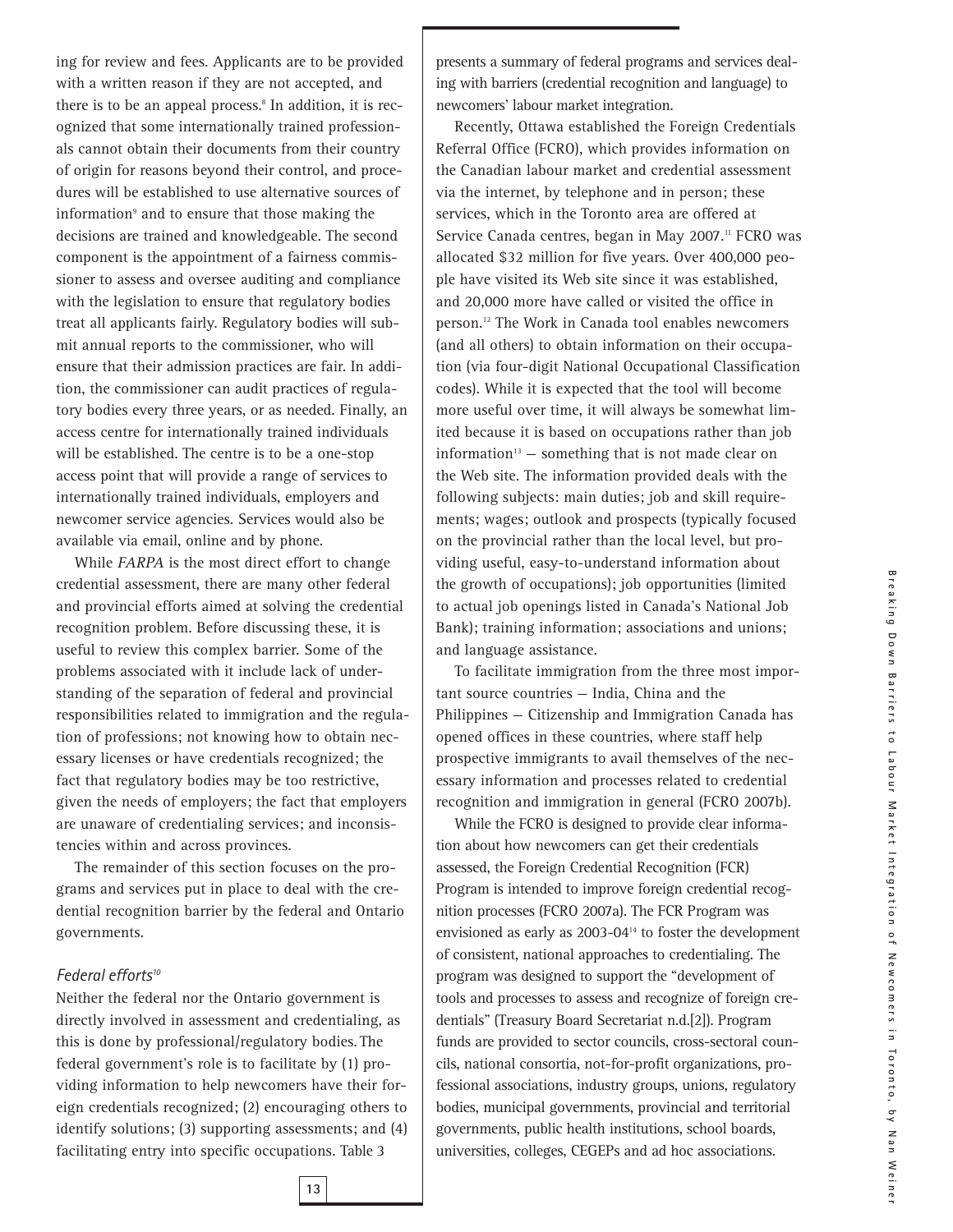The funds are for them to engage in research and analysis, develop tools and systems to access credentials, disseminate information and develop partnerships (HRSDC n.d.[1]). For non-regulated occupations (e.g., aviation maintenance and tourism), the FCR Program will fund projects seeking to find ways of recognizing the skills and work experience of internationally trained individuals and to increase employers' awareness of credential recognition issues (HRSDC n.d.[2]).

The FCR Program initially targeted three occupations — physicians, nurses and engineers — but this was later expanded to seven health-related occupations (e.g., physiotherapy and cardiology technology) and architecture occupations (HRSDC 2007a). Funding was granted for 66 projects between 2003 and 2006. Program funding has been renewed to a grand total of \$73 million for an additional six-year period from 2007 to 2012 (FCRO 2007a, 2007b). Some examples of projects funded with FCR funds are the development of a database of foreign institutions offering degrees in engineering (Canadian Council of Professional Engineers project); the identification of ways to accelerate the integration of immigrants into the Canadian labour force; bringing together post-secondary educators, sector councils, various levels of government and immigrant-serving agencies (Association of Canadian Community Colleges project); research to support the development of a foreign credentials recognition system for non-regulated professions; expansion of The DayPlanner, a tool for recent immigrants that provides information on foreign credentials assessment, the Canadian labour market, and career development; the Potential to Prosperity project, targeted at newcomers with engineering credentials to provide them with information related to credential assessment and recognition and to help employers verify and assess the credentials of newcomers and assist in the integration of newcomers into the Canadian workforce; and a grant of \$4.5 million to the Association of Canadian Community Colleges to provide information services in China, India and the Philippines with a view to improving labour market outcomes for skilled-worker-class immigrants by helping them prepare for integration while completing the immigration process (FCRO 2007b).

An initial evaluation of the FCR Program in early 2007 showed that it is on track, that the use of partnerships is effective but that the program needs better performance measurements and better communication of the projects funded (HRSDC 2007a).

The federal government has provided approximately \$10 million to Ontario for four years (on the basis

of COIA) to develop on-line content, tools and services designed to help immigrants integrate both socially and economically (FCRO 2007a). Linkages between the provinces and immigration, settlements, employment and other relevant Web sites are encouraged.

A general means of assessing internationally trained immigrants for non-regulated jobs is provided by a framework program called Canadian Language Benchmarks/Essential Skills in the Workplace (Public Policy Forum 2006, 24). The framework uses nine essential skills — reading text, document use, numeracy, writing, oral ccommunication, working with others, continuous learning, thinking skills, and computer use — to describe each of the occupations in the National Occupational Classification (HRSDC n.d.[3]). Such assessment techniques, which focus on what an individual knows rather than on their formal educational credentials or years of experience, are vital for non-regulated jobs, for two reasons. First, they facilitate the identification of what internationally trained individuals know and are able to use immediately on a job; second, they help identify any additional education or training gaps (British Columbia Ministry of Advanced Education and Labour Market Development n.d.). Ways to fill in such education/training gaps are being studied under the Colleges Integrating Immigrants to Employment (CIITE) project, along with other approaches that Ontario colleges can take to become more responsive to the needs of internationally trained immigrants.

In addition, the federal government is involved in programs aimed at integrating internationally educated immigrants into two specific professional fields health care and engineering. The Internationally Trained Workers Initiative (Citizenship and Immigration Canada 2005b) is a program to assist more than 2,000 internationally educated health-care professionals (spending \$75 million over five years, starting in 2005, to assess the credentials of 1,000 physicians, 800 nurses and 500 other regulated healthcare professionals). The program falls under one of the objectives of the Ten-Year Plan to Strengthen Health Care, which all first ministers signed in September 2004. The initiative includes a national Web site to help international medical graduates prepare to become licensed to practice in Canada. A national credential verification agency is to be established by the Medical Council of Canada to provide a single national verification process. The Canadian post M.D. education registry is to create a pan-Canadian database with information about international medical graduates to

IRPP Choices, Vol. 14, no. 10, September 2008 **IRPP Choices, Vol. 14, no. 10, September 2008**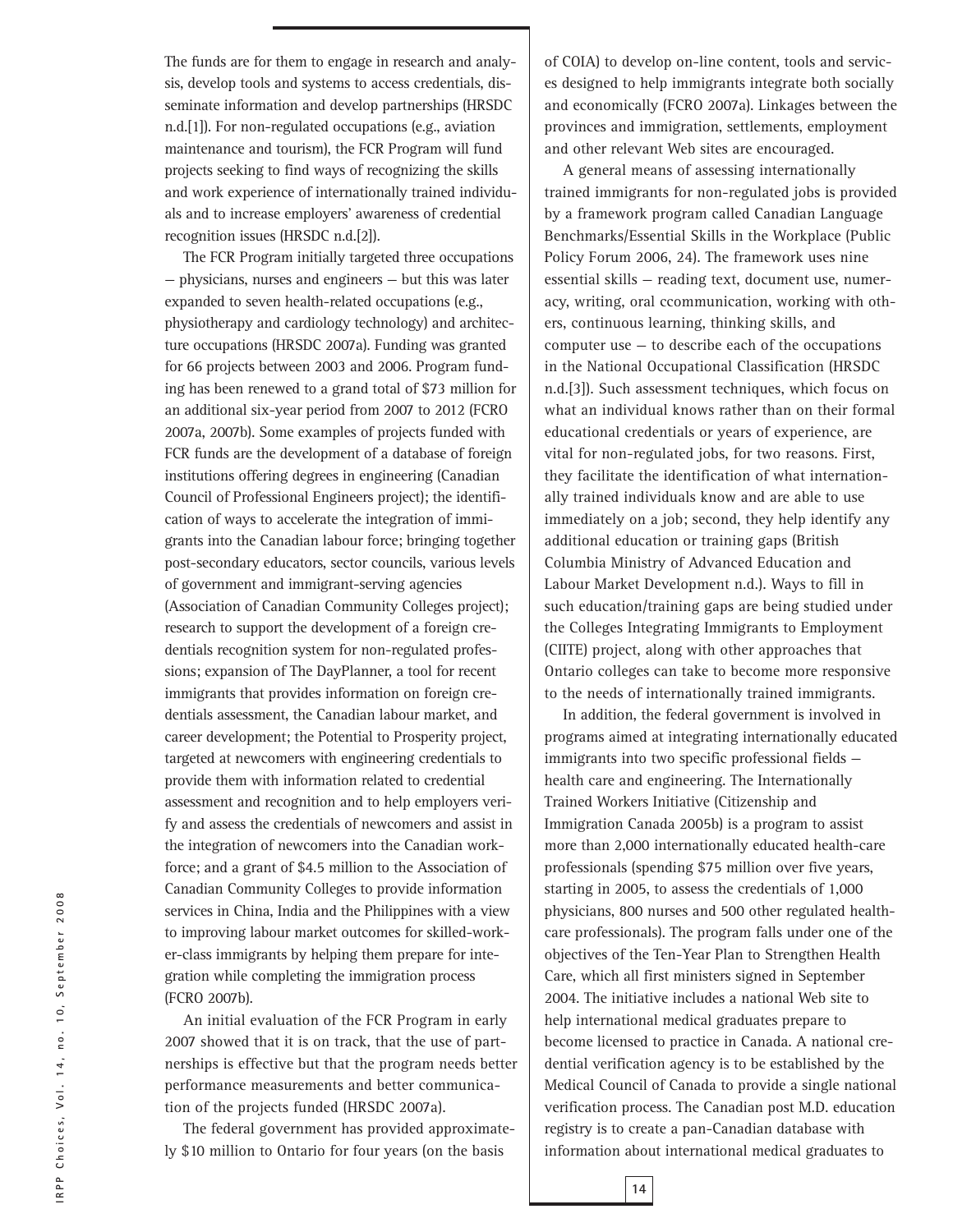| Program/office                                                                                                                                                                                                                                                                                                                                                                        | Purpose                                                                                                                                                                                                                                                           | Agency/funding                                                                                                                   | Approximate number of users                                                                                                   |
|---------------------------------------------------------------------------------------------------------------------------------------------------------------------------------------------------------------------------------------------------------------------------------------------------------------------------------------------------------------------------------------|-------------------------------------------------------------------------------------------------------------------------------------------------------------------------------------------------------------------------------------------------------------------|----------------------------------------------------------------------------------------------------------------------------------|-------------------------------------------------------------------------------------------------------------------------------|
|                                                                                                                                                                                                                                                                                                                                                                                       |                                                                                                                                                                                                                                                                   | Credential recognition                                                                                                           |                                                                                                                               |
| Foreign Credential Recognition<br>program                                                                                                                                                                                                                                                                                                                                             | Funds stakeholders to implement<br>HRSDC, \$73 million for 6 years<br>projects that will facilitate the<br>$(2007 - 12)$<br>assessment and recognition of quali-<br>fications acquired outside Canada                                                             |                                                                                                                                  | Information not compiled by<br><b>HRSDC</b>                                                                                   |
| Foreign Credentials Referral Office                                                                                                                                                                                                                                                                                                                                                   | Provides information on labour mar-<br>ket and credential assessment at<br>Service Canada centres                                                                                                                                                                 | CIC, \$32 million for first 5 years<br>(announced May 24, 2007)                                                                  | Since 2007, the Web site has had<br>400,000 visits, and 20,000 people<br>telephoned or visited the office (as<br>of May 2008) |
| Canadian Language<br>Benchmarks/Essential Skills in the<br>Workplace                                                                                                                                                                                                                                                                                                                  | Describes occupations in National<br>Occupational Classification in terms<br>of 9 essential skills <sup>1</sup>                                                                                                                                                   | HRSDC, approximately \$40 million                                                                                                | n/a                                                                                                                           |
| Internationally Trained Workers<br>Initiative                                                                                                                                                                                                                                                                                                                                         | Assesses credentials of health care<br>professionals                                                                                                                                                                                                              | CIC, \$75 million over 5 years<br>(announced April 25, 2005)                                                                     | Expected to assist more than<br>2,000                                                                                         |
| From Consideration to Integration                                                                                                                                                                                                                                                                                                                                                     | Helps 12 regulatory bodies and other<br>HRSDC; funding to Canadian<br>organizations (such as universities)<br>Council of Professional Engineers<br>improve licensing process for foreign<br>\$2.9 million (total)<br>trained engineers<br>(launched January 2003) |                                                                                                                                  | 12 engineering regulatory bodies<br>and universities have improved<br>licensing process for foreign-<br>trained engineers     |
|                                                                                                                                                                                                                                                                                                                                                                                       |                                                                                                                                                                                                                                                                   | Language support                                                                                                                 |                                                                                                                               |
| Language Instructions for<br>Newcomers to Canada                                                                                                                                                                                                                                                                                                                                      | Provides basic language training                                                                                                                                                                                                                                  | CIC, \$140 million annually                                                                                                      | 50,000 annually (outside Quebec)                                                                                              |
| Provides language training geared<br>Enhanced Language Training<br>specifically to various occupations<br>plus some labour market support<br>(e.g., workplace culture)<br>2005                                                                                                                                                                                                        |                                                                                                                                                                                                                                                                   | CIC; \$20 million per year for<br>Canada; \$3.4 million for 2 years for<br>Ontario (announced January 20,                        | 1.300 in Ontario                                                                                                              |
|                                                                                                                                                                                                                                                                                                                                                                                       |                                                                                                                                                                                                                                                                   | Joint Canada-Ontario programs                                                                                                    |                                                                                                                               |
| Canada-Ontario Immigrant<br>Develops mechanisms for all three<br>Agreement (COIA)<br>levels of government - federal,<br>provincial and municipal - to dis-<br>cuss immigration and settlement<br>issues and find local solutions. For<br>instance, the province will develop<br>on-line content, tools and services to<br>help immigrants integrate both<br>socially and economically |                                                                                                                                                                                                                                                                   | \$920 million over 2005-10;<br>30 percent for labour market<br>integration throughout Ontario;<br>agreement signed November 2005 | n/a                                                                                                                           |

Source: Documents and Web sites of the organizations, telephone conversations with officers from the federal government and community organizations. This program is not only for immigrants.

improve planning for the assessment, training and integration of these graduates.

In the engineering field, HRSDC is providing funding for all phases of the Canadian Council of Professional Engineers (CCPE) project From Consideration to Integration (FC2I), which addresses the barriers faced by international trained engineers. Begun in January 2003, FC2I is to be accomplished in three phases. Phase I involved gaining an understanding of internationally

**15**

trained engineers' experience, examining provincial and territorial engineering licensing procedures, and learning from those who assist international trained engineers in their efforts to become integrated. Phase II examined licensing and a means to "make the licensing process more logical, comprehensible, consistent, defensible, and transparent to international engineering graduates and other stakeholders" (Canadian Council of Professional Engineers n.d.[2]). Phase III is implementing the 17 rec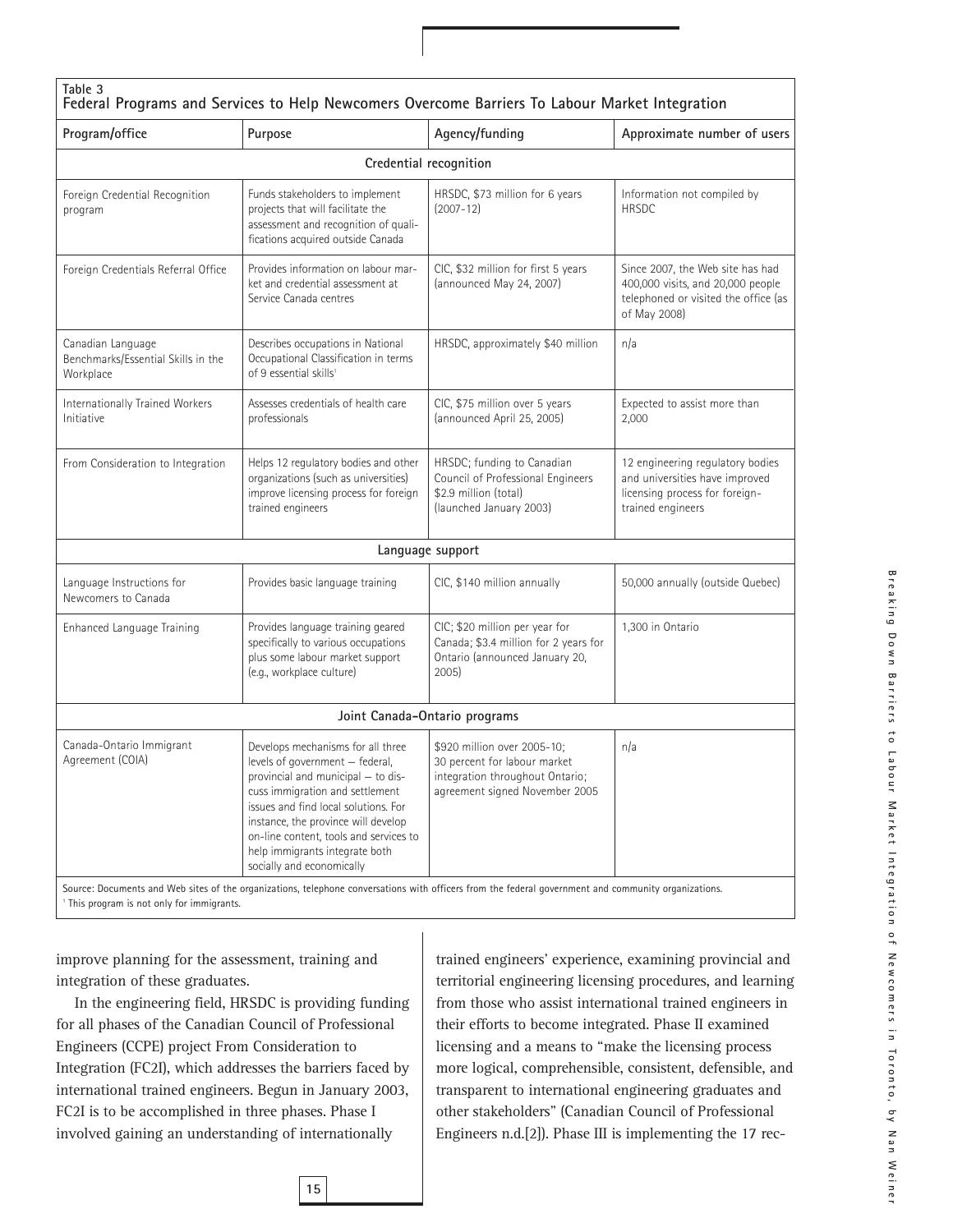ommendations that resulted from phase II (Public Policy Forum 2006, 24).

#### *Ontario efforts*

Each year, 120,000 immigrants settle in Ontario. Approximately 61 percent (73,000) are adults between the ages of 25 and 64; of these adults, approximately 70 percent (51,000) are highly skilled and have postsecondary education or training. Of these skilled immigrants (principal applicants), approximately 23 percent (11,489) identified themselves as being in a regulated profession (Ontario Ministry of Citizenship and Immigration 2005, 16-17). This does not include non-principal applicants (i.e., spouses), many of whom are in nursing and teaching and require licensure. The proportion of internationally trained registrants is often about a quarter of all those who receive registration (e.g., 32 percent of pharmacists, 28 percent of architects, 27 percent of engineers, 25 percent of physicians and surgeons, and 10 percent of nurses). More than 10,000 immigrants applied for licensure/registration or certification in 2003. The vast majority are in the fields of engineering, accounting and health care (data for teachers are unavailable) (Ontario Ministry of Citizenship and Immigration 2005, 16-17). There are Ontario government programs that facilitate assessment and recognition of professional and trades qualifications and provide support to health care professions. In addition there is the newly passed legislation *FARPA.* A summary of Ontario government programs is provided in table 4.

Ontario has identified World Education Services (WES) as the primary education credentials assessment agency in the province, charged with converting educational credentials from other countries into Canadian equivalents. Since WES began operating in Canada in 2000, 42,000 people have had their credentials assessed (as of May 2008). WES, which is funded in part by the Ontario Ministry of Citizenship and Immigration, has an annual budget of between \$1.3 million and \$1.4 million (Ontario Ministry of Citizenship and Immigration 2005).<sup>15</sup>

Helping tradespeople to obtain recognition of trades qualifications and experience or to enter an apprenticeship is part of the mandate of the Workplace Support Services offices. Tradespeople with enough relevant work experience to meet Ontario standards and who pass a written examination receive a Certificate of Qualification. The Ontario Ministry of Training, Colleges and Universities has a Web site (Employment Ontario: A Guide for Foreign-

trained Tradespeople) specifying which trades require certification, whether certification is mandatory or voluntary and how to obtain certification via Workplace Support Services offices.

"Career maps" (job/career information) are available for trades and professions, with 39 career maps and 9 e-career maps providing an interactive guide through the registration process for these professions (Ontario Ministry of Citizenship and Immigration n.d.[4]). These maps provide information on registration requirements, the application process (including what to do while still abroad), language proficiency requirements, academic qualifications assessments, professional studies requirements, post-secondary education requirements, experience requirements, labour market information, fees and costs for professional studies and examinations, and contact information for the relevant regulatory bodies (George Brown College 2007, 19). The interactive nature of these career maps is useful in that it leads newcomers to the information they require, based on their specific situations (Ontario Ministry of Citizenship and Immigration 2005). In addition, a concerted effort is being directed at internationally trained health-care professionals via the Access Centre for Internationally Educated Health Professionals (Health Force Ontario n.d.). The centre provides services such as information about regulated health professions, ongoing career counselling (including alternative career possibilities), a library, links to education and assessment tools, information and referrals for retraining and bridgetraining programs, and information sessions on the Objective Structured Clinical Examination (an assessment of clinical skills in medicine).

Given the reliance on Web-based resources, it might be helpful to have some key concepts translated into various foreign languages to ensure the accurate communication of vital information. This would help newcomers learn the correct technical terms used in Canada. As well, the graphics on the Web sites make them look good but could be problematic for those working on computers that have slow connections and are prone to crashing, as is often the case overseas.

Recognizing that direct personal assistance is beneficial, Ontario has established Global Experience Ontario (GEO) under *FARPA*. Services are provided in English and French, in person, by phone or online, to those who intend to apply to a regulatory body to obtain licensure. Information on 34 regulated profes-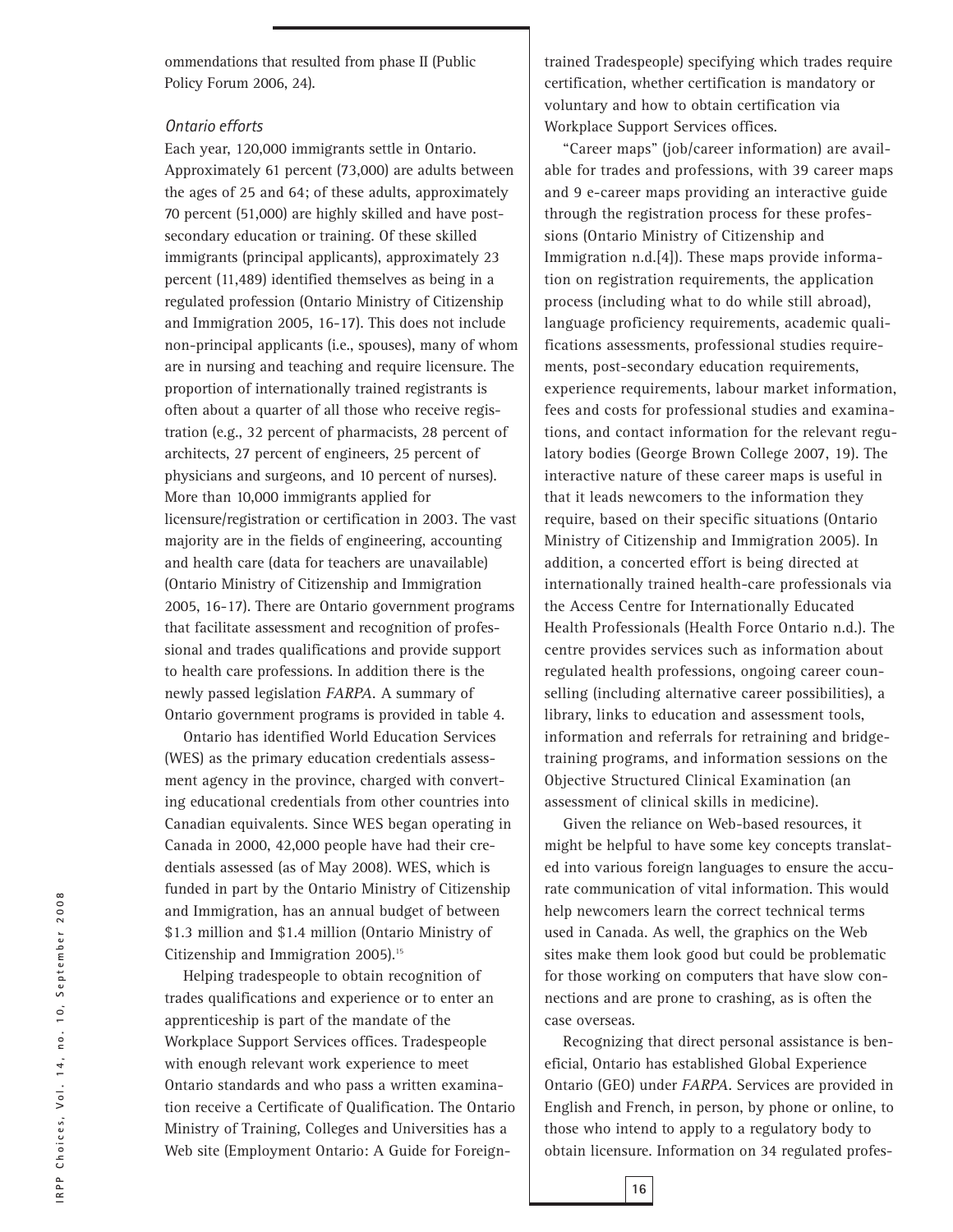sions is available. Some 2,000 clients have been served since the office was opened in December 2006.

Other provincial efforts are targeted at the health care field. In 2005/06, the Ontario Ministry of Health and Long-Term Care devoted \$26 million to a program designed to provide training, assessment and support for up to 200 international medical graduates (IMGs) — an increase from 90 such positions available prior to 2004. In June 2004, a centralized assessment system, IMG Ontario, was established with funding of \$26 million to streamline the process of obtaining information about assessments, training and registration. The Ontario government is investing \$1.7 million over three years in a project that will provide opportunities for 1,020 IMGs to improve their skills or find employment in non-regulated health sector careers such as research, hospital administration, medical supply companies, government policy development and forensic science. Called Sector Specific Employment Services for Alternative Health Sector Employment for Internationally Trained Physicians, it will provide bridge training so that those trained as physicians can use their medical knowledge in other areas in the health care field. This training will focus on communications and cultural competence to increase communication skills with patients in Canada, in addition to providing training on the medical regulatory, legal and ethnical issues that shape the practice of medicine in Ontario (Ontario Ministry of Training, Colleges and Universities 2004a; Ontario Ministry of Citizenship and Immigration 2005).

In addition to all this, the Ontario government has funded (\$11.5 million) the credential recognition and advanced standing project recommended by CIITE. Language proficiency assessment and employment preparation are also to be funded; in total, 40,000 internationally trained individuals are expected to take advantage of those services.

As noted earlier, Ontario recently instituted a pilot PNP that allows nominations to be made to the federal government on behalf of 500 immigrants who have a job offer from an Ontario employer in one of 20 occupations where shortages exist. This program has been lauded by the other provinces (Public Policy Forum 2006, 36, 37). It has even been suggested that municipalities be allowed to sponsor such a program (Public Policy Forum 2005). Both the PNP and the Temporary Worker Programs are mechanisms designed to ensure that immigration is responsive to labour market needs. It is likely that the integration

of immigrants under these programs will be easier because they will respond to expressed needs.

#### *Regulatory bodies*

Regulatory bodies are key players in the integration of newcomers. A study by Ontario Regulators for Access (ORA) found that in Ontario 87 percent of 26 regulatory bodies had instituted specific policies, practices or guidelines on issues of access for internationally trained candidates (Ontario Regulators for Access 2003), before *FARPA* was passed. In addition, ORA has developed a practical assessment tool that regulators can use to evaluate and design programs that support access to the professions by qualified international candidates, the *Regulators' Guide for Promoting Access to Professions by International Candidates* (Ontario Regulators for Access 2004). Obviously, with the passage of *FARPA*, regulatory bodies are required to ensure that they have focused on the needs of the internationally trained.

#### *Trades*

Special mention must be made of the credential recognition issue in the trades. Fifteen percent of the skilled trades workforce in Ontario will retire in the next 15 years (Crispino 2006; Canadian Labour and Business Centre 2005, 6; Ontario Chamber of Commerce 2005). At the same time, by 2007 more than a third of the jobs created in Canada will require a skilled trade designation or a college diploma (Lior and Wortsman 2006, 5). As mentioned previously, Ontario has 141 recognized trades, 20 of which require certification (Ontario Ministry of Citizenship and Immigration 2005).<sup>16</sup>

A number of the barriers typically cited as leading to a potential shortage of skilled trade workers are not applicable to newcomers who are already committed to and skilled in a trade. Among barriers that are irrelevant for newcomers are negative perceptions of apprenticeships and trades and lack of awareness of trades as a career option. On the other hand, there are other barriers that are very relevant to newcomers, such as the cost of apprenticeships to individuals.

As mentioned above, a practical written exam has been developed in Toronto to assess the trades qualifications of those who are internationally trained — the Certificate of Qualification examination (Lior and Wortsman 2006, 13). However, this test does not measure hands-on experience; employers must assess this themselves, and it is a major challenge. Immigrating tradespeople whose documents do not indicate that they have the experience to write the exam are advised to

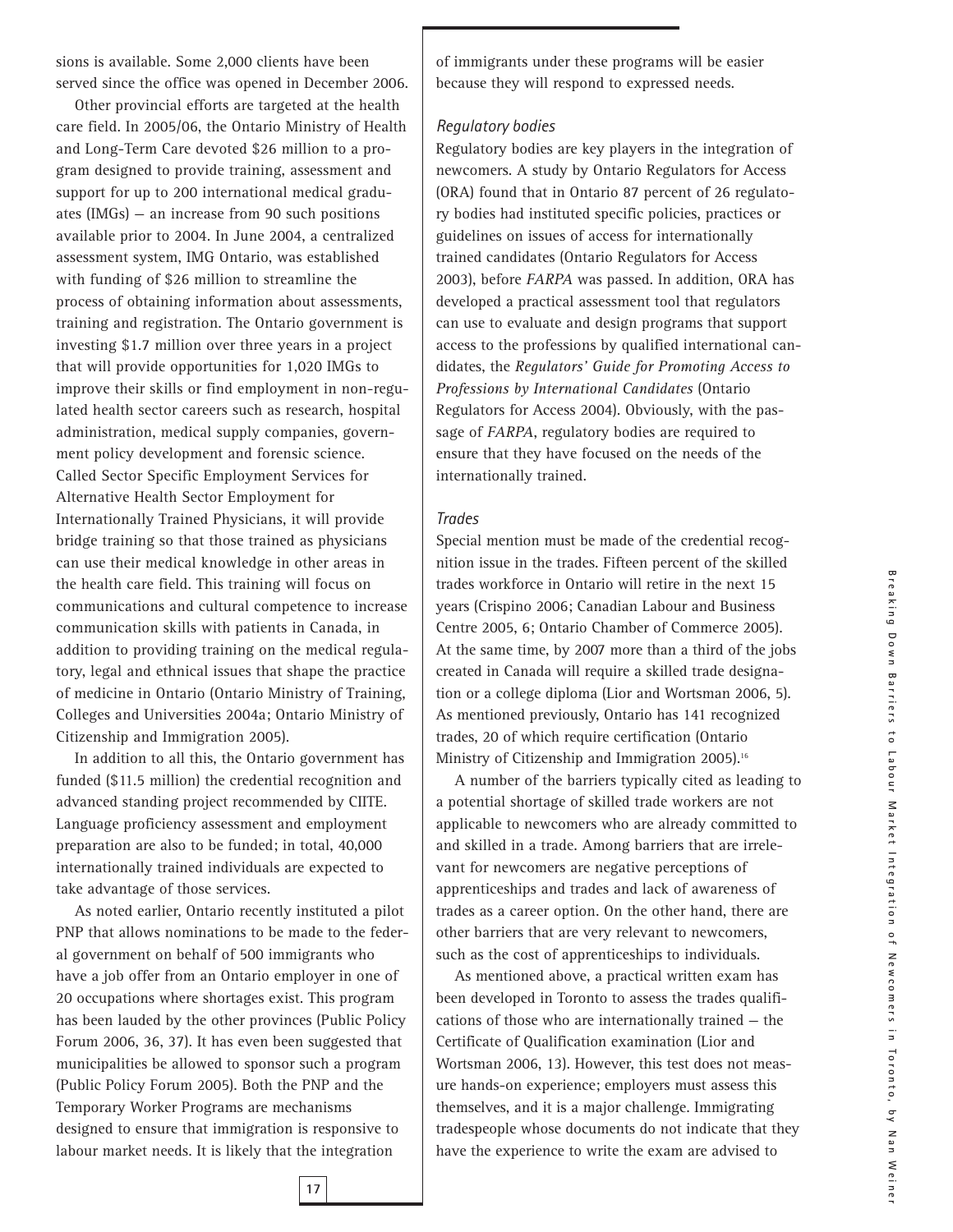#### **Table 4 Ontario Credential Recognition Programs and Services to Help Newcomers Overcome Barriers to Labour Market Integration**

| Program/office                                                                                                                      | Purpose                                                                                                                                                                                | Agency/funding                                                                                                                                                          | Approximate number of users                                                                                                   |  |
|-------------------------------------------------------------------------------------------------------------------------------------|----------------------------------------------------------------------------------------------------------------------------------------------------------------------------------------|-------------------------------------------------------------------------------------------------------------------------------------------------------------------------|-------------------------------------------------------------------------------------------------------------------------------|--|
| World Educational Service (WES)                                                                                                     | Provides credential recognition<br>services                                                                                                                                            | Ontario Ministry of Citizenship and<br>Immigration; \$500,000 for January<br>31, 2008-March 31, 2010; total<br>annual budget of WES is \$1.3-1.4<br>million             | $2000 - 08 - 42,000$ (assessment of<br>54,000 credentials)                                                                    |  |
| <b>Workplace Support Services</b>                                                                                                   | Helps tradespeople obtain recogni-<br>tion of trade qualifications and expe-<br>rience or to enter apprenticeship<br>training                                                          | Ontario Ministry of Training,<br>Colleges and Universities; budget<br>n/a (announced September 19,<br>2007)                                                             | n/a                                                                                                                           |  |
| Career maps                                                                                                                         | Provides information about licensing,<br>certification and labour market con-<br>ditions for trades and professions, 39<br>career maps and 9 interactive<br>e-career maps              | Ontario Ministry of Citizenship and<br>Immigration; \$150,000 annually to<br>develop career and e-career maps<br>for regulated professions                              | Available to the general public so<br>data on immigrant users is not<br>collected                                             |  |
| Access Centre for Internationally<br>Educated Health Professionals                                                                  | Encourages internationally trained<br>health care professionals to settle in<br>Ontario                                                                                                | Partly funded by Ontario Ministry of<br>Health and Long-Term Care; budget<br>n/a                                                                                        | December 2006-early 2008 -<br>3,600                                                                                           |  |
| Global Experience Ontario (GEO)                                                                                                     | Access and resource centre for inter-<br>nationally trained, provides informa-<br>tion to newcomers on licensure and<br>registration for 34 regulated profes-<br>sions in Ontario      | Ontario Ministry of Citizenship and<br>Immigration under Fair Assess to<br>Regulated Professions Act; budget<br>n/a                                                     | December 2006-April 2008 -<br>2,000                                                                                           |  |
| International Medical Graduates<br>(IMG)                                                                                            | Provides training, assessment and<br>support for international medical<br>graduates, including IMG Ontario, to<br>obtain information about assess-<br>ment, training and registration. | Ontario Ministry of Health and<br>Long-Term Care; \$26 million in<br>2005/06                                                                                            | $2005 - 2006 - 200$                                                                                                           |  |
| Sector Specific Employment Services<br>for Alternative Health Sector<br>Employment for Internationally<br><b>Trained Physicians</b> | Helps international medical gradu-<br>ates improve their skills and find<br>employment in nonregulated health<br>jobs                                                                  | Ontario Ministry of Training,<br>Colleges and Universities and<br>Ministry of Health and Long-term<br>Care; \$1.7 million over 3 years<br>(announced November 12, 2004) | $2004 - 07 - 1,020$                                                                                                           |  |
| Projects recommended by Colleges<br>Integrating Immigrants to<br>Employment (CIITE)                                                 | Provides credential recognition and<br>advanced standing; language profi-<br>ciency assessment and employment<br>preparation                                                           | Ontario Ministry of Training,<br>Colleges and Universities; \$11.5<br>million since 2003                                                                                | Forecast 40,000                                                                                                               |  |
| Pilot Provincial Nominee Program<br>(PNP)<br>$-1.381 \cdot 1.133 \cdot 1.133 \cdot 1.033$                                           | Immigration program that allows<br>Ontario to select some of its<br>immigrants                                                                                                         | Ontario Ministry of Citizenship and<br>Immigration; budget information n/a<br>(announced May 24, 2007)                                                                  | May 2007-May 2008 - 500;<br>applications accepted after May<br>2008 during review of pilot pro-<br>gram in spring/summer 2008 |  |

Sources: Documents and Web sites of the organizations, telephone conversations with officers from the Ontario government and community organizations.

enter an apprenticeship program (Ontario Ministry of Training, Colleges and Universities n.d.[2]). To meet the unique needs of newcomers, it would be useful to add a third tier level between apprentice and journeyperson that would incorporate key elements of the training and licensing systems (Atlin and Pond-White 2000, 15). This would address the need for standards and avoid the frustration and humiliation that newcomers may feel when their experience is not recognized and they find themselves being trained alongside inexperienced youth.

Some services are directed at immigrant tradespeople. One program, NeCTAR (Newcomers Connecting to Trades Apprenticeship Resources), was developed by the Centro Organizzativo Scuole Techniche Italiano (COSTI), a community-based multicultural agency mandated to provide services to new Canadians and their families, and is specifically designed for newcomers trying to enter the trades. NeCTAR is a bridge training program to provide information and services to internationally trained individuals seeking apprenticeship or employment in skilled trades. NeCTAR has

IRPP Choices, Vol. 14, no. 10, September 2008 **IRPP Choices, Vol. 14, no. 10, September 2008**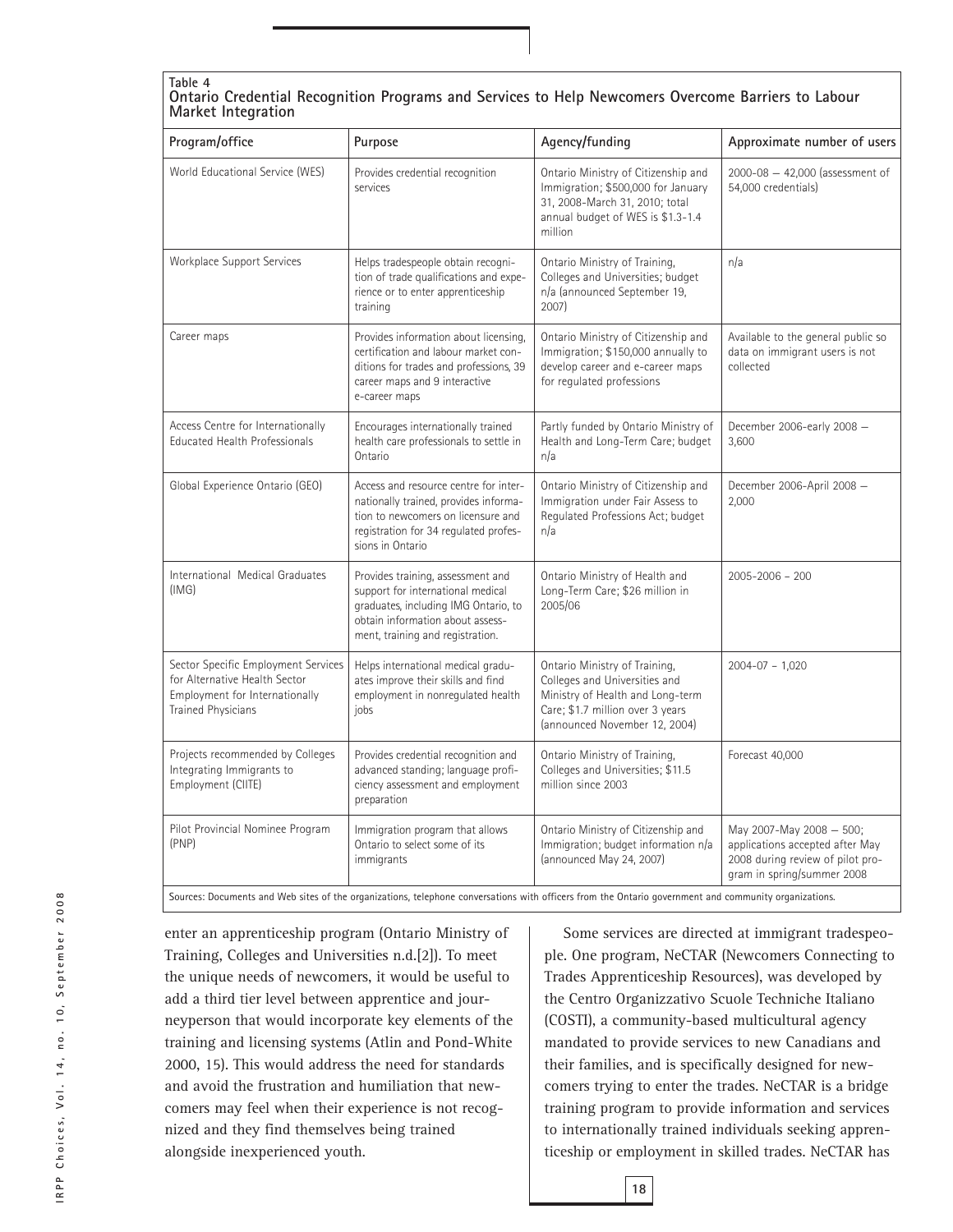developed a "resource kit" for newcomers that includes *A Reference Guide to Trades Apprenticeship in Ontario* (not available online); workshops on "Becoming a Certified Tradesperson in Ontario"; and the program Pathways to Practice, for newcomers preparing for certification or apprenticeship in a variety of trades (hairstylist, automotive service technician, construction maintenance electrician and industrial millwright) (COSTI Immigrant Services n.d.).

The program partners with ACCES and JVS (Jewish Vocational Service of Metropolitan Toronto), and it has support from the Consortium of Agencies Serving Internationally Trained Persons (CASIP) and funding from the Ontario government. The program was designed following a needs assessment by COSTI. The NeCTAR approach is to build capacity in various social service agencies serving newcomers; over 200 staff at different agencies have been trained. In addition, there is resource material specifically designed for service providers in community agencies, including *A Facilitator's Guide to Special Resources and Tools*. Eventually, agencies will have user-friendly resources to help internationally trained tradespeople navigate through the process from training to certification (Lior and Wortsman 2006, 13).

The Ontario Immigration Web site also has information on trades. A Toronto apprenticeship portal is being planned by the Toronto Training Board, possibly in partnership with the Ontario government, the City of Toronto, the Centre for the Study of Education and Work at the Ontario Institute for Studies on Education (OISE/UT), the Canadian Apprenticeship Forum, the International Brotherhood of Electrical Workers (IBEW) and the Labour Education Centre (Toronto Training Board 2006, 8).

#### *What is working and what needs to be done in credentialing*

Credentialing is a key barrier that is a source of frustration both for newcomers and for employers facing skill shortages. *FARPA* should have a major impact in this area since it requires regulatory bodies to focus on the internationally educated/trained. Many regulatory agencies had already begun this process before the legislation was enacted. Clear standards should help all stakeholders, but the regulatory bodies will bear the burden of implementation. The legislation appears to fulfill most of the standards recommended by George Thomson, a former provincial court judge who was appointed by the Minister of Training, Colleges and Universities to review this issue as part

of the province's concern with the integration of newcomers (Thomson 2005, viii-xxiv; see box on page 20 of the current document).

To aid regulatory bodies, Ontario Regulators for Access has identified 29 promising practices that have improved or are likely to improve access for international candidates while maintaining standards; this material is on its Web site and there is opportunity for new practices to be added (Ontario Regulators for Access n.d.). There are practices in the areas of academic credentials assessment, accountability and reporting, appeals, assessment, bridging, Canadian/Ontario experience, information, post-assessment, statistics and support. What makes this approach particularly useful is that it is interactive and ongoing, which will be especially helpful as regulators comply with the *FARPA.*

With respect to the trades, the NeCTAR program has a number of good features — in particular, the fact that it was developed on the basis of a needs assessment and involves training staff in existing community agencies rather than creating another service organization. At the same time, however, trades are unquestionably a "poor sibling" relative to the professions. For example, the Ontario Immigration Web site does not provide a direct link to information on trades when a search is made for this subject. Rather, the trades-related information is found under "Work: Working in Your Profession," which has information for those in professional and trades occupations. Newcomers who want to work in the trades are unlikely to assume that material targeted at them will be combined with information about the professions.

Two suggestions for improvements to the credential recognition process have been made. The first is that immigrants be able to input their credentials through a Web site or a similar tool that provides realistic information about integration into the Canadian labour force (Sangster 2001). This would provide two benefits: it would help potential immigrants to obtain realistic feedback on what their integration experience will be like; and it could help speed up the process since it could be done overseas before newcomers arrive in Canada. Allowing the credentialing process to begin while the prospective immigrant is still overseas is the second suggestion. This is being done in Ontario by Professional Engineers Ontario (PEO), which allows written examinations to be taken prior to immigration and issues provisional licenses to applicants who have satisfied all the licensing requirements except for the minimum 12 months of acceptable engineering experience in Canada (Canadian Council of Professional

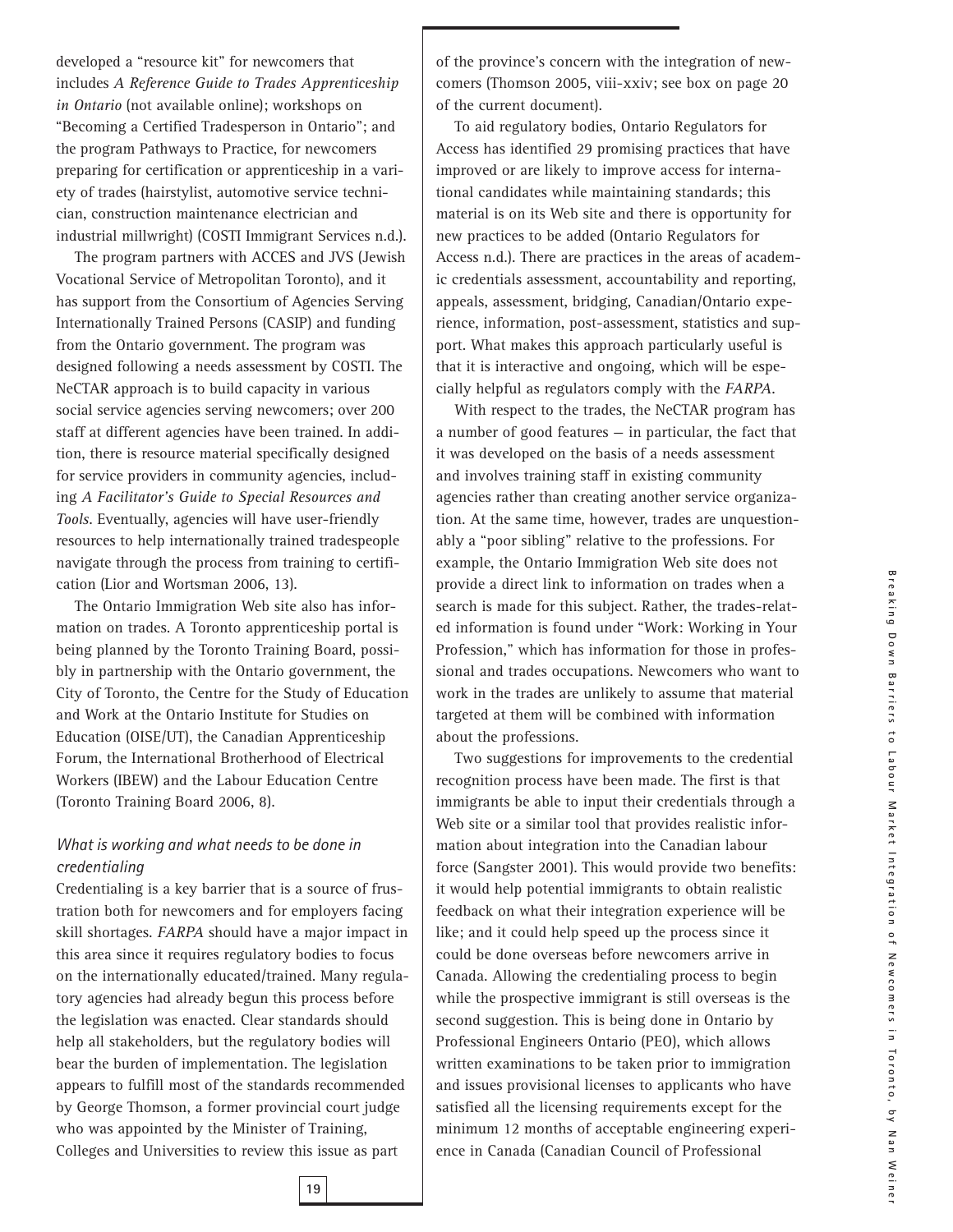#### **Box 1 Criteria Used to Determine the Fairness of Credentialing Systems**

#### **Information and support for applicants**

- accessible information about the registration and appeal processes
- published criteria for deciding whether entry-to-practice requirements have been met and examples of when exemptible requirements could be exempted
- support for applicants during the registration process, including any internal appeal or review, provided by regulators, other organizations, or both

**Registration procedures**

- reasonable fees
- timeliness
- alternative ways to confirm credentials or demonstrate competency when documents are unobtainable
- access to documents held by the regulatory body that pertain to the registration application, with exceptions for public safety reasons or where disclosure would undermine the integrity of an assessment process

• training for council members and staff who evaluate qualifications and make registration decisions

#### **Third-party assessments**

- procedural protections when regulators rely on third-party assessments of credentials, language skills, or competency internal appeal or review
- arm's-length internal appeal or review process
- notification of the basis for the initial or proposed registration decision
- the right to a hearing or the opportunity to meet with at least one decision-maker
- the right to make written submissions

#### **Registration decisions and reasons**

• clear registration decisions with sufficient reasons for the decision

Source: Thompson (2005).

Engineers n.d.[1]). Such a practice is consistent with the results of a CCPE survey of 21 employers, which found that employers are not concerned about the technical competencies of internationally trained engineers but only about their linguistic competencies (4). With this approach, PEO was able to almost double the number of P.Eng. licenses granted to internationally trained applicants, more than 60 percent of whom meet the academic requirements for licensure without writing technical exams (Cullingworth and Bambrah 2004, 39).

However, a number of the recommendations made by Alboim (2003, 3) on the subject of credentials have not been implemented. Among other things, she recommended that the provincial government provide support and incentives for the various assessment providers to work with the WES to adopt common standards for assessment; develop a common updated data bank of university and college programs abroad to determine Canadian equivalencies; conduct joint missions to new source countries of immigration to

assess their university and college programs; develop collaborative mechanisms for mutual recognition and portability of assessments across sectors and jurisdictions; develop outreach initiatives to employers to raise their awareness of credential assessment services; develop customized services for different end-users (educational institutions, regulatory bodies, employers), including the verification of bona fides of international institutions, degrees, and documents; provide training of in-house assessors; and provide full-service assessments to determine Canadian equivalencies.

#### **Language**

The federal government has been promoting language training since 1992 through the Language Instruction for Newcomers to Canada (LINC) programs, sponsored by Citizenship and Immigration Canada. Outside Quebec, 50,000 adult immigrants receive LINC training each year at an annual cost of \$140 million. However, LINC focuses on *basic* language skills. As noted previously, more technical language training is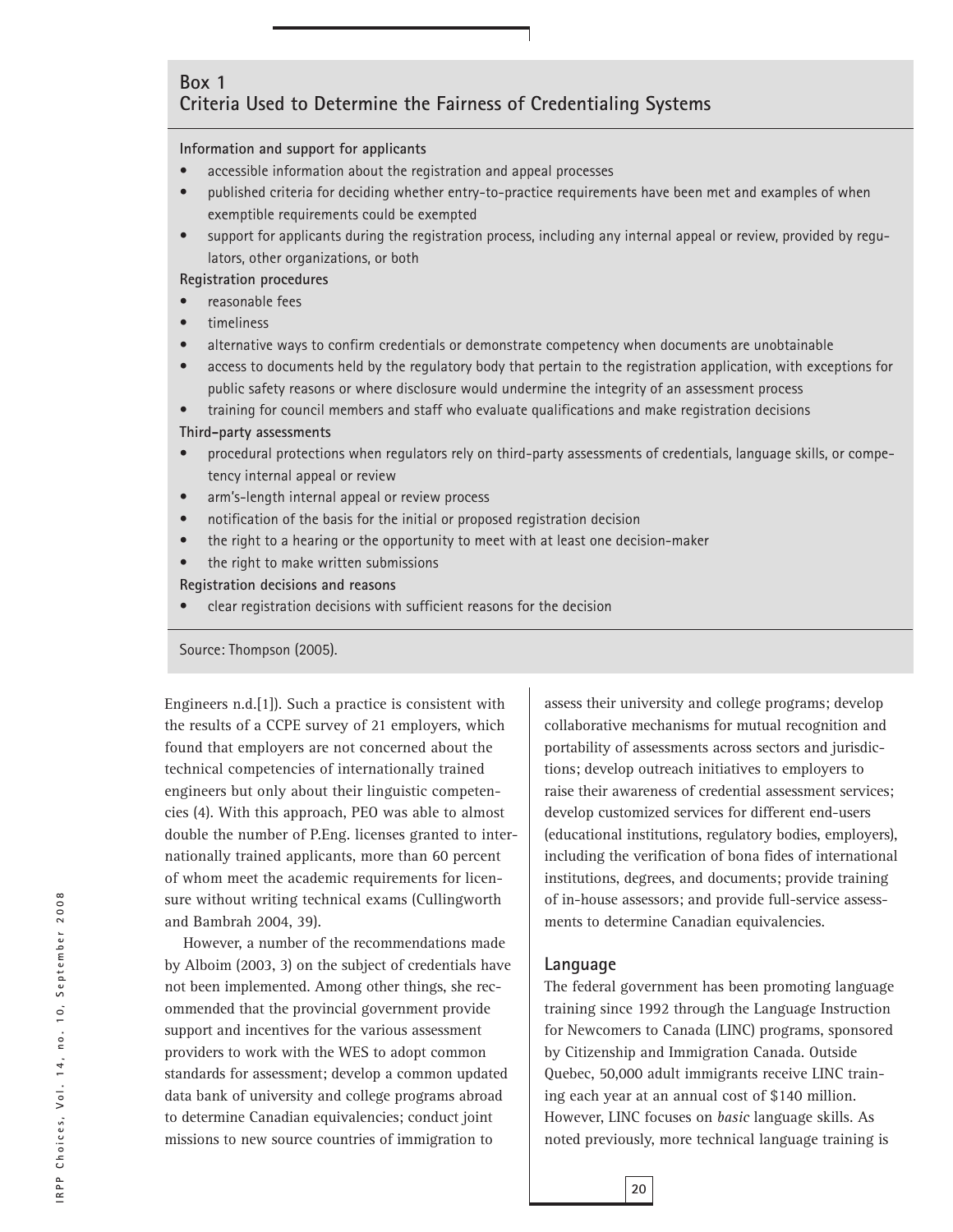needed by today's newcomers working in Ontario and throughout the country. The federal Enhanced Language Training (ELT) initiative is an ongoing project, funded at the rate of \$20 million a year, to help immigrants acquire the language skills necessary to obtain and retain jobs commensurate with their level of skill and experience. This language training is geared toward engineers, tradespeople and those in health care, among others. The program combines language training with labour market support in areas such as workplace culture and job search. An investment by employers is required whenever it is workplace-based (Alboim and McIsaac 2007, 10).

In January 2005, Ottawa and the Ontario government entered into a partnership involving 13 projects (at a cost of \$3.4 million over two years) to provide jobspecific language training to more than 1,300 internationally trained individuals (Citizenship and Immigration Canada 2005a). The projects that have been undertaken in Toronto include the development of assessment tools to identify appropriate language training programs, including an on-line assessment tool<sup>17</sup>; higher language skills training to facilitate participation in job search programs; job-specific language training and facilitation of job shadowing, mentoring and work placement (including immigrant mentors); higher-level language training in general and specific occupations (business administration/management, information technology and microelectronics, nursing, customer service, and the environment). These programs should now have been in place for some time, but specific outcomes (e.g., the number of people actually helped) are not provided on the Web. For example, the "Analysis of Program Activities by Strategic Outcome" (Treasury Board Secretariat n.d.[3]) makes no mention of these specific programs or their outcomes.

An example of a program focused on communication, rather than just language, is that offered by JVS Toronto.18 The courses, covering telephone skills, meetings and business writing in addition to workplace culture, are tailored for the IT sector, banking and engineering, and are available to unemployed internationally trained individuals whose language proficiency is assessed to be high enough (i.e., LINC level 5 or Canadian Language Benchmark level 6) (JVS Toronto n.d.). The YMCA Newcomer Information Centre also has an orientation session for newcomers about Canadian workplace culture, covering verbal and non-verbal communication, work values and expectations, work relationships, dress codes, and so on (OCASI 2006). STIC (Sector-Specific Terminology

Information and Counselling) has projects in four sectors, providing occupational terminology training (inclass and written material), sector-specific orientation, computerized profile building and career action plan development. The four sectors covered to date are accounting, automotive service mechanics, engineering and health care. Facilitator's material is also available (OCASI 2005).

Language assessment programs can be useful for newcomers, employers and regulatory bodies. This type of assessment is provided by the Centre for Canadian Language Benchmarks (n.d.), the national standard-setting body for Canadian language benchmarks (CLB), which provides the official Canadian standards for describing, measuring and recognizing the language proficiency of adult immigrants and prospective immigrants. The CLB can help employers identify the appropriate levels of language proficiency required, assess employees' language potential and provide training. Prospective immigrants can also assess their language abilities on the "Going to Canada" portal of the federal government, which has a self-assessment language test (Government of Canada n.d.).

At the organizational level, some employers have addressed language issues by offering ESL programs inhouse. This communicates to employees the importance of language abilities, makes it easier for immigrants to attend ESL courses and allows language specific to the workplace to be taught. There can also be a negative side to such programs: an interesting finding from a US study is that employer language classes can reinforce assumptions about gender, power, group allegiances and politeness, which could affect employees' and managers' concepts of competence (Katz 2000). One approach to ensure that language is not a barrier in hiring qualified people is used by a Toronto employer, Nanowave, Inc. The company includes an employee who speaks the candidate's language on interview panels so that technical expertise, in spite of any English language deficiency, can be assessed (Canadian Manufacturers and Exporters 2003, 7).<sup>19</sup> Seneca College has also developed a language program that is tailored to specific businesses (Irish 2006). This program focuses on communication skills (e.g., different politeness norms) in addition to language training.

#### *What is working and what needs to be done in language training*

"Language training" is too limited a concept, even when it includes workplace-specific language. What is needed, instead, is training in "communication skills" — for

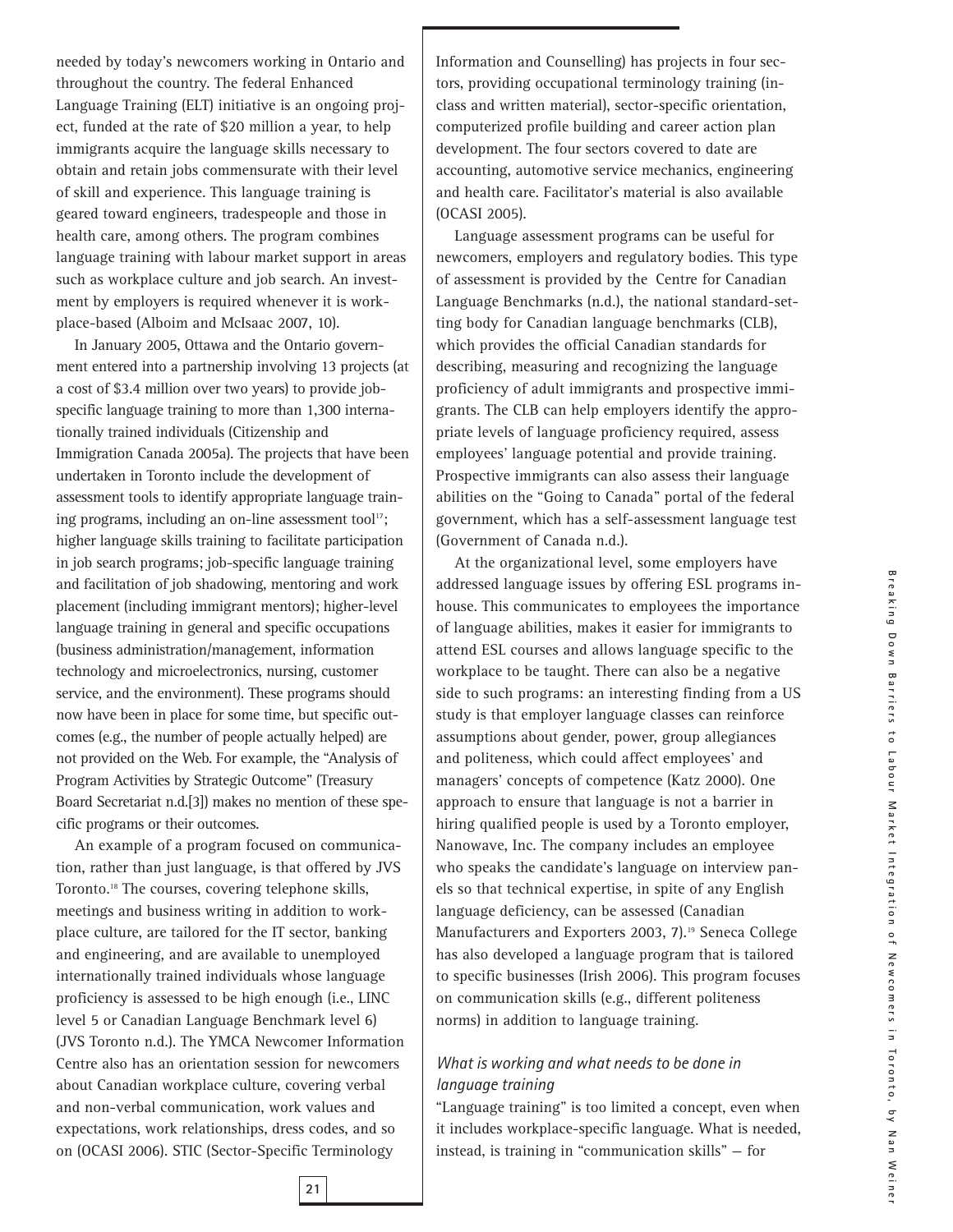immigrants and for their co-workers, supervisors and managers. As with all aspects of culture, people do not realize that Canadian culture, as all others, has very specific rules about the appropriate way to communicate. This goes beyond knowing vocabulary and grammar. For example, cultures differ on things as subtle as appropriate eye contact between a speaker and a listener and the degree of directness that is perceived to be appropriate. Those who are too direct are typically judged as being aggressive and arrogant, while those who are indirect may be dismissed as not having good ideas. It is because such communication differences lead to judgments (typically negative) about others, in addition to miscommunication, that learning communication skills, rather than just language skills, is vital. Moreover, differences in communication style can lead to a downward spiral in interpersonal relationships that becomes difficult to overcome because the communication difficulties are presumed to be substantive rather than stylistic, and because people do not have the communication skills to overcome them. In addition, cross-cultural conflict is likely to develop between people from different backgrounds, and good cross-cultural communication skills are essential to redress conflict. The JVS Toronto program encompasses sector-specific language and communication skills, including telephone and writing skills. It also incorporates some training on the workplace culture — a good combination. Obviously, more initiatives of this type are needed. As well, it is helpful for those who will work with newcomers (co-workers, supervisors) to become familiar with different communication styles used elsewhere. To some degree, realizing that others have different communication rules for example, about how direct to be  $-$  can help minimize misunderstandings. Such training would have to be provided by employers.

#### **Employers' requirement for Canadian experience**

The programs and services discussed in this section are assumed to address the requirement for Canadian experience. That is, these programs provide a means for newcomers to gain an understanding of Canada's culture, its labour markets and the norms of Canadian workplaces. Aspects of Canadian experience related to specific knowledge or skills needed (e.g., legislation, codes of conduct, ethics) are not covered in this paper since they have more to do with education. Here, the discussion is concerned with information about Canada and its labour force that is available to

prospective immigrants and with programs that contribute to socialization, such as networking, internship, bridging and mentoring.

#### *Information about Canada and its labour force for prospective immigrants*

Information has been touted as important in order to provide prospective immigrants with realistic expectations about integrating into the Canadian workforce (Public Policy Forum 2005, 12). Bouchard (Public Policy Forum 2006, 34) suggests that more information should be provided on (1) equivalences between foreign and Canadian skills (2) labour market information, and (3) the challenges immigrants are likely to confront upon arrival. The "Going to Canada" Web site has been developed by the federal government in cooperation with the provinces and territories as a portal to help immigrants make informed decisions about coming to Canada and to begin preparing for the Canadian labour market before they arrive. The provincial government's Ontario Immigration Web site provides information both for those overseas and for immigrants in Canada (Government of Ontario 2005). However, while the Web site is excellent in many ways, the labour market information it contains is dense and not geared to newcomers in any way. There is a great deal of information, but its relevance in helping anyone to find employment is unclear. Moreover, it is likely to be difficult to understand for those for whom English is a second language. Interestingly, one can find better labour market information on a Web site that is the result of a joint effort by the Ontario and federal governments (Ontario Job Futures).20

There are government and community agencies and Web sites that provide labour market information about finding a specific job (see appendix, page 34). Naturally, job search training will help newcomers better understand the labour market. For example, the Centre for Internationally Trained Professionals and Trades People offers an intensive, hands-on, fourweek program using structured activities and a group support system for a customized work search. After completion of the program, there may be opportunities for unpaid work placement or mentoring. It also includes self-marketing workshops and ongoing support during a newcomer's job search. The program, a partnership by COSTI and the government of Ontario, has been in existence for almost 12 years and is currently mandated to serve a minimum of 360 clients annually. The program also includes learning about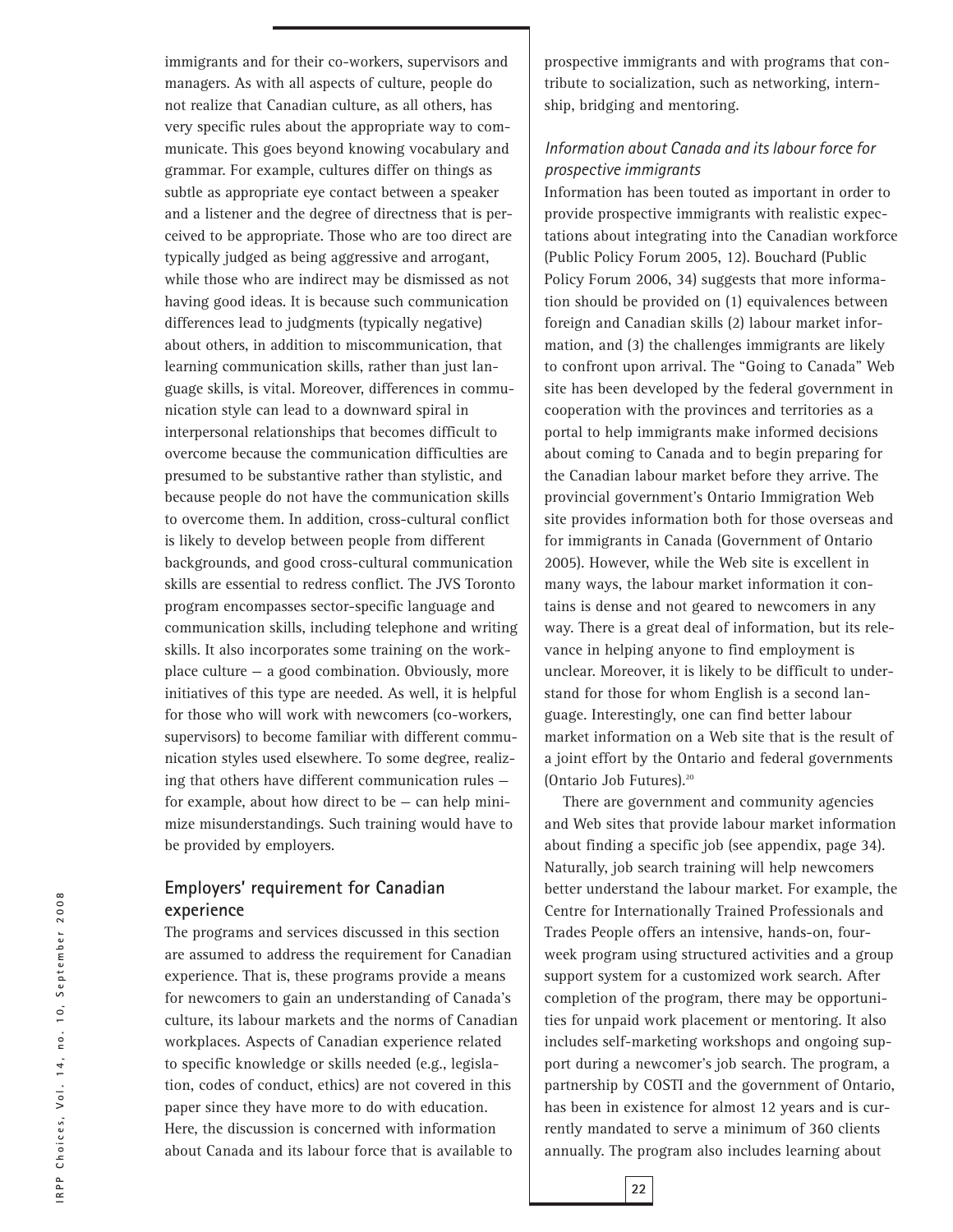diversity and Canadian workplace communication. The client placement rate has recently increased from 75 percent to 91 percent.<sup>21</sup> Clients must be landed immigrants or convention refugees, educated and experienced outside Canada, not employed or employed less than 18 hours per week, with intermediate to advanced English skills, actively seeking employment and with a clear employment objective.

One role of community agencies is to provide a "healthy dose of reality" and explicit help on how to navigate various systems to find jobs and get the other supports essential for full integration.22 *First Days Guide: A Newcomers' Guide to Their First Two Weeks in Ontario* (OCASI 2008) is a good example of this. It is written at a level appropriate for newcomers seeking jobs and working in English, and offers realistic advice such as having to begin at a junior level for a first job. A publication of the Government of Ontario (*Opening Doors: You and the Job Market*) also discusses realities such as the hidden job market (Ontario Ministry of Training, Colleges and Universities 2006)

Integration is also facilitated by making the general public, and employers aware of the situation faced by newcomers. TRIEC has launched an educational campaign (hireimmigrants) to increase public awareness about the unemployment and underemployment of skilled immigrants through posters, newspaper ads and TV spots. In addition, it provides the Public Awareness Toolkit, which can be used by individuals, employers or community groups to raise awareness about integrating skilled immigrants into the workforce (TRIEC n.d.[1]).

#### **Socialization**

Socialization — learning the norms of Canadian workplaces — facilitates integration. This section focuses primarily on specific integration efforts (e.g., internships and mentoring). But it is worth noting that a potential source of some socialization, though not directly providing Canadian work experience, can be found in the many social service agencies that serve newcomers. Numerous community agencies in the GTA are involved in immigration and settlement work.<sup>23</sup> More than 100 Toronto-based agencies are members of the Ontario Council of Agencies Serving Immigrants (OCASI). These agencies focus on a variety of activities: training and employment, information centres, community/ neighbourhood services, health centres, legal centres, etc. Many agencies focus on a specific ethnic, linguistic or religious group, or are gender-based.

Formal sources of socialization include exposure to Canadian workplaces via internships, mentoring and bridging programs, as well as exposure to Canadian norms though volunteering or education. These terms are sometimes used interchangeably, but it is useful to distinguish between them: mentoring programs generally tend to link a newcomer on a one-to-one basis with someone in her/his field, while internship programs involve actually working within an organizational setting for a specific length of time. These programs can provide actual Canadian work experience. According to the Ontario Immigration Web site, bridging programs are "intended to help qualified internationally trained individuals move quickly into the labour market [by]... assessing their existing skills and competencies [and]... providing training and Canadian workplace experience without duplicating what they have already learned."24 These programs can help to fill in gaps in the education or experience of internationally trained newcomers through technical, language or cultural learning, among other possibilities. All three types of programs provide contacts for networking. Each is discussed in greater detail below.

#### *Training*

Job Search Workshops contributes to socialization by providing orientation services on the Canadian labour market in addition to job search skills. These programs of three or four days' duration are funded through Citizenship and Immigration. Canada's Immigrant Immigrant Settlement and Adaptation Program (ISAP) focuses on all settlement activities, and Job Search Workshops acts as its employment-related service (George Brown College 2007). The corresponding initiative at the Ontario level is the Newcomer Settlement Program (NSP), which is operated by the Ministry of Citizenship and Immigration through community agencies and includes assistance in finding employment. The program budget is \$5.3 million a year (George Brown College 2007, 19-20).

#### *Mentoring*

TRIEC has taken the lead in the Mentoring Partnership, an alliance of community agencies and corporations in Toronto, Peel Region and York Region (Maytree Foundation 2005). TRIEC recruits experienced professionals (mentors) and community-based organizations match them with internationally educated professionals (mentee). The assessment of the mentor/mentoree compatibility level is based on a number of criteria, including shared educational background, similar work experience and common career goals. Prior to joining

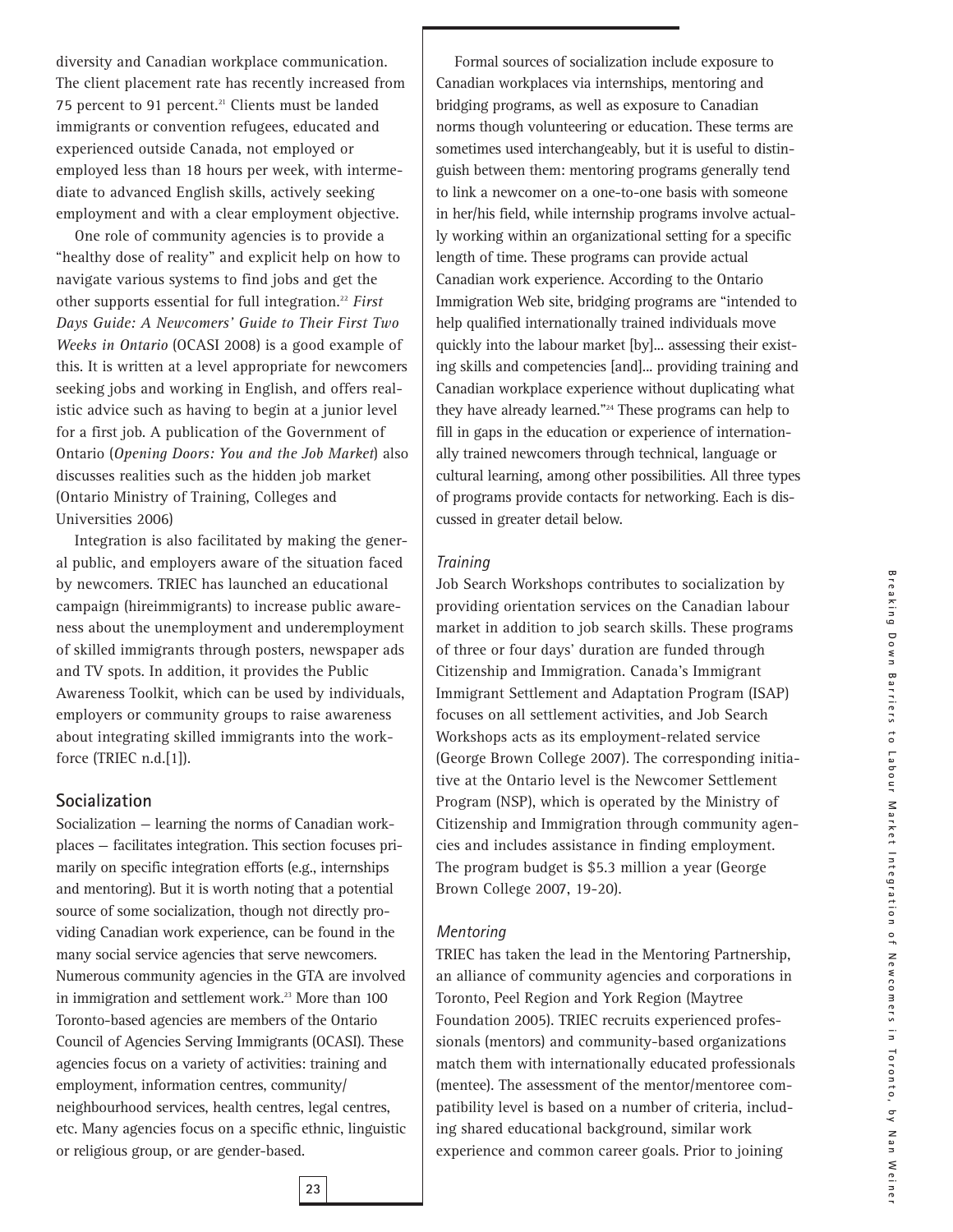the program, all mentorees are assessed to be jobready (*vis à vis* language skills, resume preparation, credential assessment, etc.). Both parties attend an orientation to prepare them for the mentoring relationship. The parties work together for a total of 24 hours over a four-month period and typically focus on the following elements: understanding Canadian workplace culture; identifying skills required by the market; advice on accreditation; improving professional terminology; mastering self-marketing techniques and confidence-building; selecting training programs and workshops; and networking. The program includes close to 50 corporate partners and boasts more than 3,000 matches made since 2004; 80 percent of mentorees in the program have found jobs (TRIEC 2007), but only 46 percent in their fields (Alboim and McIsaac 2007, 10). This is only slightly higher than the 41 percent of immigrants who have found work in their fields without taking part in such programs.

Other mentoring programs include the Skills for Change's Mentoring for Employment Program, aimed at those who have a minimum of two years's experience in their profession outside of Canada but no Canadian experience in that profession (Skills for Change n.d.). Mentorees must not have been in Canada for more than three years and must have work-ready abilities in English. They must be able to meet with their mentor for six hours a month for up to six months and spend at least 20 hours a week in active job search. Mentoring is provided for engineers, teachers and clerical workers, among others. Skills for Change also has a program called Career Transitions for Internationally-trained Medical Doctors, which includes mentoring. On average, over 200 mentor/mentoree matches are made each year. In recent years, 75 percent of mentorees have been successful in finding employment in their profession, with another 5 percent choosing jobs in another area.

The City of Toronto's Profession to Profession program, which is part of the Mentoring Partnership, matches city employees with skilled immigrants in similar professions (City of Toronto 2006). Mentors provide advice on job searching, resume writing, networking, licensing and skills requirements in 10 occupational groups. The number of mentoring relationships increased from 29 in 2004 to 77 in 2006, and the results for 2005 indicate that 66 percent of the mentorees found suitable employment, with 55 percent finding work directly related to their field. At the federal level, there is an on-line mentoring program, CanadaInfoNet Mentoring Program (CanadaInfonet n.d.). A Toronto-based initiative is the program for

sponsored by the University of Toronto's faculty of pharmacy, with links to the regulatory body (Dean and Austin 2004; Leslie Dan Faculty of Pharmacy n.d.). The program has had 525 graduates since 2001.

#### *Internships*

As an employer, the Ontario Public Service has established an internship program for internationally trained individuals who have a minimum of three years' international work experience. In 2006-07, the program hired 72 interns working on six-month assignments (Ontario Ministry of Citizenship and Immigration n.d.[3]). These paid internship opportunities are arranged through Career Bridge, a program organized by TRIEC and Career Edge, a not-for-profit social enterprise that helps organize internships for employers of all sizes (Career Bridge n.d.). Career Bridge was launched as a pilot program in November 2003, with the full program launch taking place in spring 2004. Initially, funding was provided by the Ontario government (\$1.2 million over three years) to offer internships primarily in information technology, engineering and business (finance, marketing and human resources) (Ontario Ministry of Training, Colleges and Universities n.d.[1]). Career Bridge is now a self-sustaining program, where participating employers pay a fee. More than 740 paid internships have been created since 2003 — about 200 a year. Approximately 200 private, public-sector and non-profit organizations have provided internships through the Career Bridge program. Over 75 percent of the interns have gained full-time employment in their professions. The demand, however, is great: almost 1,200 qualified candidates who are ready for internships could not be matched with employers (Alboim and McIsaac 2007, 9).

#### *Bridging*

The federal government has partnered with others in the development of bridge-to-work initiatives under the Enhanced Language Training initiative (HRSDC 2005b). These programs prepare newcomers for the workplace through the use of internships, temporary or permanent work placement opportunities and mentoring programs that allow skilled immigrants to network in their field of employment. The Ontario Ministry of Citizenship and Immigration supports bridge training programs established by others (e.g., employers, colleges and universities, regulatory bodies and community agencies) that can support bridge to licensure, bridge to training or bridge to work (Ontario Ministry of Citizenship and Immigration 2006).

**24**

IRPP Choices, Vol. 14, no. 10, September 2008 **IRPP Choices, Vol. 14, no. 10, September 2008**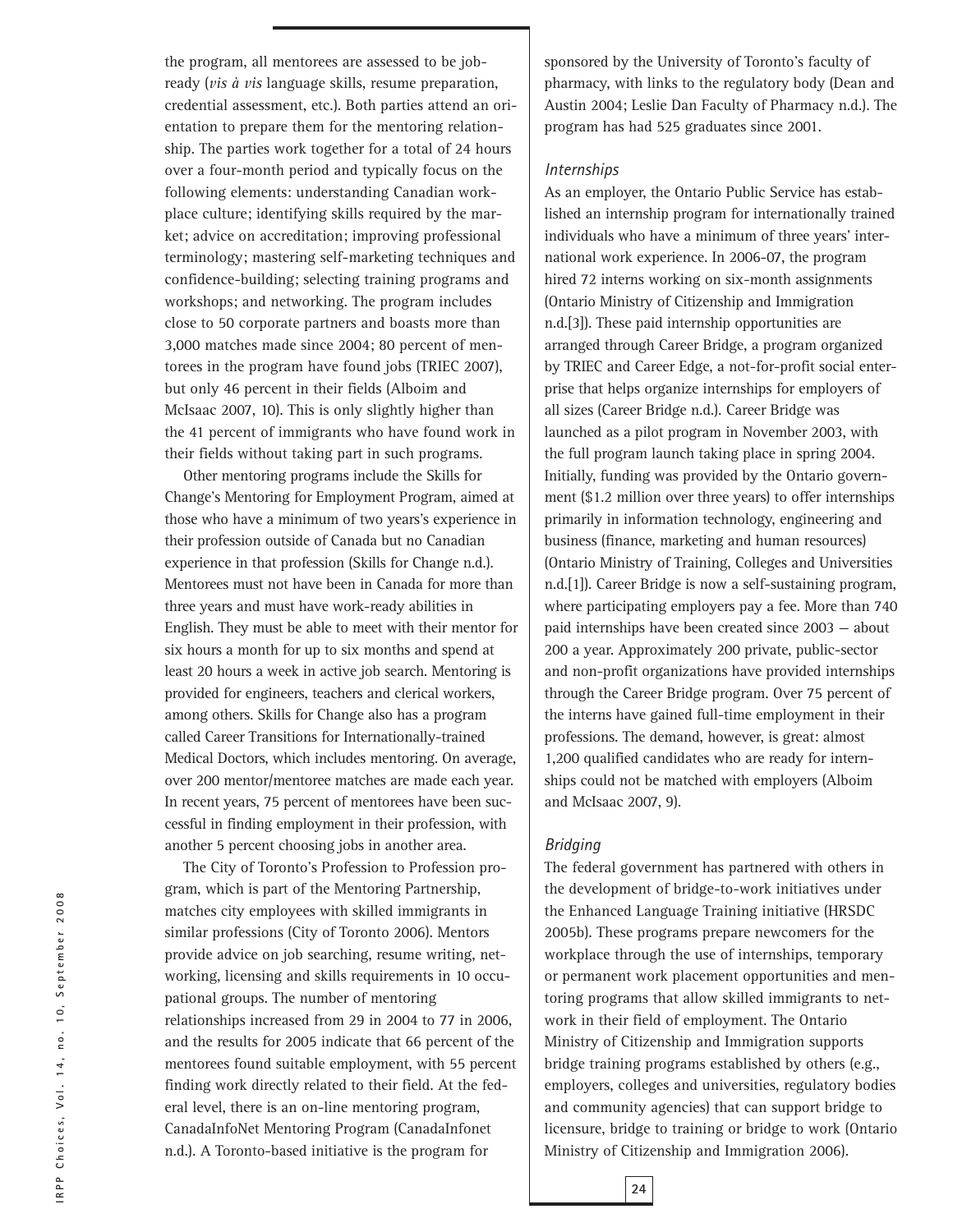The Ontario Ministry of Citizenship and Immigration has sponsored 60 bridging projects (about 70 percent of which are in Toronto) since 2003, at a cost of \$34 million. These programs, which encompass professions and trades occupations, were expected to benefit some 6,000 newcomers (Ontario Ministry of Citizenship and Immigration 2006a; Career Bridge n.d.). Table 5 presents examples of the types of programs funded.

Bridging typically refers to the acquisition of some work experience, but the terms is also used for bridging programs in the field of education. Bridging education (BE) needs have been studied by the Colleges of Ontario Network for Education and Training (CONNECT) which includes Seneca, George Brown, Centennial, and Sheridan colleges — through the CIITE Project. CIITE is exploring how college programs can build on the existing skills of internationally trained workers so the newcomers only study the components required to provide specialized bridging opportunities to upgrade their skills and/or fill in gaps where regular programs of instruction

**Table 5**

are not appropriate (CIITE 2005). However, different funding mechanisms will be needed to recognize the colleges' role in providing bridging education programs (Alboim 2003, 5; Public Policy Forum 2006, 47). The Prior Learning Assessment process is a potential tool in identifying gaps that can be overcome by bridging education. By assessing what people know from their life experience, it is possible to identify what educational gaps can be filled through formal education courses. *Apprenticeship training* 

Primarily designed to provide technical skills, apprenticeship is also a source of socialization and provides information about the Canadian workplace culture. Skilled tradespeople among recent immigrants are an important source of human capital, but part of that capital is wasted when, because their credentials are not recognized, they are forced to complete an entire apprenticeship program even though some kind of bridging process would have been more appropriate.

Many of the apprenticeship programs sponsored in Ontario are directed at youth, including young immi-

| Occupation                | Partner/s                                                                                                                                        | Number to<br>be served | <b>Start</b><br>date | Total<br>funding | Focus/activities                                                                                                                                                                                   |
|---------------------------|--------------------------------------------------------------------------------------------------------------------------------------------------|------------------------|----------------------|------------------|----------------------------------------------------------------------------------------------------------------------------------------------------------------------------------------------------|
| Architecture              | Ontario Association of<br>Architects                                                                                                             | 66                     | June 2006            | \$58,100         | Provides mentoring and helps promote<br>the value of the internationally trained among<br>150 employers                                                                                            |
| Carpentry                 | Carpenters' Local Union 27;<br>Apprenticeship Training<br>Trust Fund Inc.                                                                        | 200                    | October 2006         | \$335,700        | Helps immigrants who have construction expe-<br>rience in credentials assessment and to improve<br>their education and skills so they can complete<br>the General Carpentry Apprenticeship Program |
| Construction              | George Brown College of<br>Applied Arts and<br>Technology                                                                                        | 50                     | October 2006         | \$341,300        | Provides training and support toward the<br>graduate certificate in construction<br>management                                                                                                     |
| Early childhood education | Association of Early<br>Childhood Educators;<br>George Brown College of<br>Applied Arts and Techn-<br>ology; Thorncliffe<br>Neighbourhood Office | 135                    | September<br>2006    | \$871,000        | Provides early childhood education training,<br>language support, Canadian work<br>experience and job search assistance                                                                            |
| Engineering technology    | Centennial College School<br>of Engineering Technology<br>and Applied Science;<br>Sheridan College                                               | 464                    | Summer<br>2006       | \$986,800        | Helps improve education and skills in the<br>manufacturing, information and<br>communication technology sectors to<br>fast-track immigrants into the colleges'<br>regular programs                 |
| Massage therapy           | Centennial College of<br>Applied Arts and<br>Technology                                                                                          | 20                     | September<br>2006    | \$231,593        | Provides skills assessment and clinical experience<br>that will enable immigrants to register with the<br>College of Massage Therapists of Ontario                                                 |
| Nursing                   | York University                                                                                                                                  | 108                    | August 2006          | \$789,135        | Adds to existing program to provide<br>internationally trained nurses with workplace<br>experience and mentorship opportunities to<br>help them become licensed                                    |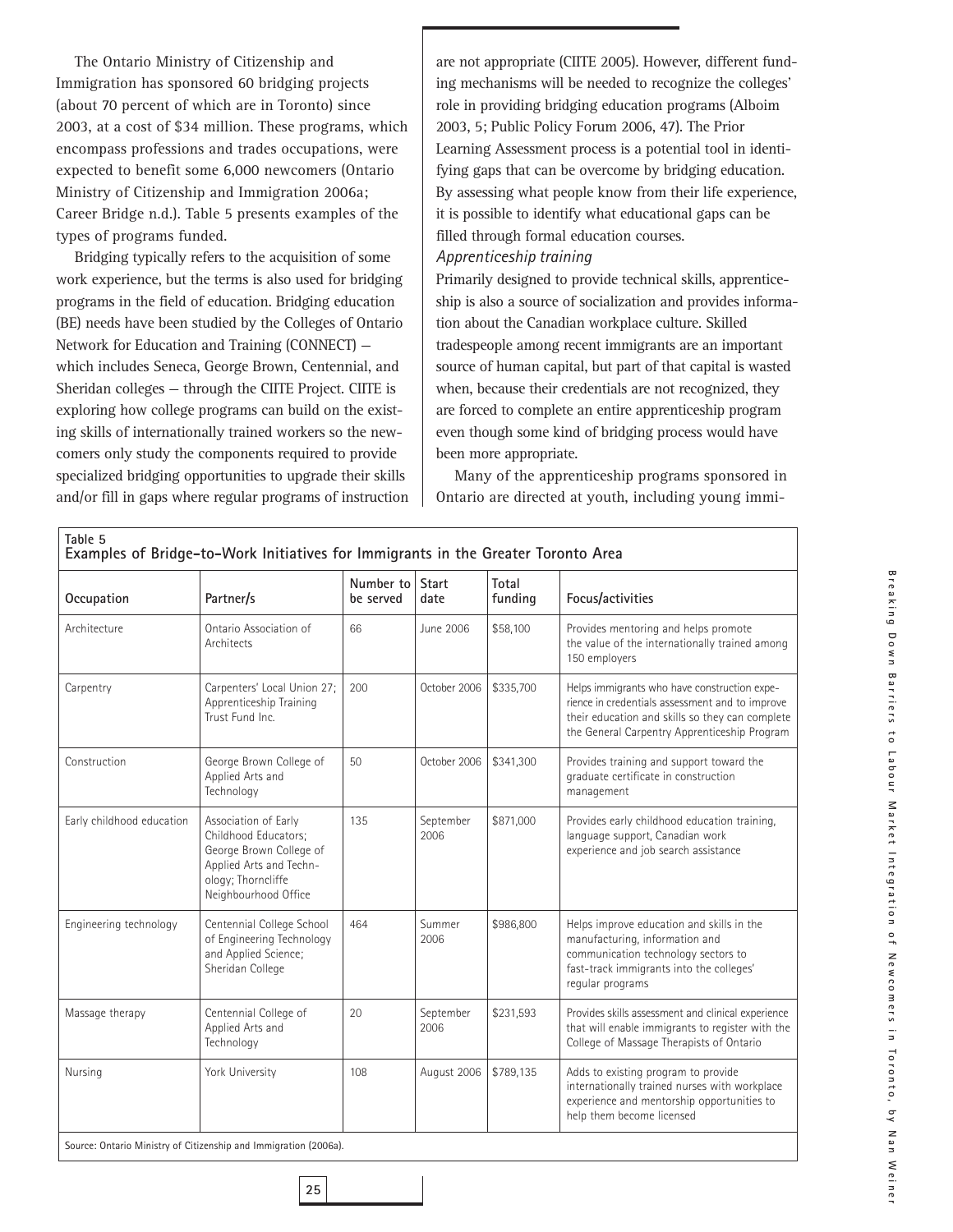grants. The programs most relevant for newcomers are listed below (Ontario Ministry of Training, Colleges and Universities n.d. $[2]$ <sup>25</sup>:

- *Job Connect:* This program helps people plan, prepare for and succeed in the job market, and it can help individuals on a path to higher skills training and employment. Its information and resource sservice provides information for internationally trained individuals seeking employment commensurate with their skills.
- *Literacy and Basic Skills Program:* Services are provided at no cost to learners, focusing on people whose literacy and math skills are below the Grade 9 level.
- *Loans for Tools Program:* Provides assistance in purchasing the tools needed for one's trade.
- *Modular training:* Workplace-based skills training, usually delivered in incremental units of short duration (modules) and accredited at each step.
- *Sector Initiatives Fund:* Designed to help industry sectors and organizations to develop training programs, standards, and materials.

#### *Other*

Networking is critical to finding a job. As reported by Lochhead (2005, 36), about a quarter of all new jobs are found through networking with family and friends, and immigrants are even more likely to rely on family and friends than is the general population. When encountering problems in finding a job, 36 percent of newcomers turned to friends and 26 percent to relatives, with only 18 percent going to educational institutions and 11 percent each to immigrant-serving agencies and government agencies (Lochhead 2005, 36). Obtaining some education in Canada is another avenue for socialization. Alboim, Finnie and Meng (2005, 14) found that while foreign education was discounted by employers, when a Canadian degree was obtained after a foreign one there was a much higher return to total schooling. This finding may support the notion that employers perceive attendance at a Canadian educational institution as providing newcomers with socialization that is useful in the Canadian workplace. When asked about how socialization gains could be achieved, a focus group of federal civil servants who are members of visible minority groups recommended getting Canadian experience, even if it is in lower-level assignments or in a volunteer capacity, in addition to some kind of Canadian education (Baklid 2004). To encourage socialization via civic participation or volunteering (Lochhead 2005,

36), the Maytree Foundation sponsors the abcGTA program ("abc" refers to agencies, boards and commissions), designed to foster the participation of immigrants in such bodies in the GTA. abcGTA has a list of qualified candidates and matches them with any vacancies that occur (Broadbent 2005, 5).

In-house diversity programs offered by employers and unions often provide useful information and/or opportunities for socialization for both newcomers and others. One union, local 353 of the International Brotherhood of Electrical Workers (IBEW), has a program specifically directed at newcomers. This local's commitment includes having hired three full-time staff dedicated to training internationally trained tradespeople (Toronto Training Board 2006). Most of the applicants to the training program are engineers from Eastern Europe and China. A decision was made to focus on the Chinese applicants. Those who take the program are not charged anything, as their participation is funded by the union members (through their dues) and George Brown College. Of 100 applicants, 20 were selected for the 10-week program. The training is geared towards technical ESL, resumé writing for construction jobs and interview techniques.

Employers' programs are typically diversity-oriented, to help managers and sometimes employees be better prepared to operate in the multicultural Canadian workplace. These programs almost always deal with race and gender issues, but they can also include many other aspects of diversity (such as age, religion, or sexual orientation). While diversity programs should improve the ability of Canadian workplaces to integrate newcomers, there is no consensus about exactly what it means for a Canadian organization to be an inclusive workplace. A survey conducted for the Public Policy Forum by Environics Research Group looked at employers' perceptions of the integration of immigrants into Canadian workplaces. Focus group participants tended to be divided on the issue of who had the onus to adapt to whom: some favoured diversity programs "that recognized and accommodated cultural and religious differences, [while others] favoured making immigrant employees comply with the Canadian status quo" (Environics Research Group 2004, 4). Diversity and inclusivity should not be seen in terms of having to choose between accommodating cultural differences and upholding Canadian norms, but rather of doing what is most appropriate in a workplace where everyone is culturally literate — that is, able to understand his or her own culture and the cultures of co-workers well enough to be able to deal with crosscultural differences (Weiner 1993).

**26**

IRPP Choices, Vol. 14, no. 10, September 2008 **IRPP Choices, Vol. 14, no. 10, September 2008**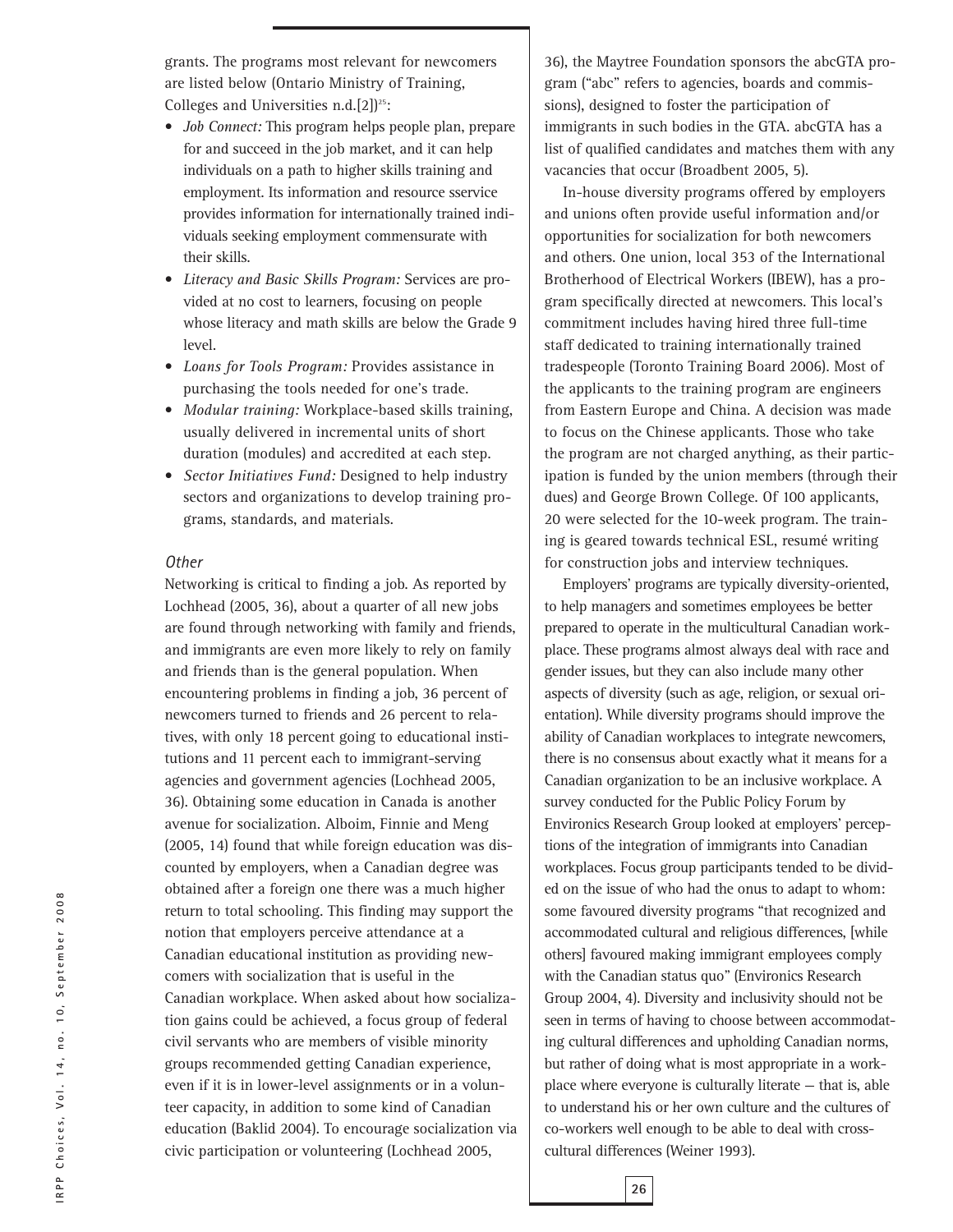The diversity training offered by employers and the job search skills taught by agencies do not provide the type of systematic approach to the socialization of immigrants that is associated with orientation programs (Environics Research Group 2004). One question is, who should provide such training? The Canadian Council of Professional Engineers, in phase II of its From Consideration to Integration program, has established a committee to look at how the profession can help international engineer graduates acquire cross-cultural skills and an understanding of the dynamics of the Canadian workplace. Employers seek better resources on addressing the challenges of hiring immigrants, including offthe-shelf diversity training resources (Environics Research Group 2004). In addition, there is clearly a role for unions in offering diversity training to their members and to immigrants, particularly in the trades (Canadian Labour and Business Centre 2005, 38). A very promising approach is that being taken by TRIEC — working with Ryerson University to develop courses for employers on the recruitment, selection, orientation and integration of immigrants.

Gordon Nixon, President and CEO of RBC Financial Group, notes that businesses both large and small have not been doing their share to integrate newcomers. He notes that employers overlook immigrants, under-employ them and do not integrate them into the workforce well. Nixon thinks that this is due not to intentional biases, but to systemic barriers "compounded by businesses that fail to recognize the business opportunity from diversity" (Nixon 2005). There are many activities that organizations can undertake to better integrate immigrants. To do a better job of hiring newcomers, RBC Financial Group does not collect information on foreign degrees and institutions on the application, since this often resulted in recruiters overlooking qualified candidates. Rather, the organization follows up on credentials and education later in the process.<sup>26</sup> Upon being hired, a newcomer could be assigned a "buddy" or the organization could appoint an "ambassador" for newcomers (Public Policy Forum 2006, 31). This is something even medium-sized and smaller employers could do without having human resources departments.

In-house training is key to the integration of newcomers. Again, this will combine both technical training and socialization. It is interesting to note that adult education and in-house training by organizations have at least as big an impact on the creation of knowledge as the educational system (*The Economist*, 2006). Canadian employers are not doing well in that regard:

Canada ranks only 23rd among 47 countries in terms of investment by employers in employee training (Toronto Training Board 2006, 4, 15). The Toronto Training Board, in partnership with the Toronto Board of Trade, is looking into what support(s) employers require in order to invest in training their workers. This could include new policy, tax incentives and programs offered on a sectoral basis (Toronto Training Board 2006, 15).

#### *TRIEC and Maytree Foundation programs*

Toronto has a unique organization committed to the integration of immigrants into the GTA labour market: the Toronto Region Immigrant Employment Council. A private, not-for-profit organization, TRIEC grew out of a June 2002 conference of key Toronto stakeholders representing various sectors and communities. The council was formed to respond to the city's need to better integrate immigrants, particularly into the local labour market. Its mission statement notes that it is "to remove the barriers immigrants face when entering the labour market while at the sametime helping organizations benefit from the talents and skills immigrants bring with them to Canada."<sup>27</sup> According to Wayland (2006, 27), the features that make TRIEC unique are that it is driven by a civic coalition of multiple stakeholders, not government, though it relies mostly, though not exclusively, on government funding; that it is an organization that relies on a variety of funders (\$1.2 million budget, 20 percent of which comes from its initial funder, the Maytree Foundation); and that its activities are characterized by extensive involvement by the private sector.

One innovative initiative launched by the Maytree Foundation and Alterna Savings is a loan program for immigrants who seek employment but are unable to obtain a loan from a traditional financial institution. Loans of up to \$5,000 can be used for short-term training (up to one year) that leads to employment, as well as for credential assessment, examination and/or professional association fees. Loans are to be paid back upon acquiring a job or 90 days after completion of the training; interest rates are charged at 6 percent over the prime interest rate. Since 2001, 132 loans have been approved; 59 percent of those who have completed a training program are now employed in their field. While the success is on a small scale, the Maytree Foundation is exploring the possibility of expanding this program through public lending institutions (Maytree Foundation n.d.; personal communication from Stephanie Saunders, Maytree Loan Program Manager).

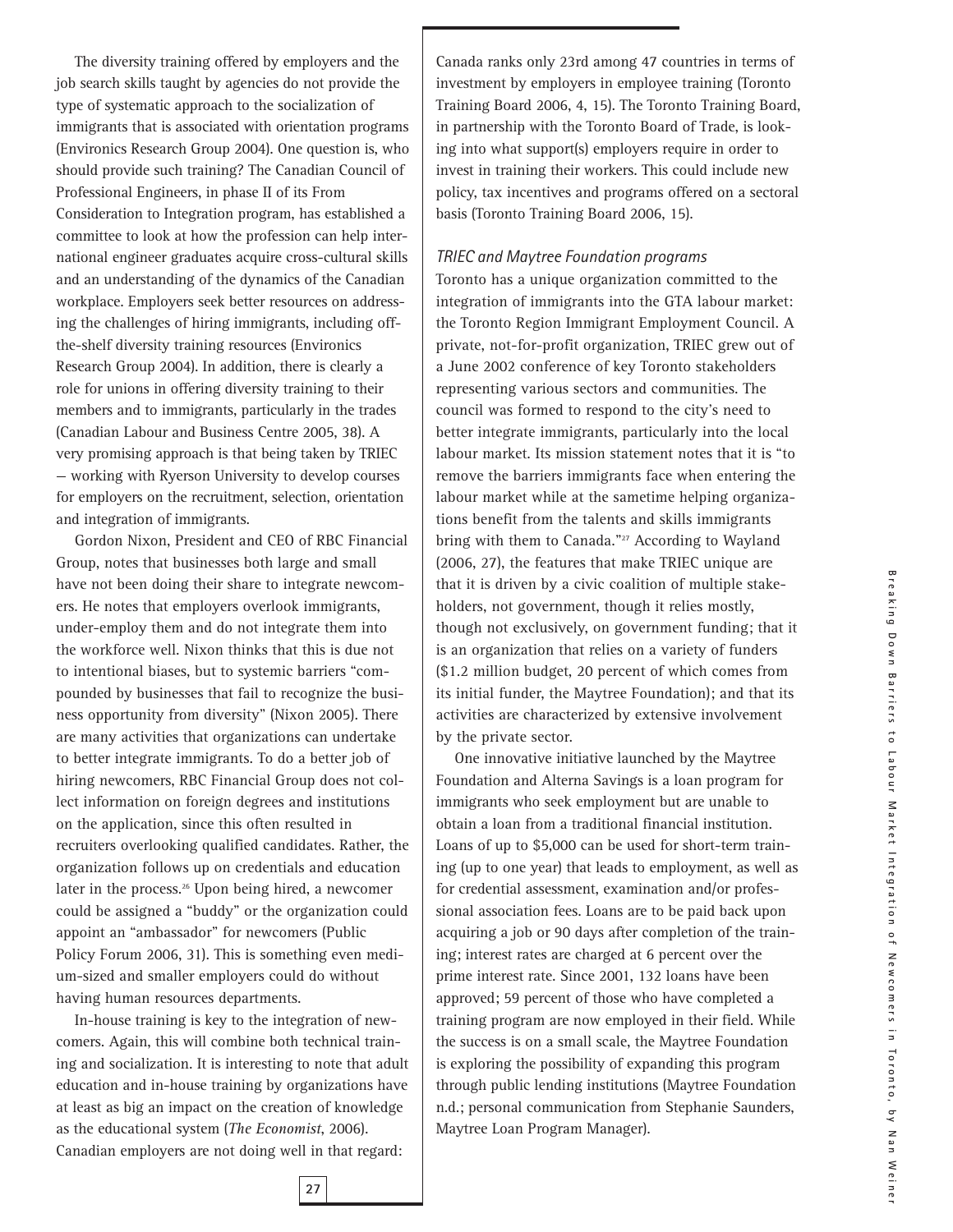One of TRIEC's most important contributions is its programs for employers. Its hireImmigrants.ca Web site (TRIEC n.d., 2) focuses specifically on employer problems and on ways to address them. TRIEC sponsors tele-learning conferences in which employers share with other employers what works and what does not; it also organizes breakfast seminars and offers etips. This kind of learning is particularly helpful for small and medium-sized companies. The services offered to employers include 28 case studies posted on the Web site; 90 promising practices provided on the Web site; downloadable workshops; a downloadable bias-free interviewing process; support for staff at community agencies to better interact with employers. Employers who are innovative can be recognized with an Immigrant Success Award program (TRIEC n.d.).

#### *What is working and what needs to be done in cultural socialization*

Mentoring and internship programs work. Various mentoring programs indicate that 66 percent to 85 percent of participants find work after being mentored, though the proportion of those who find work in their professional field is lower. After only a few months, these mentorees are able to overcome the Canadianexperience-required-barrier, but it is unclear why this is so. Is it simply because these programs provide newcomers with all they need to know about the Canadian workplace culture or because they provide immigrants with an in (whereby they become known)? Are these elements working in combination or are there other determinants at work? It would be useful to know what mechanisms are at play so that efforts and resources could be targeted toward them.

TRIEC also works. Having a multi-stakeholder organization focused on integration issues for a region facilitates local solutions. In addition, TRIEC provides services for employers that are less likely to be available from community agencies. While it is impossible to be conclusive without a systematic study, it appears that employers are not doing all they need to integrate recent immigrants, particularly in the area of in-house training. Unions could also play a larger role. More is needed to provide both employers and unions with the cultural training material needed by newcomers to integrate into the Canadian workplace.

## General Assessment

hese are neither the best of times nor the worse of times for the economic integration of recernimigrants. The barriers identified in this paper remain significant. But the problems faced by newhese are neither the best of times nor the worst of times for the economic integration of recent immigrants. The barriers identified in this paper comers are becoming more prominent because more people are aware of them — a necessary but insufficient condition for redressing integration problems. As will be noted later, one important issue is that relatively little program evaluation has been done in this field, and thus it is difficult to fully assess the effectiveness of existing labour market integration programs.<sup>28</sup> In this section several assessment criteria are used. First, awareness: is the problem on the radar of relevant stakeholders? Second, solution identification: have solutions been identified addressing both what needs to be done and how it must be done? Finally, solution implementation: are programs implemented and evaluated in such a way as to ensure that solutions are having the desired effects in an efficient manner?

In reviewing programs, one must also be mindful of the needs of small and medium-sized enterprises (SMEs), since collectively they employ the largest number of Torontonians and they do not have the same resources as large organizations.<sup>29</sup>

#### *Credential recognition*

Awareness of the credential recognition problem is high. The emphasis has been on formal recognition of credentials for regulated professions, an important part of the problem but not the whole problem. Those in the trades and non-regulated professions require more attention. Generally, the credential recognition issue is still at the solution identification stage. The *Fair Access to Regulated Professions Act*, or *FARPA* requires that regulatory bodies focus on the needs of the internationally trained and the "how to" issues, while the Foreign Credential Recognition program (FCR) is designed to generate solutions.

From an occupational point of view, the CCPE provides examples of programs that are at the solution implementation stage (e.g., "From Consideration to Integration"). Even more helpful is the program implemented by Professional Engineers Ontario, which allows international applicants to begin the credentialing process overseas; those who have satisfied all the licensing requirements except for the actual work experience receive a provisional license allowing them to work in Ontario. A promising approach for those in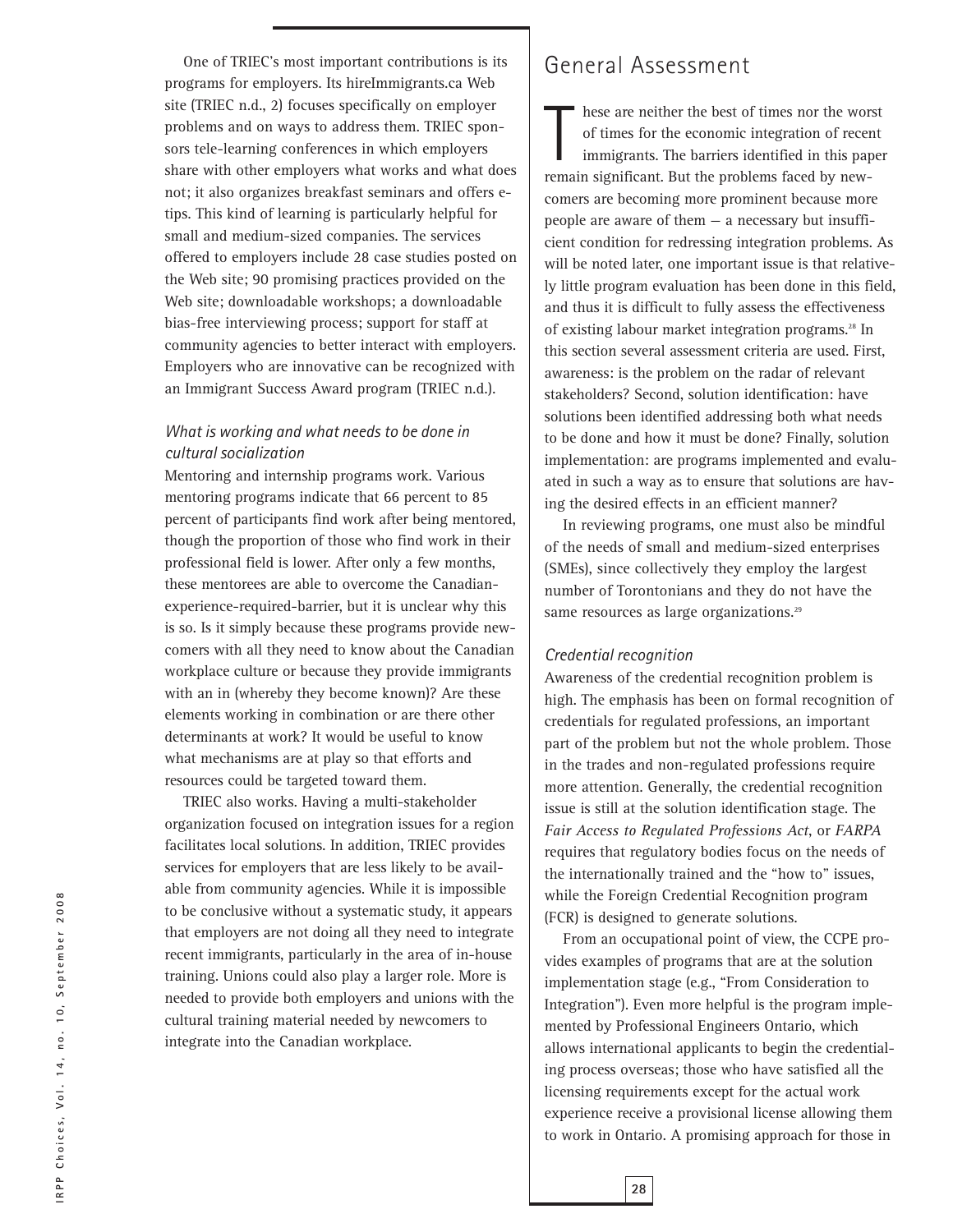non-regulated occupations is to allow people overseas to self-assess their education and experience relative to labour market needs in Toronto (or other locations). However, this approach does not meet the "how to" criterion: not only is little self-assessment available, but Web sites that claim they provide labour market information are not helpful because they do not fulfill immigrants' needs for relevant and easy-to-understand information. Many good ideas have been identified in this area, such as developing common standards for assessment, creating a database that would match university and college programs abroad with Canadian equivalencies, and going to key source countries to assess their university and college programs. These databases could be of great use in lowering the costs to immigrants and SMEs, but the how to's and the implementation still need to be worked out.

While an enormous amount still needs to be done for credentialing professionals, there is less awareness of, and less has been done about, the needs of tradespeople and those in non-regulated occupations, which include the vast majority of newcomers. To be clear, credential recognition needs to focus on the specific needs of three groups — those in regulated professions, those in the trades and those in non-regulated occupations.

Tradespeople thinking of immigrating to Canada will find much less Web-based material directed at them. NeTCAR, a program operating specifically to integrate newcomers into the trades, has a number of good features. First, it was developed on the basis of a needs assessment and involves training staff in existing community agencies to provide the services rather than creating another service organization. NeTCAR is at the stage where program evaluation is necessary. Another possible solution is to create a third tier, a level between apprentice and journeyperson, allowing newcomers to focus just on getting the education and experience needed without duplicating what they already know.

Obviously, partnerships with employers and unions are needed. An area where more can be done is in the recognition of experience rather than paper credentials. Programs that assess essential skills are not panaceas, but they may offer important resources that have not been given enough support to date, especially since recognition of formal experience is what newcomers want and employers need. This would help SMEs, in particular.

#### *Language training*

Clearly there is awareness of the need for occupationspecific language training. In addition, solutions have been identified and some have been implemented. As noted earlier, a federal-Ontario partnership is funding a number of language training programs in Toronto, many of them related to non-regulated occupations. Language training could begin overseas if material on specific professions, trades and non-regulated occupations and on the Canadian workplace in general were available. Tapes and compact discs might be made available to those who have players so that pronunciation could also be learned. These measures would help not only newcomers but also all employers, regardless of size.

However, the language training problem has been defined too narrowly and awareness of the actual problem is low. Immigrants need to have communication skills, not just linguistic abilities. Cultural norms related to communication differ across different ethnic groups. For example, Canadians have a direct communication style, which differs from the indirect style found in many parts of the world, including the countries of origin of most of Toronto's immigrants. Understanding that these cultural differences exist, what they are and how people with a given set of norms are likely to perceive those who have other norms can help avoid miscommunications and cultural clashes (Weiner 1993). A program focusing on communication skills is offered by Seneca College, but the challenge is how to get more organizations to implement it. Clearly, it is not just newcomers who need such training but also employees and managers in Canadian organizations.

#### *Employers' Canadian experience requirement*

Communication skills are a part of the socialization that newcomers need in order to understand Canadian workplace culture. It has been assumed in this paper that socialization and labour market information are what is really being referred to when employers require Canadian experience. With respect to information, Web sites have become a primary source for those who live overseas and for new immigrants in Canada, along with community agencies. Web sites are at the implementation stage, and there is a need to assess their effectiveness — a subject that will be discussed later .

With respect to socialization, mentoring, internships and bridging programs also work, somewhat overcoming the barrier of not having Canadian experience. At least three mentoring programs have made their results public — TRIEC's Mentoring Partnership, Skills for Change's Mentoring for Employment Program and the City of Toronto's Profession to Profession program and they find that 65 percent to 75 percent of participants do find jobs. Evaluation is needed to learn how

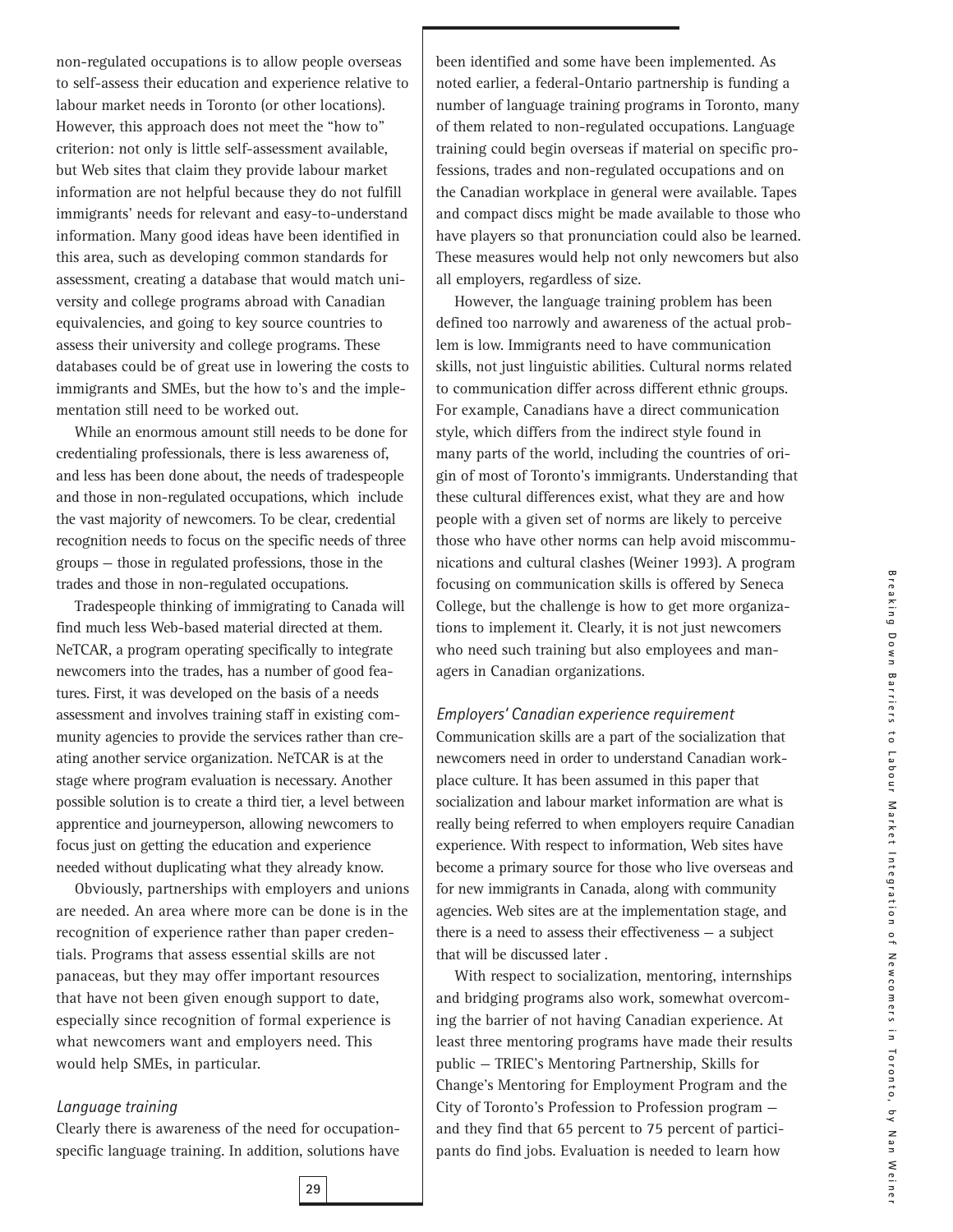the programs work. Is specific content knowledge transmitted to immigrants or are cultural norms being taught, or both? Do the programs provide a stamp of approval, a recognition of skills, a network? The answer is probably a combination of these elements, but it would be very useful to know what makes the greatest difference in integrating newcomers.

Community agencies provide valuable services focused on the various needs of immigrants. TRIEC, in particular, focuses on employers' need for practical programs. It is employers who ultimately make the hiring decisions, and they are critical players in the integration process. Canadian employers are not providing enough in-house training and orientation for recent immigrants. The training programs that TRIEC is developing in cooperation with Ryerson University should be of some help, particularly for SMEs that cannot often afford their own training sessions. An area that should be explored is the provision of orientation programs to newcomers, which could be selfguided and even offered in different languages. In addition, bridging education seems to be a promising area, but it has not been given much attention to date. It could greatly help newcomers get the Canadianspecific knowledge and skills they need without having to spend undue amounts of time or money.

Finally, programs for employers on how to help socialize newcomers and train supervisors and managers could be offered, for example, through TRIEC's tele-learning conference model as well as more traditional models. Both employers and newcomers will benefit from greater understanding of the cultural differences they are likely to encounter. Both need to know about general cultural norms that are current in virtually all Canadian workplaces, as well as about cultural values and norms relevant for different industries and for organizations of different sizes, and of course about the individual organization's specific culture. While it is useful to teach some cultural specifics, it can be more useful to teach newcomers and Canadians to be culturally literate (e.g., to have the ability to read when different cultural norms are at work). In addition, it makes sense to provide information/training in some specific areas where there are likely to be issues related to cross-cultural differences, such as different views of time, the role of authority, communication, conflict resolution and face-saving.

#### *Partnerships*

Partnerships are the most important process issue. For example, including the City of Toronto at the table is

key. A dialogue between employers and regulatory bodies about how they would operate in times of skills shortages would be useful, since shortages are inevitable.30 Regulatory bodies, obviously, need to set standards for all those who want to enter the field, not just newcomers, but there is likely to be some creativity which could be tapped by reconciling employers' needs with those of regulators charged with maintaining standards. Another process issue that may or may not be working well relates to the diversity among newcomers, ethnic, age and gender differences, for instance. Many community agencies are established to serve specific populations. Would recent immigrants be better served if programs and services were offered in a manner that takes into some account relevant differences such as gender?

#### **What needs to be done?**

The general awareness of barriers has increased greatly in the last few years. They will become even more obvious as labour shortages spread among more industries and more occupations. These shortages have not affected enough Toronto employers until now to make them totally receptive to newcomers.<sup>31</sup> To date, it is government and community agencies, rather than employers, that are reacting with a growing sense of urgency. Often, what needs to be done has already been identified, and it includes:

- Creating partnerships to promote a greater understanding by each stakeholder group of the concerns and needs of every other group and a willingness to work together for more efficient and effective integration of newcomers
- Sharing best and promising practices within and across stakeholder groups
- Setting standards for regulators, including an appeal process and the monitoring and auditing of opportunities for improvement (Ontario's Fair Access legislation is designed to address much of this)
- Getting more employers, professional associations and post-secondary institutions involved in mentoring, internships and bridging programs
- Providing bridging education to address cultural differences
- Improving socialization through mentoring, internships and bridging programs, and providing training for all parties — newcomers, supervisors, managers and other employees — about cultural differences and how to be culturally literate
- Offering language training and occupation-specific conferences/workshops to newcomers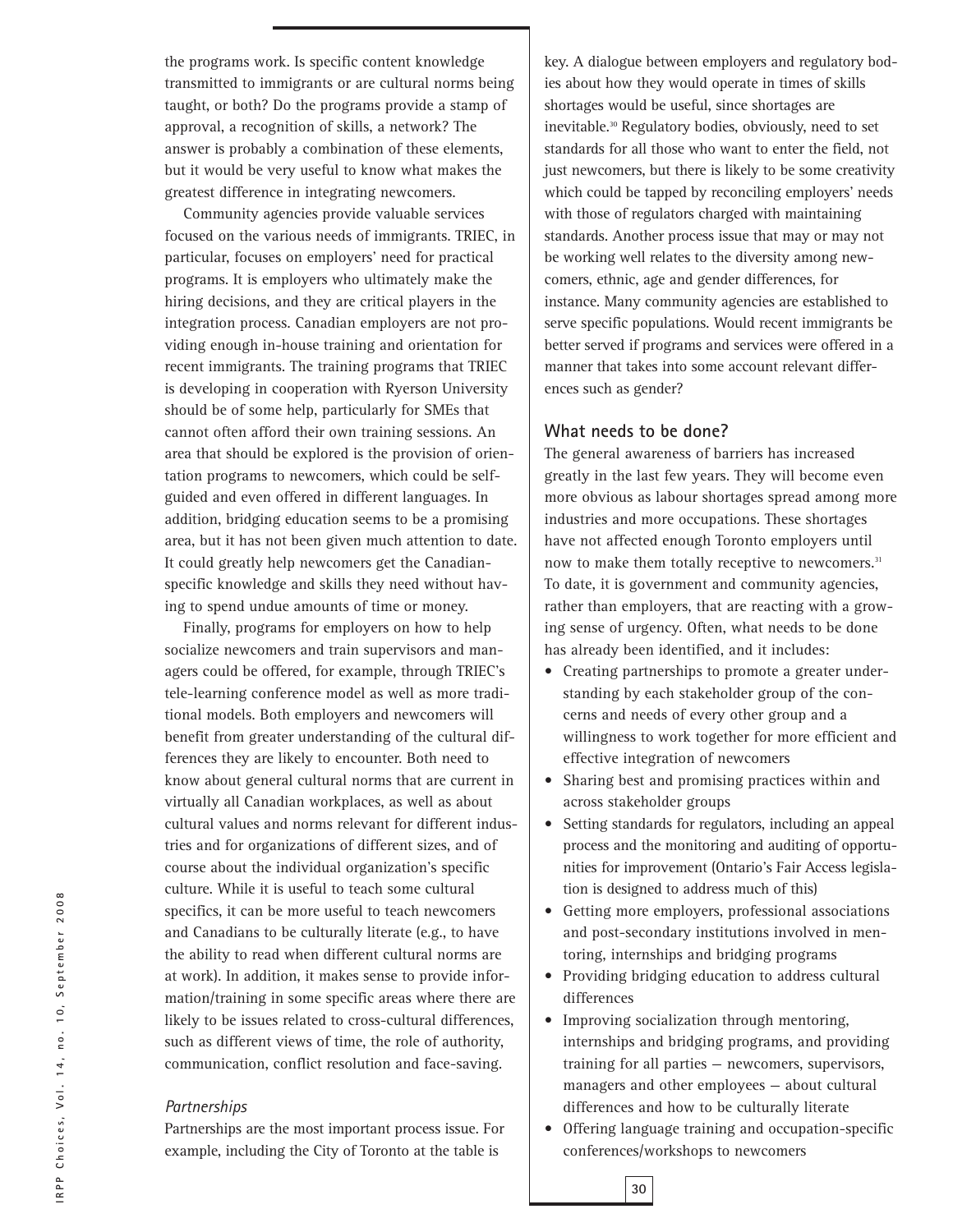• Enabling successful immigrants to provide support to more recent newcomers (matched on occupation, ethnicity, gender, etc.) (Canadian Labour and Business Centre 2003; Internationally Trained Workers Project 2004, 13-14)

However, there is a "failure of how," as noted by the former vice-president for diversity at TD Bank Financial Group (Etienne 2006). This includes how to get credentials recognized in a timely and appropriate manner; how to get employers involved in internship, mentoring and bridging programs; how to deal with the unique needs of small and mediumsized employers; and how best to socialize newcomers into the Canadian workplace and its culture.

In addition, what is not known about current programs is what is working, exactly, and what needs to be done, where there are unnecessary overlaps and where resources are being used most effectively. We do not know how effective and efficient current government, community agency and educational institutional programs are. However, we do know that they are typically used by about 40 percent of recent immigrants who experience problems in getting work. Another how to, therefore, is how to effectively reach the more than 60 percent of newcomers who turn to friends and relatives when faced with such problems.32 A new barrier related to the how is also likely to emerge: immigrants are increasingly moving to the suburbs, but most of the community resources are found closer to the centre of the city.

All this points to the need for more program evaluation — a critical element for improving labour market integration services and supports for newcomers. Some evaluation has been done. For example, PROMPT (Policy Roundtable Mobilizing Professions and Trades) reviewed the Ontario Ministry of Citizenship and Immigration's bridge training and concluded that it had "little success in helping immigrants get jobs" (Centre for Research and Education in Human Services 2006, 27). Formative evaluations have also been conducted on the Enhanced Language Training Initiative, by CIC (CIC 2008), and on the Foreign Credential Recognition program, by HRDC (HRDC 2007a). It is time to develop a systematic program evaluation project. There is now a wide range of programs and services for newcomers related to issues that have been raised here (e.g., job-specific language training, credentialing and socialization). Many of these programs require different kinds of evaluation, focusing on both quantitative aspects (the number of newcomers arriving in various occupations compared to program capacities) and qualitative aspects (for example, how well the programs are achieving their objectives, how cost-effective they are, whether there are overlaps between different programs, whether there is appropriate accountability in the programs and what else is needed). In addition, assessment could be made of the various partnerships to understand what works well.

Early program evaluation is critical: even with the best intentions, there can be unanticipated consequences and problems during the implementation phase (Cullingworth and Bambrah 2004, 40). This means it is essential to assess the actual implementation and results, because policies on paper are a necessary but insufficient prerequisite to achieving effective integration (Birjandian 2005, 24). Given the wide range of ethnic groups who immigrate to Canada, it is necessary, over time, to ensure that the programs and services are meeting the myriad needs of these various groups, including those that are gender-specific. Clearly, newcomers from various communities and age groups and from both genders need to be involved in the evaluations.

This last point is particularly important because questions need to be addressed about the success or lack of success of the programs aimed at the various groups. Which groups are benefiting from mentoring programs? Which groups face the greatest credentialing difficulties? We need to know, across occupations and immigrant groups, whether the solutions are equally effective for all ethnic and age groups and for both genders, or whether distinct solutions would better serve newcomers — whether customized services would make sense (Public Policy Forum 2006, 48-49). It is ironic that the issue of diversity is seldom mentioned (except among community organizations), even though newcomers contribute much to Canada's ethnic diversity.

One of the voices least heard in this research was that of employers. This may be a because of the Webbased nature of the research conducted here: individual organizations may well be pouring efforts and resources into diversity programs without communicating that fact on the Internet. Still, in addition to diversity programs, which are a good start, and involvement in mentorship programs, some employers need to do a great deal more. TRIEC's efforts to involve employers are an important resource for Toronto and the surrounding region, but more employer and government partnerships are needed (Nixon 2005). Involving employer associations and professional bodies will

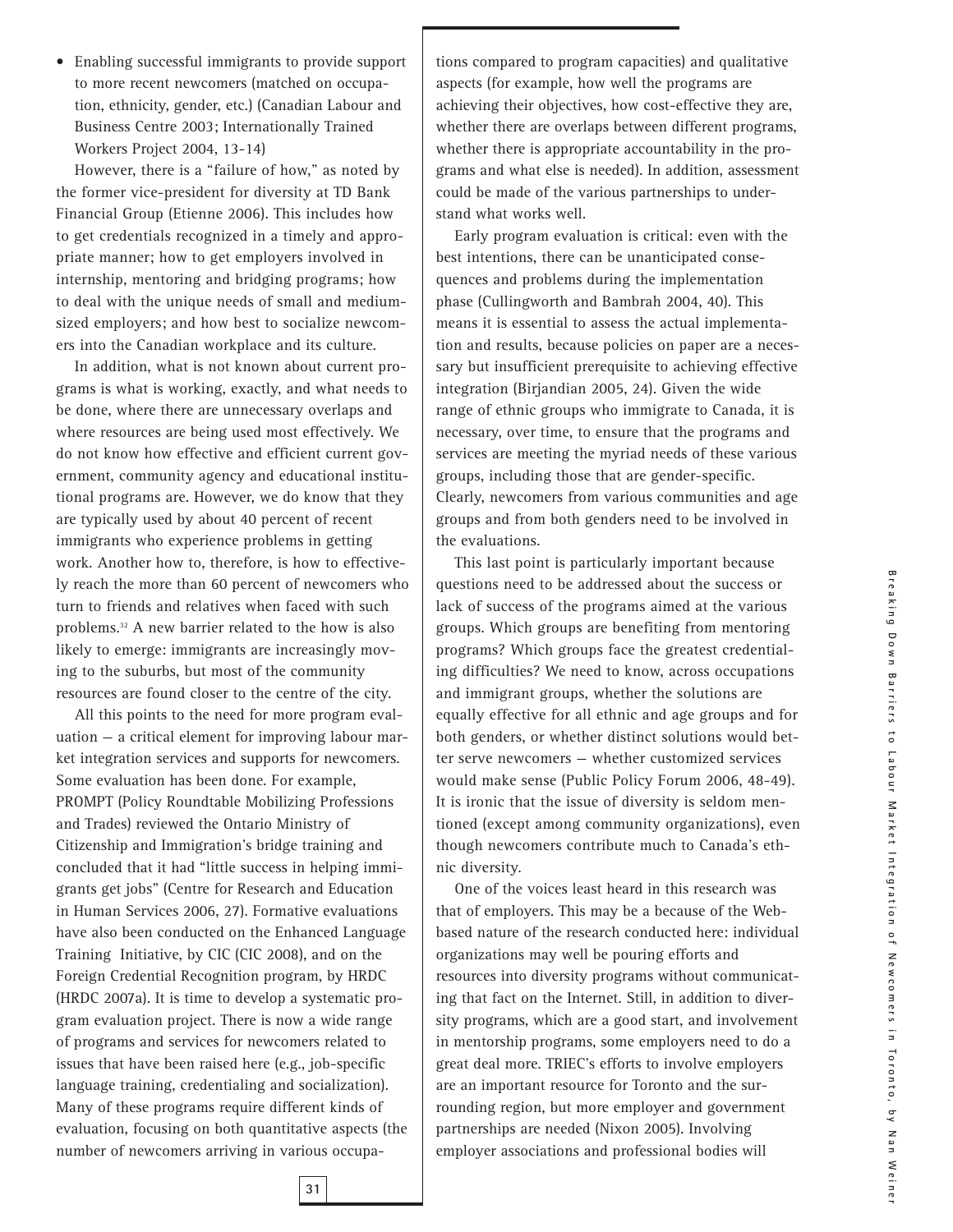probably have beneficial results. Inertia needs to be overcome to help employers make use of the internship, mentoring and bridging programs that are available. Greater union involvement is also needed.

As noted earlier, Web sites and successful programs such as mentoring need to be evaluated to learn what is working and what is not. For instance, a major research project is needed to ascertain the clarity of the Internet-based information provided for prospective immigrants and newcomers and to determine, in particular, which common misunderstandings occur within various cultural groups and occupations. The first question to address is whether prospective immigrants have access to the Internet overseas. Research found that the Internet is the primary source of information about Canada, in particular in India, the United States, Japan and Australia (FCRO 2007c). Among those countries, however, only India is a large source of immigrants to Canada. Web sites that are made attractive with pictures and other graphics may be more difficult or frustrating to access for those who have less sophisticated equipment and/or fewer ways of connecting to the Internet.

Another concern is whether the information provided is suitable for and understandable to its audiences. The first issue here is that of the reading level<sup>33</sup>: Is the language accessible to those for whom English is a second language? Another issue is the words and terminology used; for example, do expressions such as "regulated professions" and "non-regulated professions," "assessment," "credential recognition" and "licensing" have the same meaning around the world? Is there a rationale for posting some material in foreign languages?<sup>34</sup> A third concern is whether the information is clear, given what immigrants are likely to know (or not know) already. The information needs to show sensitivity to the probable lack of knowledge about some aspects of Canadian life among prospective immigrants, and to be especially clear in areas where misunderstandings are likely to occur. For example, most people outside Canada are unlikely to be familiar with the various provinces, and the separation between federal and provincial responsibilities is something most prospective immigrants have yet to learn about. These matters must be clearly explained to avoid misconceptions. Fourth, many Web sites geared to immigrants are linked to others that are not, and it can be difficult to find the relevant material, particularly if one expects to be linked directly to the appropriate Web pages. There is always the possibility that some links will be out of date, but even letting people

know what to expect or how to search (e.g., key words) on a new Web site would help. Fifth, some Web sites promise information that does not seem to be available or is not helpful to immigrants (e.g., labour market data, the self-assessment language test on the Goingto-Canada Web site). Frustrating loops also raise problems. For example, one government Web page headed "Improving your Language Skills Before you Arrive" has a relevant link nearby, but on the second screen, the section "Before you arrive in Ontario…" provides some information and then directs the reader to "Learn more by visiting the 'Learn English' Web site," which is the first Web site accessed. Finally, while government Web sites may be distinguishable, it is not clear how either overseas immigrants or newcomers would be able to distinguish between Web sites of community agencies and those of immigration consultants. If this is a problem, is there a need to have some kind of "stamp of approval"?

Specific evaluation projects, based on surveys and research, could also include the following:

- There is a certain amount of finger-pointing among the various stakeholders involved in the integration of newcomers. To help facilitate the necessary partnerships, it would be useful to ask each stakeholder what it feels it can do best and what assistance would be helpful.
- How can businesses partner better with government, community agencies, and other businesses?
- Why do employers feel they need workers with Canadian experience? What is the true purpose behind the requirement? Once this is determined, it will be easier to ascertain the best way for immigrants to gain the needed knowledge, experience or socialization.
- What are the best means of socializing/orienting newcomers about the norms of the workplace? Could a bridging education model be used for socialization for immigrants? Such programs could be offered through colleges, unions and professional associations.

# Conclusion

**32**

Interpretent sof immigrant labour market is<br>gration, and many of the solutions, have b<br>identified. New federal monies will be flow<br>into Ontario and Toronto with the new tripartite he problems of immigrant labour market integration, and many of the solutions, have been identified. New federal monies will be flowing Immigration Agreement. Getting multiple stakehold-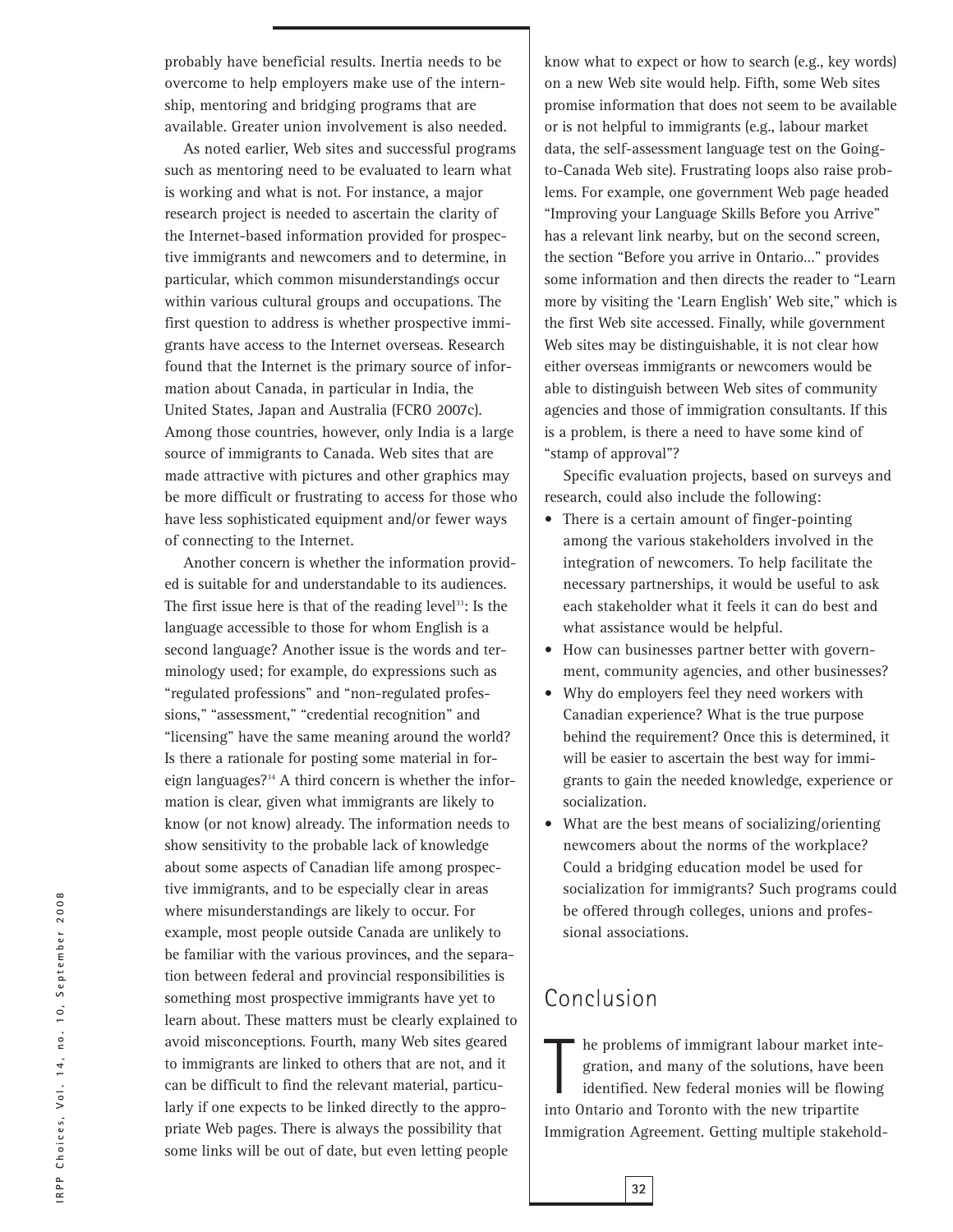ers involved is proving to be essential; this has been recognized and the process is underway. However, the very existence of various new programs creates the impression that the problem is "solved" in the minds of some stakeholders, although many are well aware of the gap between current situations and desired outcomes. Also, it is clear that programs must be locally managed, since each community has its own unique issues and opportunities. Program evaluation is urgently needed to monitor the programs, to determine how well they are able to fulfill their intended objectives and how well coordinated they are, to provide information for adjustments, and to avoid gaps and overlaps. Information on successes and dead ends needs to be shared. Clearly, the programs must be able to handle larger numbers of new immigrants. As Calleja (2000) notes, the enormous sense of frustration experienced by newcomers, combined with the waste in human capital, is unacceptable.

While there has been only passing reference to this issue in the present paper, there are indications that the disadvantage that certain groups of Canadians have had to face historically (e.g., women, visible minorities and persons with disabilities) is compounded in the case of newcomers (Li 2001; Preston and Murnaghan 2005). Program evaluation must therefore include collecting information that can be analyzed to determine if the experience of male and female, ablebodied and disabled newcomers differs. Since a large majority of newcomers are members of visible minorities, this group is likely to be studied, but it would be even more helpful to analyze the data in terms of ethnicity and country of origin, not just race.

In addition, it is important to manage newcomers' expectations realistically. It may be impossible to eliminate all frustration, but if newcomers have realistic expectations and there are programs to meet their needs, frustration will occur less. Barriers need to be removed, and this is a long-term process, particularly when the population of newcomers is as diverse as it is in Toronto. As well, small and medium-sized employers require help that is designed to meet their needs and concerns. As noted earlier, TRIEC is beginning to focus on this sector. In addition, a new book by Laroche and Rutherford (2007) provides practical advice about recruiting, retaining and promoting immigrants that would be helpful to all employers, regardless of size. Finally, small and medium-sized employers are likely to be more receptive to the idea of hiring newcomers, since 52 percent of them have indicated that they are experiencing skill shortages (Alboim and McIsaac 2007).

**33**

Canadians have taken immigration for granted. Since Canada has always had a stream of immigrants coming to its shores, many do not realize that the immigration situation has changed. Canada is now competing globally for highly skilled immigrants who are unwilling to waste their human capital. If Canada is seen as a place where it is difficult to use one's skills, not only will immigrants choose not to come to Canada, but newcomers already in the country will leave. This is already happening. A recent study found that the immigrants to Canada who are most likely to leave are skilled workers and entrepreneurs who are highly mobile internationally (Aydemir and Robinson 2006). Canada has been primarily a land of immigrants and it must continue to welcome them if it is to continue to prosper. Canada, and particularly Toronto, must commit to integrating newcomers into the labour force by the most effective and efficient means possible. In conclusion, the difficulties facing new immigrants are not an "immigrant problem" (Wayland 2006, iv), they are a Toronto problem and a Canadian problem.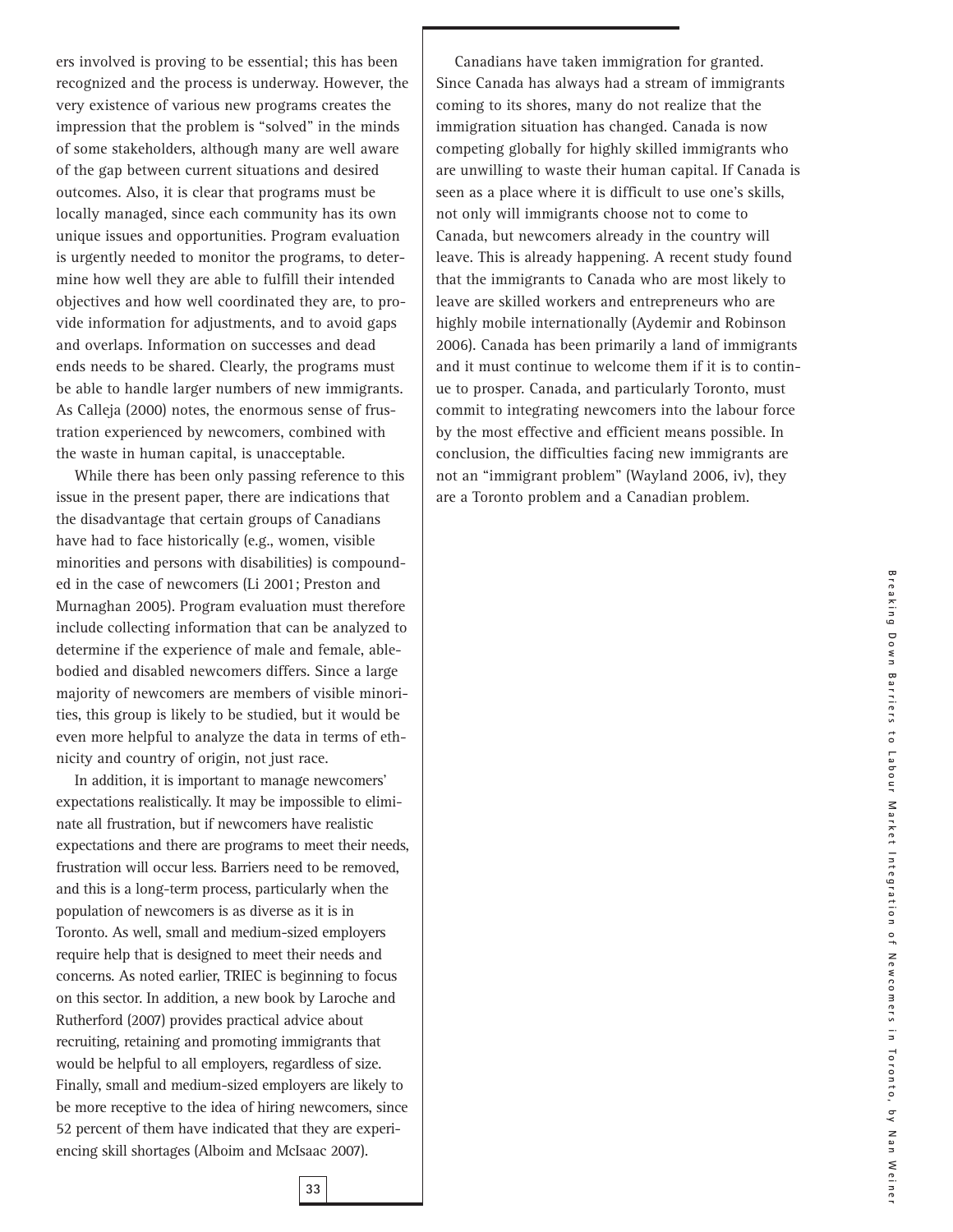# Appendix: Resources for Recent Immigrants and for Employers in Toronto

Newcomer Information Centres (NIC) http://www.settlement.org/site/EVENTS/NIC\_home.asp

A.C.C.E.S. (Accessible Community Counseling and Employment Services) www.accestrain.com

Centre for Foreign-Trained Professionals and Trades People (COSTI/HUMBER COLLEGE) www.cftpt.org

COSTI Immigrant Services www.costi.org

Community MicroSkills Development Centre, Employment Resource Centre www.poss.ca

Humber College Institute of Technology and Advanced Learning Government and Community Relations

JobStart www.jobstart-cawl.org

JVS (Jobs, Vision, Success) www.jvstoronto.org

OCASI — Ontario Council of Agencies Serving Immigrants www.ocasi.org (416)

Seneca College – Re-Employment Centre for International Professionals www.senecac.on.ca/part time/main.html

Skills for Change www.skillsforchange.org/employer

YMCA of Toronto Newcomers Information Centre http://www.ymcatoronto.org/en/newcomers/portal.html

Ontario Regulators for Access www.regulators4access.ca

Employment Ontario http://www.edu.gov.on.ca/eng/tcu/etlanding.html

Ontario Network for Internationally Trained Professionals http://www.onip.ca/

Skills International http://skillsinternational.ca/index-en.php

Canadian Information Centre for International Medical Graduates www.IMG-Canada.ca)

NeCTAR http://www.costi.org/skilledtrades/about.php

Centre for Foreign Trained Professionals and Trades People www.cftpt.org/tradespersons.aspx Centre for Canadian Language Benchmarks www.language.ca/display\_page.asp?page\_id=214

TRIEC http://www.triec.ca/

Government of Canada "Going to Canada" http://www.goingtocanada.gc.ca

CanadaInfoNet Mentoring Program http://www.canadainfonet.org/mentoring% 20program/default.asp?s=1

Possibilities Online Employment Resource Centre (ERC) http://www.poss.ca/en/neo/jobsearch

Government of Canada, Foreign Credentials Referral **Office** www.credentials.gc.ca/about/index.asp

Global Experience Ontario www.ontariolimmigration.ca/english/geo.asp

Ontario Immigration http://www.ontarioimmigration.ca/index.asp

Teach in Ontario www.teachinontario.ca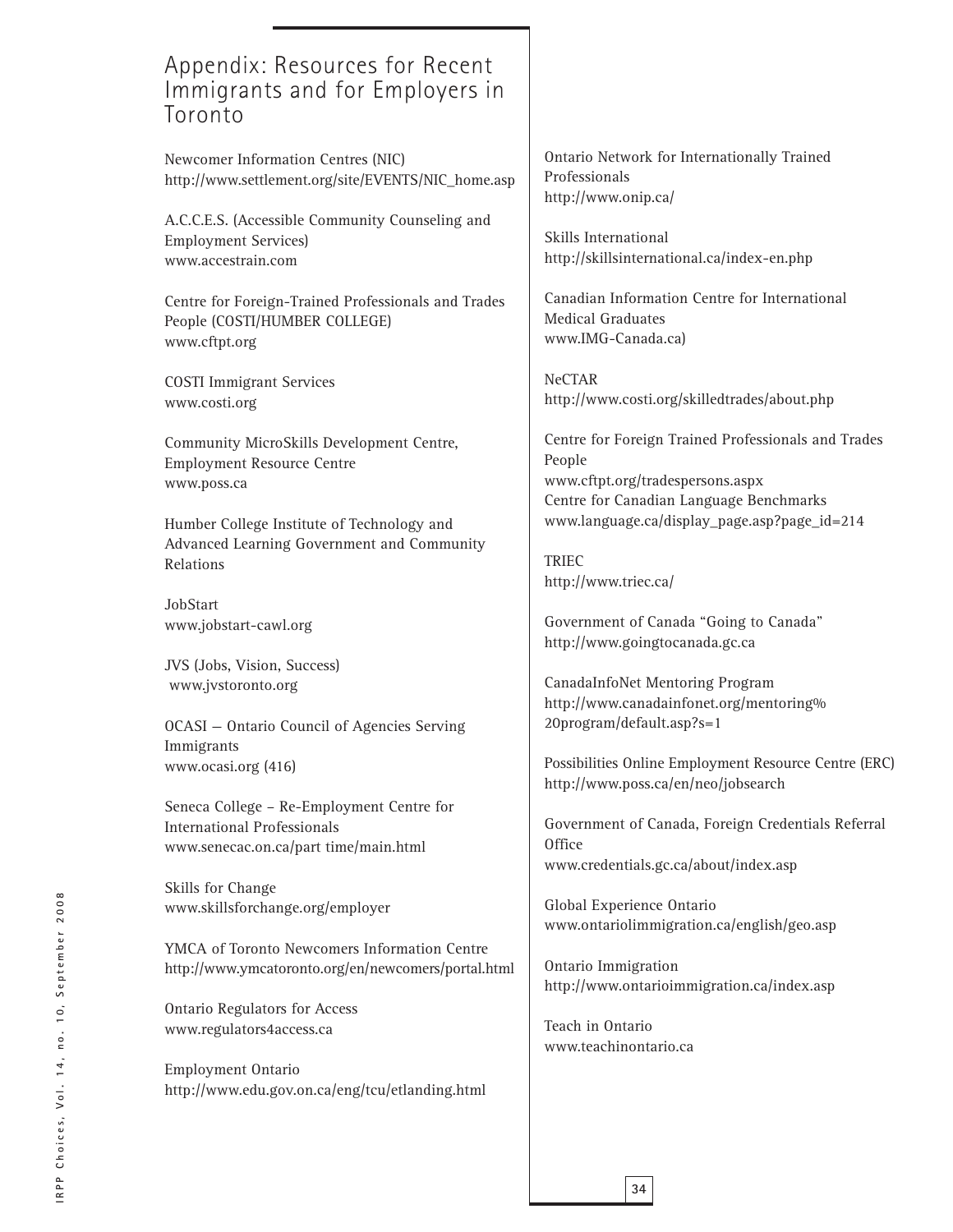#### **Notes**

- 1 What has changed in recent years is that whereas initially immigrants were found in the city core, today they locate more and more in the suburbs. See Murdie (2008, 7-9) for a discussion of why both longer-term immigrants and more recent immigrants are moving to the suburbs.
- 2 Typically, "recent immigrants" are those who have been in Canada less than ten years.
- 3 Members of visible minorities are non-white by colour and non-Caucasian by race. The three largest groups of visible minorities in Canada are Asians, Blacks, and East Indians (people from India, Sri Lanka, Pakistan and Bangladesh).
- 4 The following statistics provide a comparison between the three gateway cities, though the figures are only a rough estimation, because they assume that immigrants from regions other than the United States and Europe are members of visible minority groups. Based on this assumption and on data from the 2006 census, 85 percent of immigrants who settle in Toronto, 75 percent of those who choose to live in Montreal and 87 percent of those who select Vancouver would be visible minorities. For Canada as a whole, this estimation process suggests that 81 percent of all immigrants are visible minorities. This is somewhat higher than the estimate that 75 percent of all immigrants who have come to Canada since 2001 are members of visible minority groups (City of Toronto 2008, 2).
- 5 Entrepreneurship is important among immigrants, since they are disproportionately found among entrepreneurs and "many of [them] started their own businesses after being excluded from large businesses and the public sector" (Public Policy Forum 2006, 30).
- 6 Only 15.7 percent of all immigrants planning to settle permanently in Canada have a trades certificate or non-university diploma, compared to 45 percent who have university education (Canadian Council on Learning 2006, 77).
- 7 OntarioImmigration Facts (accessed January 12, 2006).
- 8 The executive director of the National Judicial Institute was appointed to review issues related to regulatory bodies. Thomson (2005, xviii) strongly recommended an appeal review process that would allow appeals on the following grounds: decisions to deny registration, decisions to grant or deny provisional, limited, or conditional registration, lack of registration decisions within a reasonable time, and refusals to accept or process applications.
- 9 This is consistent with a January 2007 decision by the Ontario Superior Court requiring regulatory bodies to be more flexible in the credentialing process. The case involved a refugee from Iran, Fatima Siadat, who was unable to provide the originals of her credentials and employment record and could not obtain them since she was in exile. The Court stated that the Ontario College of Teachers had violated the Human Rights Code by not accepting photocopies of the documents (Keung 2007).
- 10 In 1990 Canada ratified the UNESCO Convention on the Recognition of Studies, Diplomas and Degrees concerning Higher Education. The convention promotes international mobility by advocating wider recognition of higher education and professional qualifications.
- 11 Unrelated to FCRO, but involved in providing information about studying in Canada or abroad is the Canadian Information Centre for International Credentials (CICIC) which is a unit of the Council of Ministers of Education, Canada (CMEC), an intergovernmental body of provincial ministers of education. This organization would have good information on the equivalency between many Canadian and international institutions of higher education. This information is stored in a regularly updated database covering more than 800 professional organizations. In partnership with the provinces and territories, CICIC also provides current information about postsecondary education systems in Canada for a variety of users, including Canadian missions and evaluation agencies abroad. CICIC helps newcomers and employers by referring individuals who want to obtain an assessment of their educational, professional, and occupational credentials to the appropriate bodies. Its mission is to collect, organize and distribute information and act as a national clearing house and referral service to support the recognition and portability of Canadian and international educational and occupational qualifications. CICIC provides on its Web site a list of all the private and public credential evaluation services that abide by the *General Guiding Principles for Good Practice in the Assessment of Foreign Credentials*.
- 12 Information provided by CIC, May 2008.
- 13 Jobs are a specific grouping of duties and responsibilities that employers require someone to do. Occupations are broader. While they capture a specific kind of work, jobs within an occupation can differ in terms of duties, responsibilities and even level within an organization. For example, the four-digit NOC code 1111, Financial Auditors and Accountants, lists 38 job titles encompassed by this single occupation. Included are jobs at different levels (student, senior, supervisor, chief accountant), those requiring different kinds of credentials (certified accountant, certified general accountant) and jobs that are specialized in various fields (cost accountant, tax accountant). While all these jobs are similar enough to be in the same occupation, they are different enough that someone trained as a certified general accountant cannot do the work of a certified accountant.
- 14 The Foreign Credential Recognition Program began at least as early as 2003-04, according to the Treasury Board Secretariat n.d.(1), although an HRSDC April 2005 news release (2005a) implies that the program was just being launched. It appears that no money was spent on the program in 2003-04 and 2004-05 (Treasury Board Secretariat n.d.[2]) .
- 15 It is not known how many people actually requested or require an assessment. Note that other assessment services can be found on the city's Web site for newcomers (City of Toronto n.d.[3]).
- 16 For a listing of trades requiring mandatory certification, see Ministry of Training, Colleges and Universities n.d.(2).
- 17 Work is being done on two new assessment tools, but as of the fall of 2007 neither was ready. The Workplace Language Assessment (WLA) is based on the Canadian Language Benchmarks and will provide a communicative assessment of language proficiency for internationally educated newcomers whose first language is not English. It is designed for the placement of candidates into bridge-to-employment programs, using the national stan-

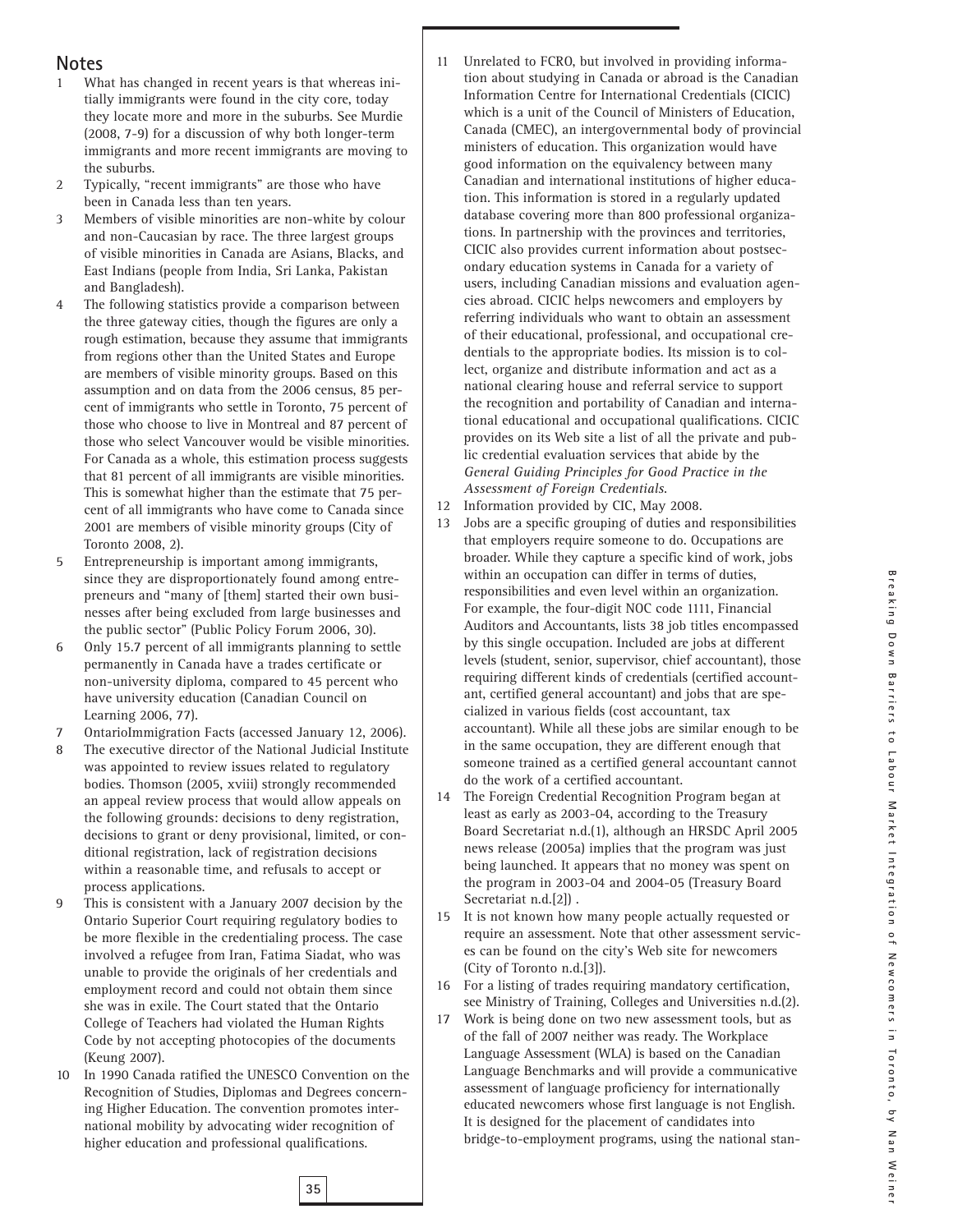dard to help determine eligibility (Centre for Canadian Language Benchmarks n.d.). The Enhanced Language Training Placement Assessment for placement in language training and bridging programs is being developed by the Centre for Education and Training (n.d.).

- 18 The program is offered in partnership with the Consortium of Agencies Serving Internationally Trained People (CASIP). The participating CASIP member agencies are ACCES, the Humber College Institute of Technology and Advanced Learning, JobStart, Community Microskills and the Seneca College of Applied Arts and Technology.
- 19 Nanowave Inc. employs more than 100 employees and designs and manufactures microwave and millimeter wave components and subsystems used for commercial communications.
- 20 It should be noted that the information on the Ontario Jobs Future Web site is based on National Occupational Classification codes, which provide information on occupations, not jobs.
- 21 Statistics provided by T. Cooper, COSTI, February 5, 2008.
- 22 Conversation with Debbie Douglas, Executive Director of OCASI, February 8, 2007.
- 23 An assessment of community services is beyond the scope of this paper. However, their potential involvement in socialization is high; 87 percent of them provide services directly to new immigrants, while 2 percent represent and provide services to other agencies and 11 percent do both (based on a survey of 61 immigrant and refugee serving agencies in Toronto; see Community Social Planning Council of Toronto and Family Service Association of Toronto 2006, 5). These agencies are involved in addressing the barriers noted in this paper: the vast majority of them (53 agencies) indicated that they provide employment and skills training, and all indicated that they provide settlement, language and literacy services. However, having services and having fully effective services are different things, as shown by a survey done by the Toronto Training Board (2006, 5). This survey found that 73 percent of the respondents (community agencies, educators, employers, unions and government) indicated that there are insufficient programs to help integrate immigrants into the labour market. A survey of agency staff identified a number of problems, including the lack of fit between the programs offered and clients' needs. A lack of resources is also noted, but it is not just a matter of funding (e.g., for interpreters), but also of how the funding is distributed. More specifically, funding tends to be for short-term projects and contracts, which hampers the agencies from being more effective (Community Social Planning Council of Toronto and Family Service Association of Toronto 2006, 12; Graham and Phillips 2006, 31; Wayland 2006).
- 24 http://www.ontarioimmigration.ca/english/bridge.asp (accessed August 18, 2008).
- 25 Apprenticeship information is available in 23 languages.
- 26 The bank is also introducing practices to provide better banking, mortgage and credit card services to immigrants who do not have the standard credit history (Nixon 2006, 7).
- 27 http://www.triec.ca/index.asp (accessed January 16, 2007).
- 28 Citizenship and Immigration Canada is evaluating the results of Enhanced Language Training (George Brown College 2007,17).
- 29 At the time of writing, TRIEC was in the process of recruiting someone to work on SME issues.
- 30 In an international survey of 33,000 employers in 23 countries, Canada ranked second in terms of the proportion of employers experiencing a labour shortage. Sixty-six percent of Canadian employers (compared to 40 percent globally) were experiencing skills shortages (Beauchesne 2006). Skills shortages in Canada were most prevalent in the following occupations: sales representatives, customer service representatives, engineers, drivers, mechanics, labourers, chefs, cooks, electricians, skilled trades and nurses.
- 31 Conversation with Kevin McLellan of TRIEC, February 19, 2007.
- 32 The Ontario Ministry of Citizenship and Immigration has started looking into this issue.
- 33 The Ontario Web site aimed at those who are considering immigrating, ontarioimmigration.ca, appears to be the best in terms of the reading level and the use of pictures and some material in foreign languages.
- 34 It might be helpful to have some key concepts translated into various foreign languages to ensure the accurate communication of vital information. This would help in the process of learning the correct technical terms used in Canada.

#### **References**

- Alboim, Naomi. 2003. *For the New Government of Ontario: Integrating Immigrant Skills into the Ontario Economy – A Ten Point Plan*. Toronto: Maytree Foundation. Accessed November 27, 2006. http://maytree.com/ PDF\_Files/SummaryIntegratingImmigrantSkills.pdf
- Alboim, Naomi, Ross Finnie, and Ronald Meng. 2005. "The Discounting of Immigrants' Skills in Canada: Evidence and Policy Recommendations" *IRPP Choices*, 11:2.
- Atlin, Joan, and Janet Pond-White. 2000. "Foreign-trained Tradespeople in Toronto: What About the Other Half of 'Access to Professions and Trades'?" Accessed January 26, 2006. www.skillsforchange.org/library/ downloads/foreign\_trained\_tradespeople.pdf
- Aydemir, A., and C. Robinson. 2006. *Return and Onward Migration Among Working Age Men*. Ottawa: Statistics Canada. Cat. No. 11F0019MIE – No. 273. www.statcan.ca/english/research/11F0019MIE/ 11F0019MIE2006273.pdf
- Aydemir, A., and N. Skuterud. 2005. "Explaining the Deteriorating Entry Earnings of Canada's Immigrant Cohorts, 1966-2000." *Canadian Journal of Economics*. 38(2): 641.
- Baklid, Bente. 2004. "The Voices of Visible Minorities: Speaking Out on Breaking Down Barriers." Ottawa: Conference Board of Canada. Accessed September 30, 2004. www.conferenceboard.ca
- Beauchesne, Eric. 2006. "Our Skill Shortage Near Top." CanWest News Service. February 21. Accessed September 3, 2008. http://www.canada.com/victoriatimescolonist/news/business/story.html?id=a6bf06c4- 2fb5-46c3-ab90-06b8cd9808a3
- Beiser, M., and F. Hou. 2000. "Gender Differences in Language Acquisition and Employment Consequences among Southeast Asian Refugees in Canada." *Canadian Public Policy* 26(3): 311-330.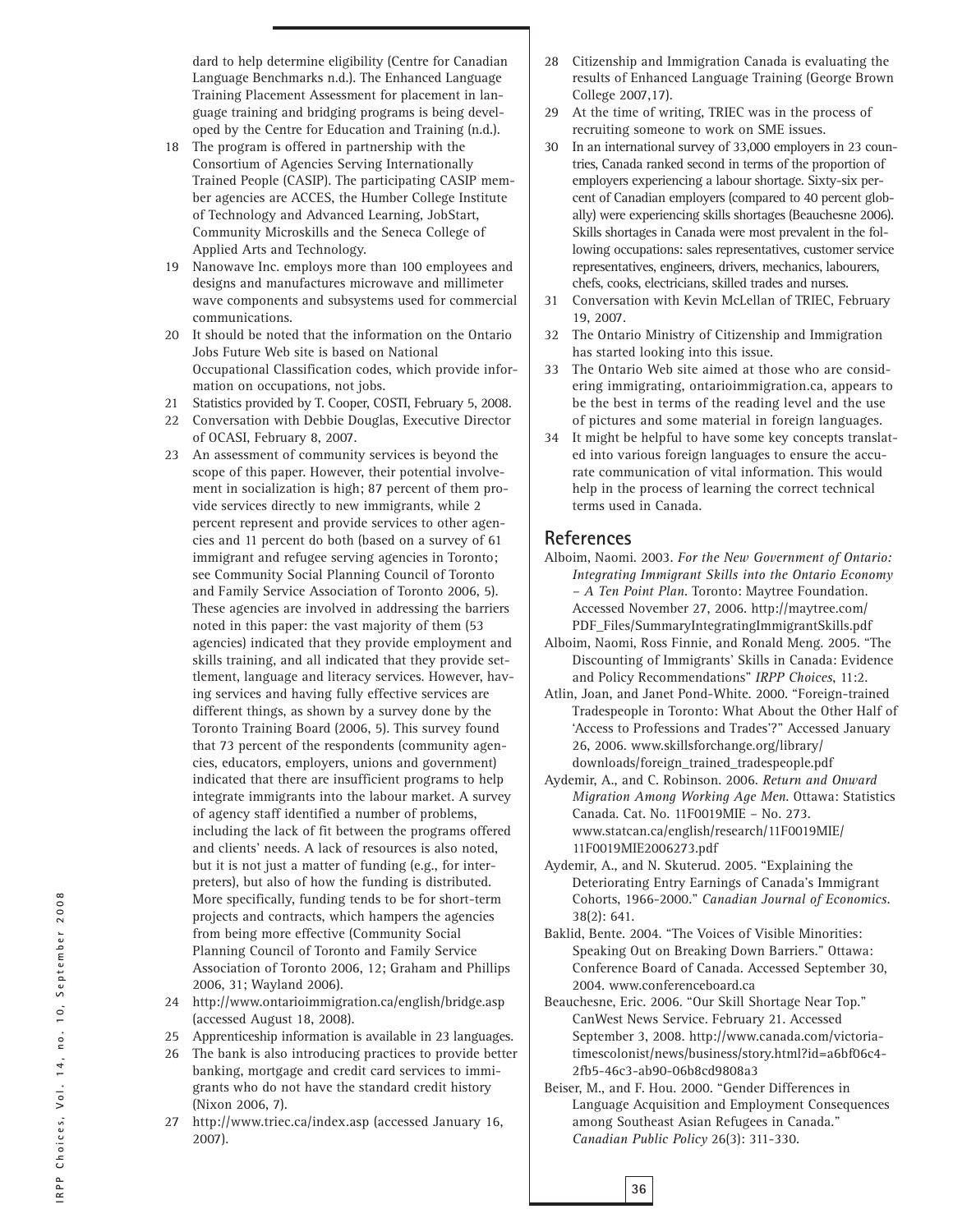Birjandian, F. 2005. "A Practitioner's View: Integration and Civic Participation." *Canadian Issues/Thèmes canadiens* (summer) 22-24.

Bloom, M., and M. Grant. 2001. Brain Gain: The Economic Benefits of Recognizing Learning and Learning Credentials in Canada. Ottawa: Conference Board of Canada. Quoted in Naomi Alboim and Elizabeth McIsaac. 2007. "Making the Connections: Ottawa's Role in Immigrant Employment." *IRPP Choices* 13(3).

Broadbent, Alan. 2005. Keynote address to the International Metropolis Conference, October 18. Accessed March 28, 2006. http://www.triec.ca/docs/AlanB\_ Metropolis.pdf

British Columbia Ministry of Advanced Education and Labour Market Development. n.d. "Prior Learning Assessment in British Columbia." Accessed July 9, 2008. http://www.aved.gov.bc.ca/pla/welcome.htm

Calleja, Dawn. 2000. "Right Skills, Wrong Country: Why is Canada Making it Next to Impossible for Talented Newcomers to Practice in their Field of Expertise?" *Canadian Business*. 73(12): 34.

CanadaInfoNet. n.d. "Welcome to the CanadaInfoNet Mentoring Program." January 4, 2007. http://www.canadainfonet.org/mentoring% 20program/default.asp?s=1

Canadian Council on Learning. 2006. "Canadian Post-Secondary Education: A Positive Report – An Uncertain Future." Accessed January 5, 2007. www.ccl-cca.ca

Canadian Council of Professional Engineers. n.d.(1). "From Consideration to Integration: Executive Summary." Accessed July 14, 2008. http://www.engineerscanada. ca/e/files/executivesummaryeng.pdf

\_\_\_\_\_. n.d.(2). "From Consideration to Integration: Project Outline." Accessed July 14, 2008. http://www.engineerscanada.ca/e/files/fc2idetaile doutlineeng.pdf

Canadian Heritage. 2005. *A Canada for All: Canada's Action Plan Against Racism – An Overview*. Accessed July 9, 2008. http://www.canadianheritage.gc.ca/progs/ multi/plan\_action\_plan/pdf/action\_e.pdf

Canadian Human Rights Tribunal. 2006. *Sangha vs. Mackenzie Valley Land and Water Board*. 2006 CHRT 9, February 24. Accessed October 30, 2006. http://www.chrt-tcdp.gc.ca/search/files/sangha%20 final%20decision.pdf

Canadian Labour and Business Centre. 2003. "Interim Report for the Integration of Internationally-Trained Workers Project." Accessed January 11, 2008.

http://www.clbc.ca/files/Reports/Consolidation\_report.pdf \_\_\_\_\_. 2005. "Engagement with Regional Stakeholders on Integrating Internationally-Trained Workers into the Workforce." Accessed January 29, 2006. http://www.clbc.ca/files/Reports/Roundtables\_ report\_-\_en.pdf

Canadian Manufacturers and Exporters. 2003. "Take a Look at What's Working." Accessed November 3, 2005. http://www.cme-mec.ca/shared/upload/on/ reference\_piece.pdf

Career Bridge. n.d. "Career Bridge: Internships for Internationally Qualified Professionals." Accessed July 10, 2008. http://www.careerbridge.ca/

Centre for Canadian Language Benchmarks. n.d. "Language is Key to Communication in the Workplace." Accessed July 14, 2008. www.language.ca/display\_page.asp? page\_id=214

**37**

Centre for Education and Training. n.d. "EL TPA: Enhanced Language Training Placement Assessment." Accessed October 18, 2007. http://www.tcet.com/eltpa/ default.aspx?sel=r8&cat=services

Centre for Research and Education in Human Services. 2001. *Making a Change Together? A Resource Handbook for Promoting Access to Professions and Trades for Foreign-trained People in Ontario*. Toronto: Queen's Printer. Accessed July 9, 2008. http://www.skillsforchange.org/ library/pdfs/making\_ a\_change\_together\_2001.pdf

\_\_\_\_\_. 2006. *A National Review of Access to Professions and Trades (APT) Processes for Immigrants: Final Report*. Prepared for Capacity Canada. Accessed July 11, 2008. http://www.capacitycanada.ca/

CIITE (Colleges Integrating Immigrants to Employment). 2005. "Colleges Integrating Immigrants to Employment." Presentation to the Conference Board. Accessed July 14, 2008. http://www.conferenceboard. ca/education/ symposium/workplace2005/presentations/workshops/ A5-William%20Radford.pdf

Citizenship and Immigration Canada. 2005a. "Enhanced Language Training Agreement Helps Internationally Trained Newcomers in Ontario." Press release, January 20, 2005 http://ogov.newswire.ca/ontario/GPOE/ 2005/01/20/c5109.html Retrieved December 6, 2005.

\_\_\_\_\_. 2005b. "Government of Canada Announces Internationally Trained Workers Initiative." Press release, April 25. Accessed July 14, 2008. www.cic.gc.ca/ENGLISH/department/media/

releases/2005/0513-e.asp \_\_\_\_\_. 2005c. *The Canada-Ontario Immigration Agreement*. November 15. Accessed July 11, 2008.

http://www.cic.gc.ca/EnGLIsh/department/lawspolicy/agreements/ontario/ont-2005-agree.asp

\_\_\_\_\_. 2006. *Canada-Ontario-Toronto Memorandum of Understanding on Immigration and Settlement*. September 29. Accessed January 8 2007. http://www.cic.gc.ca/EnGLIsh/department/lawspolicy/agreements/ontario/can-ont-toronto-mou.asp

\_\_\_\_\_. 2008. "Enhanced Language Training Initiative: Formative Evaluation." Accessed September 11, 2008. http://www.cic.gc.ca/english/resources/evaluation/elt/ index.asp <http://www.cic.gc.ca/english/resources/ evaluation/elt/index.asp

City of Toronto. 2001. "Immigration and Settlement Policy Framework." Appendix B, April 19.

\_\_\_\_\_. 2003. "Plan of Action for the Elimination of Racism and Discrimination." http://www.toronto.ca/diversity/ plan\_action.htm. Accessed July 9, 2008.

\_\_\_\_\_. 2005. "Progress in Implementing the Strategic Directions and Action Constrained in the City of Toronto Immigration and settlement Policy Framework." April 6.

\_\_\_\_\_. 2006. "City of Toronto's Mentorship Program Concludes Third Successful Year." Press release, September 21. Accessed July 14, 2008.

http://wx.toronto.ca/inter/it/newsrel.nsf/7017df2f20edbe 2885256619004e428e/5ec2a350b54e18f7852571f0004b5 de7?OpenDocument

\_\_\_\_\_. 2008. "Release of the 2006 Census on Ethnic Origin and Visible Minorities." Backgrounder, April 2. Accessed April 29, 2008. http://www.toronto.ca/demographics/ pdf/2006\_ethnic\_origin\_visible\_minorities\_ backgrounder.pdf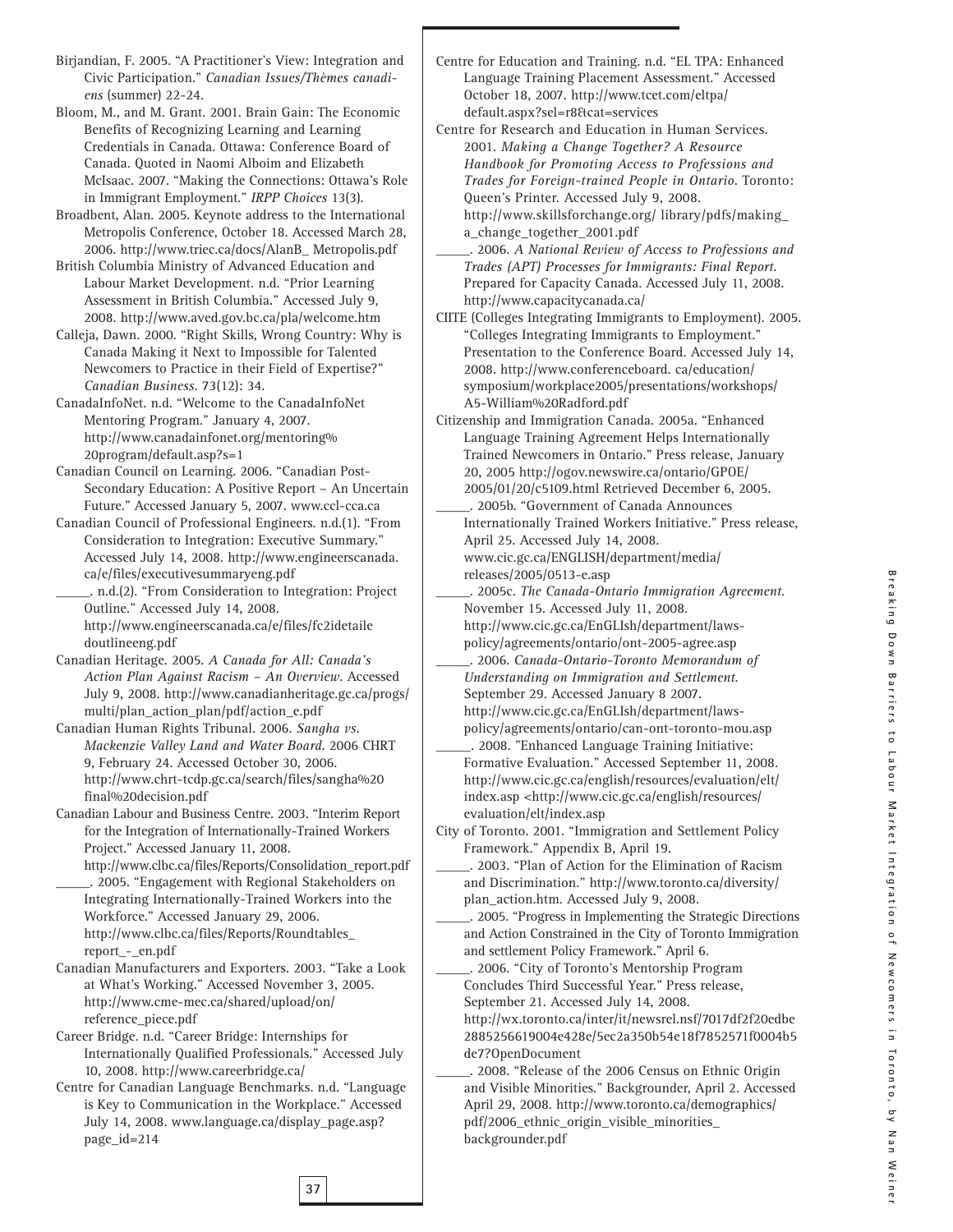\_\_\_\_\_. n.d.(1) "Toronto Facts: Toronto's Racial Diversity." Accessed October 26, 2006. http://www.toronto.ca/ toronto\_facts/diversity.htm

\_\_\_\_\_. n.d.(2) "Toronto Is Ready for You." Accessed January 15, 2008. http://www.toronto.ca/immigration/

\_\_\_\_\_. n.d.(3) "Possibilities: Toronto's Online Employment Resource Centre." Accessed September 19, 2007. http://www.poss.ca/en/

Community Social Planning Council of Toronto and Family Service Association of Toronto. 2006. "On the Front Lines of Toronto's Immigrant- and Refugee-Serving Sector." Accessed January 4, 2007. http://www.socialplanningtoronto.org/CSPC-T%20Reports/Front%20Lines-Immig%20%20 Refugee%20Sector-%202006%20Online%20PDF.pdf

- COSTI Immigrant Services. n.d. "About NeCTAR." Accessed July 16, 2008. www.costi.org/skilledtrades/about.php
- Crispino, Len. 2006, "Facts and Figures on Immigration and the Labour Market: What Employers Need to Know about Ontario's Changing Workplace." Prepared for "Diversity in the Workplace Conference," Ontario Chamber of Commerce and Government of Ontario, Toronto, March 27.

Cullingworth, June, and Gurmeet Bambrah. 2004. "Access to Experience." *Engineering Dimensions* March/April: 38-41.

Dean, M. R., and Z. Austin. 2004. "Unique Program at U of T Brings Foreign Grads On-stream: Customized Learn Plans Draw on Undergrad Curriculum." *Canadian Pharmaceutical Journal* 137(4): 20.

Environics Research Group. 2004. "Survey of Canadian Employers and Human Resource Managers: Bringing Employers into the Immigration Debate." Executive summary of results prepared for the Public Policy Forum. Accessed January 25, 2006. http://www.triec. ca/newsite/docs/Resources/Policy\_Legislation/ 2004Nov\_PPF\_EmployerSurveyExecSummary.pdf

Etienne, Gérard. 2006. Luncheon speaker, "Diversity in the Workplace Conference," Ontario Chamber of Commerce and Government of Ontario, Toronto, March 27.

FCRO (Foreign Credentials Referral Office). 2007a. "Canada's New Government Launches First Phase of Foreign Credentials Referral Office." News release, May 24. Accessed September 19, 2007.

www.credentials.gc.ca/media/releases/2007-05-24.asp \_\_\_\_\_. 2007b. "Foreign Credential Recognition (FCR) Program." Backgrounder, May 24. Accessed July 9, 2008. http://www.credentials.gc.ca/media/ backgrounders/ 2007-05-24a.asp

- \_\_\_\_\_. 2007c. "Improving Online Information for Newcomers." Backgrounder, May 24. Accessed July 15, 2008. www.credentials.gc.ca/media/backgrounders/ 2007-05-24b.asp
- George Brown College. 2007. "Overview of Federal and Ontario Government Programs for Immigrants." Prepared for release to Colleges Integrating Immigrants to Employment Conference participants.
- Goldberg, Michelle. 2002. "The Facts Are In! A Study of the Characteristics and Experiences of Immigrants Seeking Employment in Regulated Professions in Ontario." Toronto: Ontario Ministry of Training, Colleges and Universities. Accessed January 26, 2006. http://www.edu. gov.on.ca/eng/document/ reports/facts02.pdf

Government of Canada. n.d. *Going to Canada*. Accessed September 19, 2007.

http://workingincanada.gc.ca/content\_pieces.do? content=WIC.overview&lang=en

Government of Ontario. 2005. "Ontario Immigration." Accessed March 17, 2006. http://www.ontarioimmigration.ca/english/index.asp

Graham, Katherine A.H., and Susan D. Phillips. 2006. "Another Fine Balance: Managing Diversity in Canadian Cities." Prereleased chapter of *Belonging: Diversity, Recognition and Shared Citizenship in Canada*, edited by Keith Banting, Thomas J. Chourshene and F. Leslie Seidle. *Art of the State III*. Montreal: Institute for Research on Public Policy. Accessed November 28, 2006. http://www.irpp.org/indexe.htm

Grant, H., and A. Sweetman. 2004. "Introduction to Economic and Urban Issues in Canadian Immigration Policy." *Canadian Journal of Urban Research* 13(1): 1.

- Health Force Ontario. n.d. "Access Centre for Internationally Educated Health Professionals." Accessed June 18, 2008. http://www.healthforceontario.ca/Jobs/ AccessCentre.aspx
- Hou, Feng. 2005*. Summary of: The Initial Destinations and Redistribution of Canada's Major Immigrant Groups: Changes Over the Past Two Decades*. Statistics Canada, cat. no. 11F0019MIF – no. 255. Accessed October 27, 2006. http://dsp-psd.pwgsc.gc.ca/Collection/Statcan/ 11F0019MIE/11F0019MIE2005255.pdf

Hum, Derek, and Wayne Simpson. 2004. "Economic Integration of Immigrants to Canada: A Short Survey." *Canadian Journal of Urban Research* 12(1): 46-61.

HRSDC (Human Resources and Skills Development Canada). 2005a. "Foreign Credential Recognition Program: Immigrants, Foreign-trained Canadians to Benefit from Government of Canada Investments." News release. April 25. Accessed July 15, 2007.

http://news.gc.ca/web/view/en/index.jsp? \_\_\_\_\_. 2005b. "The Internationally Trained Workers Initiative" http://www.hrsdc.gc.ca/en/cs/comm/hrsd/ news/2005/050425bg.shtml, Last updated April 29,2005.

\_\_\_\_\_. 2007a. *Formative Evaluation of the Foreign Credential Recognition Program. Final Report*. February. Accessed May 1, 2008. http://www.hrsdc.gc.ca/en/publications\_ resources/evaluation/2007/sp\_ah\_687\_02\_ 07/sp\_ah\_687\_02\_07e.pdf

\_\_\_\_\_. n.d.(1). "Foreign Credential Recognition Program: Backgrounder." Accessed July 9, 2008. http://www.hrsdc.gc.ca/en/ws/programs/fcr/ backgrounder\_fcr.pdf

- \_\_\_\_\_. n.d.(2). "Foreign Credential Recognition Program: Frequently Asked Questions." Accessed July 15,2008. http://www.hrsdc.gc.ca/en/ws/programs/fcr/faq\_ factsheet\_fcr.pdf
- \_\_\_\_\_. n.d.(3). "Essential Skills." Accessed July 14, 2008. http://srv108.services.gc.ca/english/general/ES\_Profiles\_ e.shtml

Internationally Trained Workers Project. 2004. "Moving Forward: A Strategy for the Integration of Internationally Trained Workers in Ottawa." Draft report, February. Accessed March 28, 2006. http://www.clbc.ca/ files/Reports/ITWP\_-\_Moving\_ Forward.pdf

Irish, Paul. 2006. "English for the Canadian Workplace." *Toronto Star*, November 27, F5.

JVS Toronto. n.d. "Canadian Workplace Communication for Internationally Trained Individuals." Accessed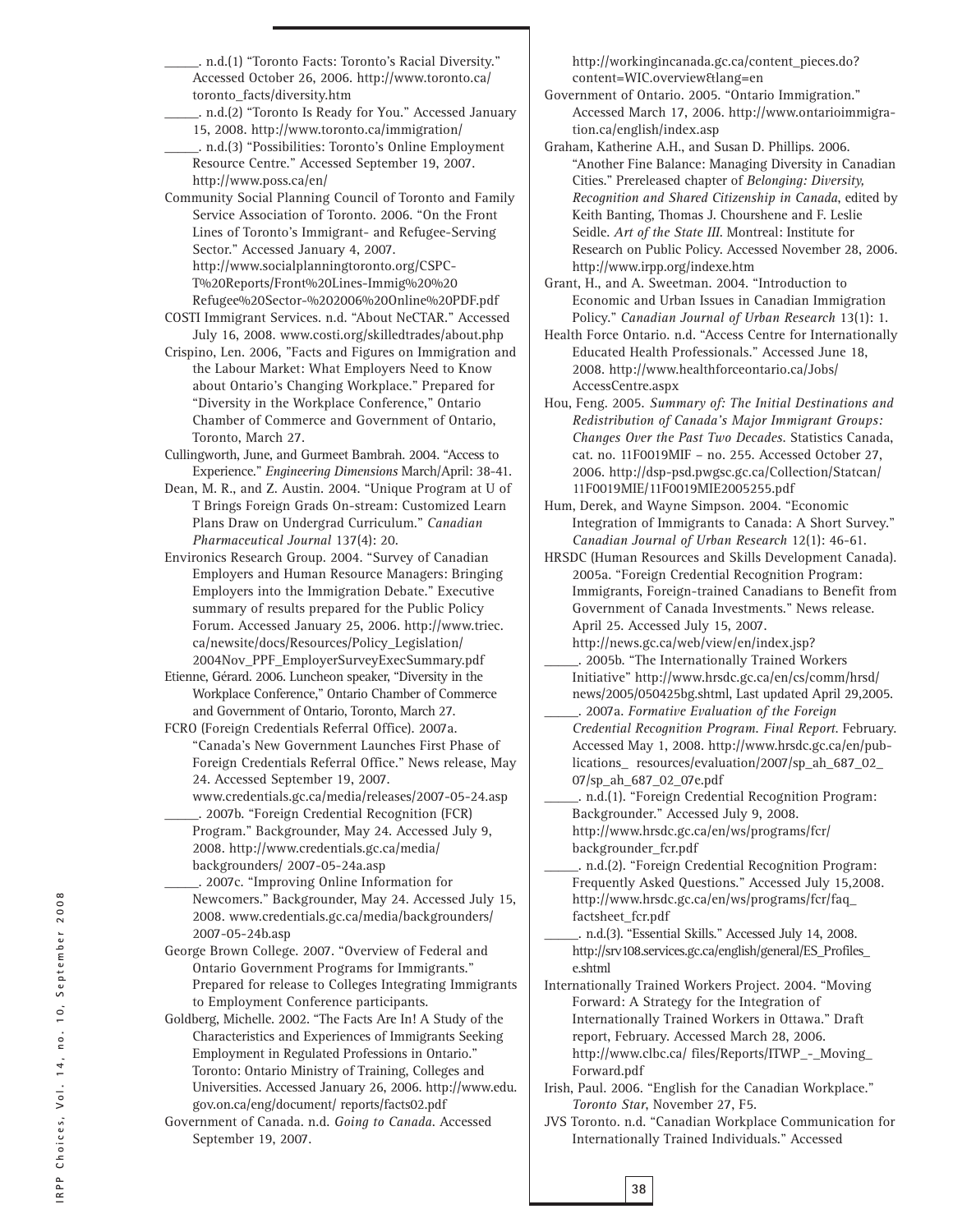September 20, 2007. http://www.jvstoronto.org/ index.php?page= canadian\_workplace\_communication\_for\_internationally\_trained\_individuals

- Katz, M. 2000. "Workplace Language Teaching and the Intercultural Construction of Ideologies of Competence." *Canadian Modern Language Review* 57(1): 144.
- Keung, Nicholas. 2007. "Teacher Wins 13-Year Bias Case: Ontario Court Rules College of Teachers Violated Rights Code by not Recognizing Foreign Credentials." *Toronto Star*, January 13. Accessed January 15, 2007. http://www.thestar.com/printArticle/170787
- Klimt, A. 2003. "Review of *Portuguese Women in Toronto: Gender, Immigration and Nationalism* by Wenonah Giles." *Labour* 52: 271.
- Laroche, Lionel, and Don Rutherford. 2007. *Recruiting, Retaining, and Promoting Culturally Different Employees*. Boston: Elsevier.
- Leslie Dan Faculty of Pharmacy. n.d. "International Pharmacy Graduate Program: For Success in Pharmacy in Canada." University of Toronto. Accessed January 22, 2008. http://www.ipgcanada.ca/
- Li, Chris, Ginette Gervais, and Aurélie Duval. 2006. *The Dynamics of Overqualification: Canada's Underemployed University Graduates*. Ottawa: Statistics Canada, cat. no. 11-621-MIE – No. 039. Accessed December 2, 2006. http://www.statcan.ca/ english/research/11-621-MIE/11-621-MIE2006039.pdf
- Li, P. S. 2001. "The Market Worth of Immigrants' Education and Credentials." *Canadian Public Policy*. 27(1): 23-38.
- Lior, Karen Charnow, and Arlene Wortsman. 2006. *Reviewing Apprenticeship: Innovative Approaches*. Toronto: Toronto Training Board. Accessed May 13, 2008. http://ttb.on.ca/downloads/RenewingApprenticeship4.pdf
- Lochhead, C. 2003. *Perspectives on Immigration: Findings from the Canadian Labour and Business Centre's Survey of Canadian Business, Labour and Public Sector Leaders*. Canadian Labour and Business Centre. Accessed January 29, 2006. http://www.clbc.ca/ Fitting\_In/Perspectives\_ on\_Immigration.asp
- \_\_\_\_\_. 2005. "Civic Participation, Social Capital and the Labour Market Integration of Newcomers." *Canadian Issues/Thèmes canadiens* (summer): 35-38.
- Lochhead, C., and P. Mackenzie, P. 2005. "Integrating Newcomers into The Canadian Labour Market." *Canadian Issues/Thèmes canadiens* (spring): 103-106.
- Maytree Foundation. 2005. "The Mentoring Partnership: How Does the Program Work." Toronto Region Immigrant Employment Council (TRIEC). Accessed July 15, 2008. http://www.thementoringpartnership.com/ index.asp?section=1&article=structure
	- \_\_\_\_\_. n.d. "Immigrant Employment Loan Program." Accessed January 22, 2008. http://maytree.com/funding/immigrant-employment-loan-program
- Murdie, Robert. 2008. "Diversity and Concentration in Canadian Immigration: Trends in Toronto, Montreal and Vancouver, 1971-2006." *Research Bulletin* 42. Centre for Urban and Community Studies, University of Toronto. Accessed April 29, 2008. http://www.urbancentre. utoronto.ca/researchbulletin.html
- Nixon, Gordon. 2005. "The Diversity Advantage." Speech at the 10th International Metropolis Conference, Toronto. Accessed August 18, 2006. http://www.rbc.com/newsroom/20051020nixon.html

- OCASI (Ontario Council of Agencies Serving Immigrants). 2005. "Sector-Specific Terminology Information and Counselling (STIC)." Accessed May 17, 2008. http://atwork.settlement.org/STIC/home.asp \_\_\_\_\_. 2006. "Canadian Workplace Culture." Accessed
	- September 26, 2006. www.theconstellation.ca/settlement.org/eventdetails.shtml?x=104133
	- \_\_\_\_\_. 2008. *First Days Guide: A Newcomers' Guide to Their First Two Weeks in Ontario*. Accessed July 10, 2008. http://settlement.org/site/firstdays/First\_Days.pdf
- Ontario Chamber of Commerce. 2005. "Taking Action on Skilled Trades: Establishing the Business Case for Investing in Apprenticeship." Accessed January 29, 2006. http://occ.on.ca/Policy/Reports/39
- Ontario Ministry of Citizenship and Immigration. 2005. "Work in Your Profession." Accessed July 15, 2008. www.ontarioimmigration.ca/english/how\_work\_prof.asp
	- \_\_\_\_\_. 2006. "Breaking Down Barriers: Ontario's Comprehensive Plan for Newcomers." Accessed July 9, 2008. www.ontla.on.ca/library/repository/mon/16000/ 27134.pdf.
	- \_\_\_\_\_. 2006a. "Ontario Government Funds 24 New Bridge Training Programs for Newcomers." Backgrounder, May 18. Accessed July 15, 2008. http://www.citizenship.gov. on.ca/english/news/ 2006/b20060518.shtml
	- \_\_\_\_\_. 2006b. "Fair Access to Regulated Professions Act, 2006: Cornerstone of the Plan for Newcomer Success." Backgrounder, June 8. Accessed October 20, 2006. http://www.citizenship.gov.on.ca/english/news/2006/ b20060608.shtml
	- \_\_\_\_\_. 2007. "About Ontario's Bridge Training Programs." Accessed July 14, 2008. http://www.citizenship.gov. on.ca/ english/working/experience/
	- \_\_\_\_\_. n.d.(1). "Bringing Skilled Immigrants to Ontario: About Ontario's Pilot Provincial Nominee Program." Accessed July 11, 2008.
	- http://www.ontarioimmigration.ca/english/PNPabout.asp \_\_\_\_\_. n.d.(2). "Getting Licensed." http://www.citizenship. gov.on.ca/english/working/licensed/
	- \_\_\_\_\_. n.d.(3). "Ontario Public Service (OPS) Internship Program for Internationally Trained Professionals." Accessed August 30, 2007. http://www.citizenship.gov. on.ca/english/working/internship/
	- n.d.(4). "Working in Ontario: Planning Your Career." Accessed September 6, 2007. http://www.citizenship. gov.on.ca/english/working/career/
- Ontario Ministry of Education. 2005. *Opening Doors: An Investment in Prosperity*. Accessed July 11, 2008. http://www.edu.gov.on.ca/eng/document/reports/ getresults/getresults.pdf
- Ontario Ministry of Training, Colleges and Universities. 2004a. "Eliminating Barriers for International Medical Graduates Strengthens Healthcare." Backgrounder. Accessed July 9, 2008. http://www.edu.gov.on.ca/eng/ document/nr/04.11/bg1112a.html
	- \_\_\_\_\_. 2004b. "Opening Doors: Building Your Career in Ontario." Accessed July 11, 2008. http://www.ontla.on. ca/library/repository/mon/9000/247049.pdf
	- \_\_\_\_\_. 2006. *Opening Doors: You and the Job Market*. Accessed July 9, 2008. http://www.edu.gov.on.ca/eng/ document/brochure/youjob/
	- \_\_\_\_\_. n.d.(1). "Backgrounder Career Bridge." Accessed January 12, 2006. http://www.edu.gov.on.ca/eng/ document/nr/04.01/bg0120.html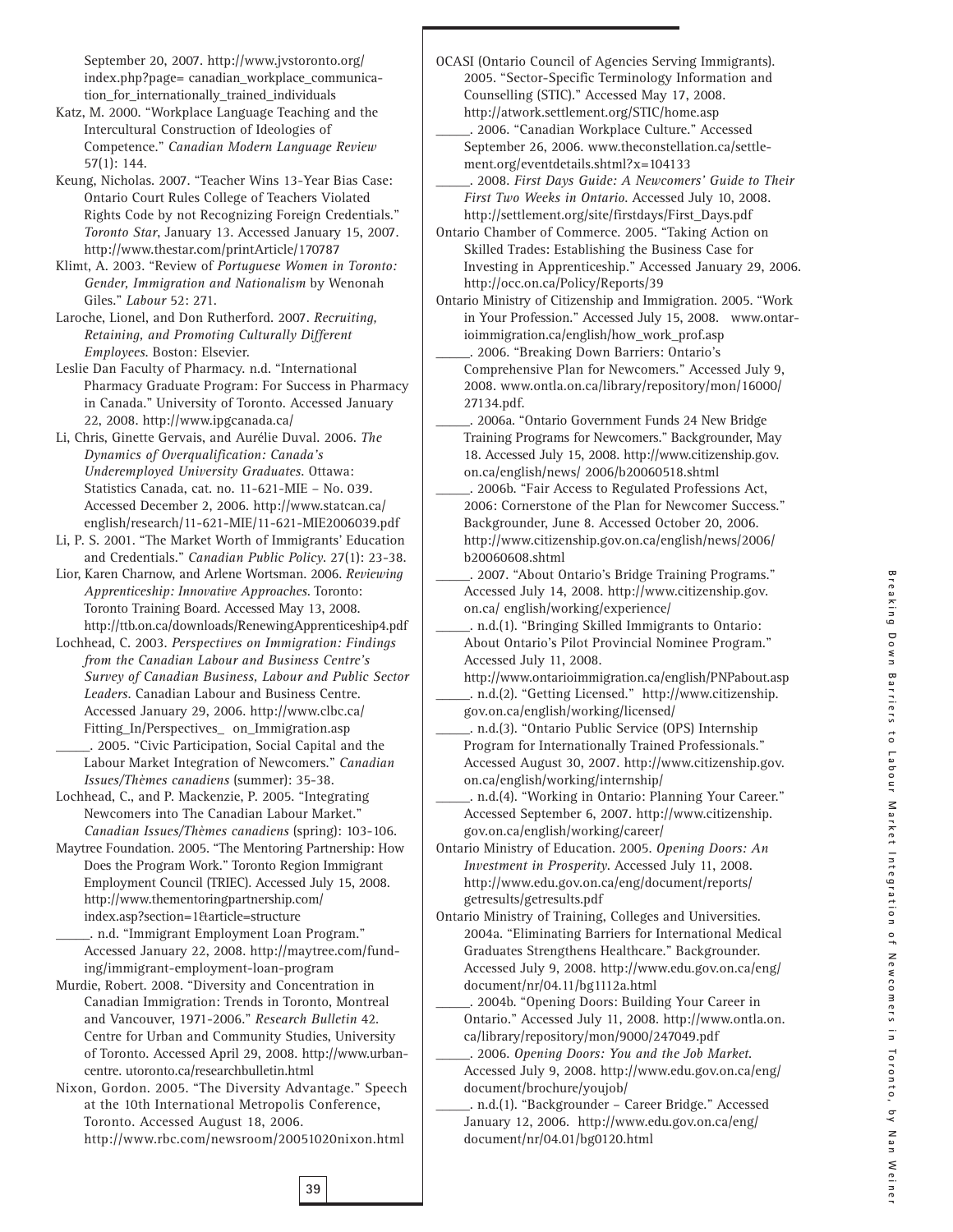\_\_\_\_\_. n.d.(2). "Employment Ontario: Services for Apprentices." Accessed July 16, 2008. http://www.edu. gov.on.ca/eng/tcu/apprentices/services.html

- Ontario Regulators for Access. 2003. "Access to Ontario's Regulated Proessions by International Candidates." Accessed August 12, 2008. http://www.regulators4 access.ca/html/reserchrptfin.pdf
- \_\_\_\_\_. 2004."Regulators' Guide for Promoting Access to Professions by International Candidates." Accessed August 27, 2008. http://www.regulators4access.ca/ html/reguidemay04.pdf

\_\_\_\_\_. n.d. "Compendium of Practices." Accessed July 11, 2008. http://www.regulators4access.ca/html/ppcat.htm

- Picot, Garnett, Feng Hou, and Simon Coulombe. 2007. *Chronic Low Income and Low-income Dynamics Among Recent Immigrants*. Ottawa: Statistics Canada. Cat. no. 11F0019MIE2007294.
- Preston, V., and A.M. Murnaghan. 2005. "Immigrants and Racialization in Canada: Geographies of Exclusion?" *Canadian Issues/Thèmes canadiens*. 67 (spring). \_\_\_\_\_. 2007. *Integrating Immigrants: Building Partnerships that Work.* Ottawa, March 19-20. Accessed January 9, 2007. http://www.ppforum.ca/ common/assets/publications/en/integrating\_immigrants.pdf
- Public Policy Forum. 2005. "Building Our Cities: The Importance of Immigration." November. Accessed August 12, 2008. http://www.ppforum.ca/ common/assets/ publications/en/cities\_report.pdf
- Radford, William. 2006. Presentation to Toronto Training Board conference on "Skills, Jobs and Immigrants: Who's Working; What's Working?" October 13, Toronto.
- Reitz, J. G. 2001. "Immigrant Skill Utilization in the Canadian Labour Market: Implications for Human Capital Research." *Journal of International Migration and Integration* 2(3): 347-78.
	- \_\_\_\_\_. 2005. "Tapping Immigrants' Skills: New Directions for Canadian Immigration Policy in the Knowledge Economy." *IRPP Choices* 11(1).
	- \_\_\_\_\_. 2006. "Recent Trends in the Integration of Immigrants in the Canadian Labour Market: A Multi-Disciplinary Synthesis of Research." Accessed October 27, 2006. http://www.utoronto.ca/ethnicstudies/trends.pdf
- Sangster, Derwyn. 2001. "Assessing and Recognizing Foreign Credentials in Canada – Employers' Views." Canadian Labour and Business Centre. Accessed January 19, 2006. http://www.clbc.ca/research\_and\_ reports/archive/archive01010101.asp
- Schellenberg, Grant, and Feng Hou. 2005. "The Economic Well-Being of Recent Immigrants to Canada." *Canadian Issues/Thèmes canadiens* (spring). 49-52
- Simpson, W., and D. Hum. 2004. "Economic Integration of Immigrants to Canada." *Perspectives on Labour and Income* 16(3): 54.
- Skills for Change. n.d. "Mentoring for Employment." Accessed January 22, 2008. http://www.skills forchange.org/mentoring/index.html
- Statistics Canada. 2003. "Selected Characteristics of Newcomers to Canada for Major Census Metropolitan Areas, 2001." Ottawa. Accessed January 22, 2008. http://www.statcan.ca/english/freepub/89-611-XIE/ tables/suptablea.htm
	- \_\_\_\_\_. 2005. *Longitudinal Survey of Immigrants to Canada: Progress and Challenges of New Immigrants in the Workforce, 2003*. Cat. no. 2003 89-615-XIE
- \_\_\_\_\_. 2006a. *Educational Portrait of Canada, 2006 Census: Findings*. National picture, table 2. Ottawa. Accessed June 17, 2008. http://www12.statcan.ca/english/census06/analysis/education/index.cfm
- \_\_\_\_\_. 2006b. *Longitudinal Survey of Immigrants to Canada: A Regional Perspective of the Labour Market Experiences, 2003*. Ottawa. Cat. no. 89-616-XIE. Accessed January 20, 2007. http://www.statcan.ca/ english/freepub/89-616-XIE/89-616-XIE2006001.pdf
- \_\_\_\_\_. 2008. *Census Snapshot Immigration in Canada: A Portrait of the Foreign-born Population, 2006 Census*. Accessed June 23, 2008. http://www.statcan.ca/english/ freepub/11-008-XIE/2008001/article/10556-en.htm
- *The Economist*. 2006. "The Brain Business." October 14: 60.
- Thomson, George M. 2005. "Review of Appeal Processes from Registration Decisions in Ontario's Regulated Professions." Report to the Ontario Minister of Citizenship and Immigration. Accessed January 23, 2006. http://www.ontla. on.ca/library/repository/mon/ 13000/257188.pdf,
- Toronto Training Board. 2006. *Trends, Opportunities and Priorities in Training in Toronto in 2005-2006*. Accessed January 8, 2007. http://ttb.on.ca/e/current.php
- Treasury Board Secretariat. n.d.(1). "Foreign Credential Recognition." Accessed December 6, 2005. http://www.tbs-sct.gc.ca/rma/eppi-ibdrp/hrdbrhbd/dep-min/hrdc-rhdsc/fcr-rtce/description\_e.asp
- n.d.(2). "Foreign Credential Recognition. Plans, Spending and Results for 2004/2005." Accessed September 6, 2007. http://www.tbs-sct.gc.ca/rma/ eppi-ibdrp/hrdb-rhbd/dep-min/hrdc-rhdsc/fcr-rtce/ 2004-2005\_e.asp
- \_\_\_\_\_. n.d.(3). "Analysis of Program Activities by Strategic Outcome: RPP 2007-08 Citizenship and Immigration Canada." Accessed January 22, 2008.
- http://www.tbs-sct.gc.ca/rpp/0708/CI-CI/ci-ci02\_e.asp TRIEC (Toronto Region Immigrant Employment Council).
	- 2004. "Immigration Works." Accessed January 25, 2006. http://www.triec.ca/docs/ImmigrationWorks.pdf \_\_\_\_\_. 2007. *Enhancing/Supporting/Performing/Realizing/*
	- *Expanding: 2006 Annual Review*. Accessed January 11, 2008. http://www.triec.ca/newsite/docs/TRIEC\_ 2006\_Annual\_Review.pdf
	- \_\_\_\_\_. n.d.(1). "The Public Awareness Toolkit." Accessed October 18, 2007.
		- http://www.triec.ca/index.asp?pageid=
		- 18&int=newsite/programs/OpportunityToolkitPage.htm \_\_\_\_\_. n.d.(2). "hireimmigrants.ca: A TRIEC Program."
	- Accessed January 12, 2006

- http://www.hireimmigrants.ca/
- Warman, Casey R., and Christopher Worswick. 2004. "Immigrant Earnings Performance in Canadian Cities: 1981 through 2001." *Canadian Journal of Urban Research* 13(1): 62-84.
- Wayland, Sarah V. 2006. *Unsettled: Legal and Policy Barriers for Newcomers to Canada*. Toronto: Community Foundations of Canada and the Law Commission of Canada. Accessed December 2, 2006. http://www.cfc-fcc.ca/doc/LegalPolicyBarriers.pdf
- Weiner, Nan. 1993. *Making Cultural Diversity Work*. Toronto: Carswell.
- Worswick, Christopher. 1999. "Credit Constraints and the Labour Supply of Immigrant Families in Canada." *Journal of Economics* 32(1): 152-170.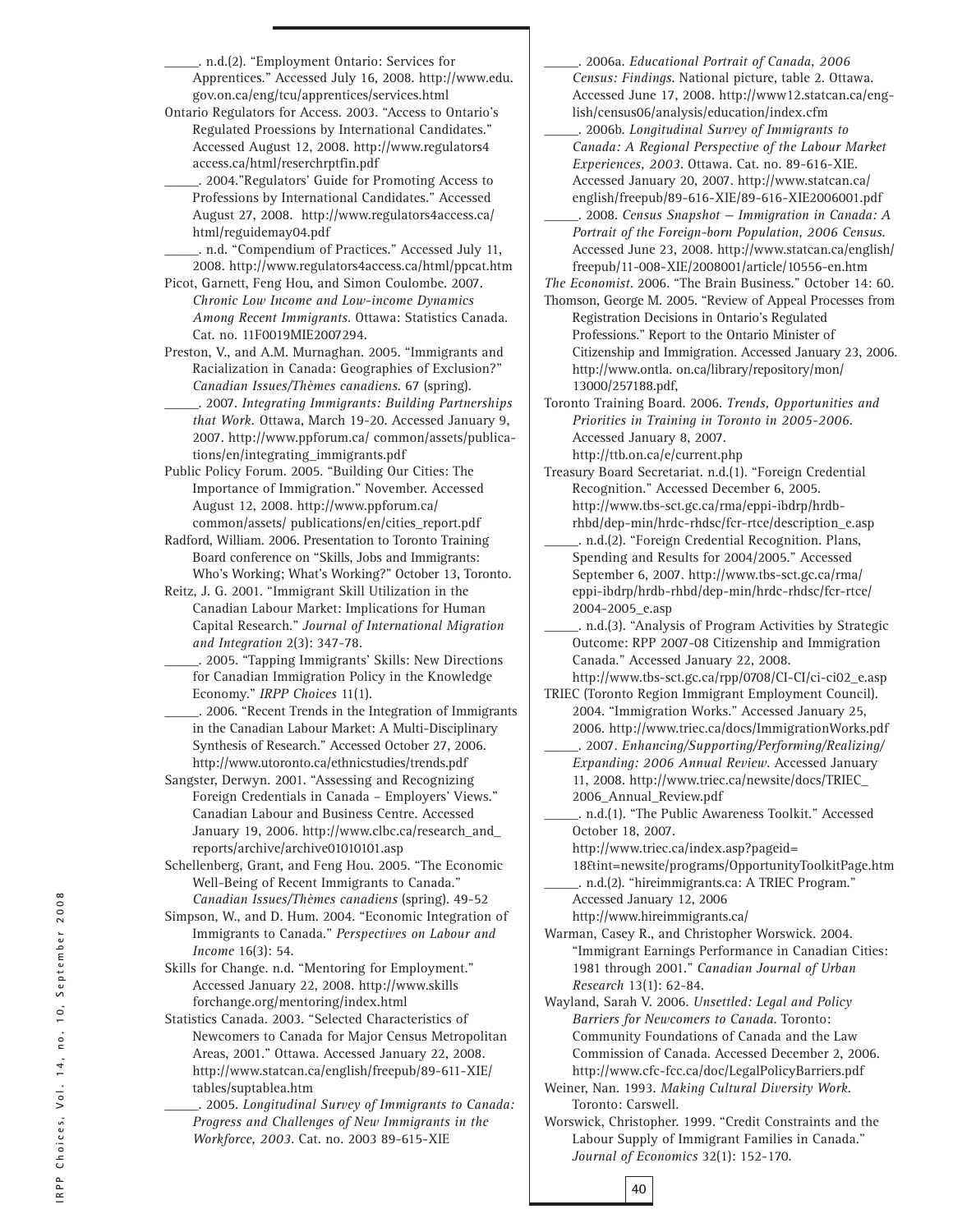Breaking Down Barriers to Labour Market<br>Integration of Newcomers in Toronto Integration of Newcomers in Toronto *Nan Weiner*

e Canada est d'abord un pays d'immigration et se<br>trouve en tant que tel confronté à de nouveaux<br>défis. Plus qu'autrefois, les immigrants sont aujour-<br>d'hui susceptibles d'appartenir à des groupes de minorités e Canada est d'abord un pays d'immigration et se trouve en tant que tel confronté à de nouveaux défis. Plus qu'autrefois, les immigrants sont aujourvisibles et, bien que mieux instruits, ils sont financièrement plus mal en point que leurs prédécesseurs des décennies passées. De fait, les nouveaux immigrants subissent un chômage plus élevé et touchent des revenus inférieurs. Cela n'annonce rien de bon pour le Canada puisque la population active du pays ne peut s'accroître sans immigrants : de 1991 à 2001, la croissance de la main-d'œuvre a reposé à hauteur de 70 p. 100 sur l'immigration, cette proportion étant encore plus élevée à Toronto. Or les candidats à l'immigration jouissent aujourd'hui d'un horizon mondialisé qui élargit l'éventail des pays où ils peuvent s'établir. Tous ces facteurs expliquent que l'intégration des nouveaux arrivants revêt une dimension critique, notamment dans la région de Toronto où arrivent et s'établissent la plus grande partie des nouveaux immigrants.

On reconnaît de plus en plus les problèmes d'intégration des immigrants, comme en témoignent depuis quelques années plusieurs initiatives visant à les résoudre : nouvelles lois, réorganisation des responsabilités, nouveaux programmes et partenariats. Cette étude présente une vue d'ensemble des programmes et services de soutien destinés à l'intégration des nouveaux immigrants au marché du travail torontois. Ces programmes ciblent les immigrants, les employeurs ou les organismes de services aux immigrants. Ils sont généralement parrainés par le gouvernement fédéral ou la province mais y participent aussi d'autres intervenants comme les organismes d'évaluation des titres de compétences, les organes de réglementation de différents métiers et professions, les employeurs, les établissements d'enseignement et les organismes communautaires.

Quatre barrières freinent surtout l'intégration des immigrants au marché du travail : la faible reconnaissance de l'expérience et des titres de compétences acquis à l'étranger, le manque d'aptitudes linguistiques et de communication adaptées au milieu de travail, l'exigence d'une expérience de travail canadienne et la discrimination. Nan Weiner examine en profondeur les trois premières — l'analyse de la discrimination débordant le cadre de cette étude — et les programmes offerts aux immigrants de la région torontoise pour leur venir en aide.

L'auteure évalue l'efficacité de ces programmes et services selon les critères suivants : la reconnaissance des

trois barrières en question, l'élaboration et l'application des solutions ainsi que le mode d'évaluation des programmes. Or, elle constate qu'on est souvent parfaitement conscient de l'existence de ces barrières et qu'on connaît même les solutions à mettre en œuvre, mais que l'application des nouvelles initiatives (comme la *Loi de 2006 sur l'accès équitable aux professions réglementées*, ou *FARPA* en anglais) en est à ses tout débuts et que l'évaluation des programmes reste fragmentaire.

Étant donné cette faiblesse en matière d'évaluation des programmes, estime l'auteure, il est particulièrement difficile de cerner les moyens les plus efficaces d'abattre ces barrières. Mais il fait peu de doute que l'établissement de partenariats entres les intervenants est d'une grande utilité. L'étude montre d'ailleurs que l'engagement de la Ville de Toronto et du Toronto Region Immigrant Employment Council a grandement contribué à résoudre certains des problèmes actuels.

Elle décrit aussi les mesures facilitantes prises par les gouvernements fédéral et provincial pour reconnaître les titres de compétences, notamment la création par Ottawa du Bureau d'orientation relatif aux titres de compétences étrangers et la *FARPA*. Sans oublier l'Initiative de la formation linguistique axée sur les professions soutenue par Ottawa. Mais il reste beaucoup à faire du côté de la formation aux communications. Davantage de programmes de mentorat, de stages et de préparation à l'emploi contribueraient aussi à dénouer l'impasse que représente l'exigence d'une expérience de travail canadienne.

Selon Nan Weiner, on a déjà défini comme suit les principales mesures qui permettraient d'améliorer la situation :

- Multiplier les partenariats ;
- Partager entre groupes d'intervenants les pratiques les plus efficaces et les plus prometteuses ;
- Établir des normes pour les organismes de réglementation, y compris en matière de procédure d'appel, de suivi et de vérification des mesures d'amélioration ;
- Élaborer des formations de préparation à l'emploi adaptées aux différences culturelles ;
- Améliorer le contenu des sites Web destinés aux immigrants, avant et après leur arrivée.

Mais le principal problème reste la difficulté d'assurer l'application la plus efficace de ces mesures, insiste l'auteure. Si bien que la clé de toute amélioration des services d'intégration au marché du travail et de soutien aux nouveaux arrivants réside dans une évaluation rigoureuse des programmes qui leur sont destinés. L'heure est donc venue d'élaborer un vaste projet d'évaluation des programmes.